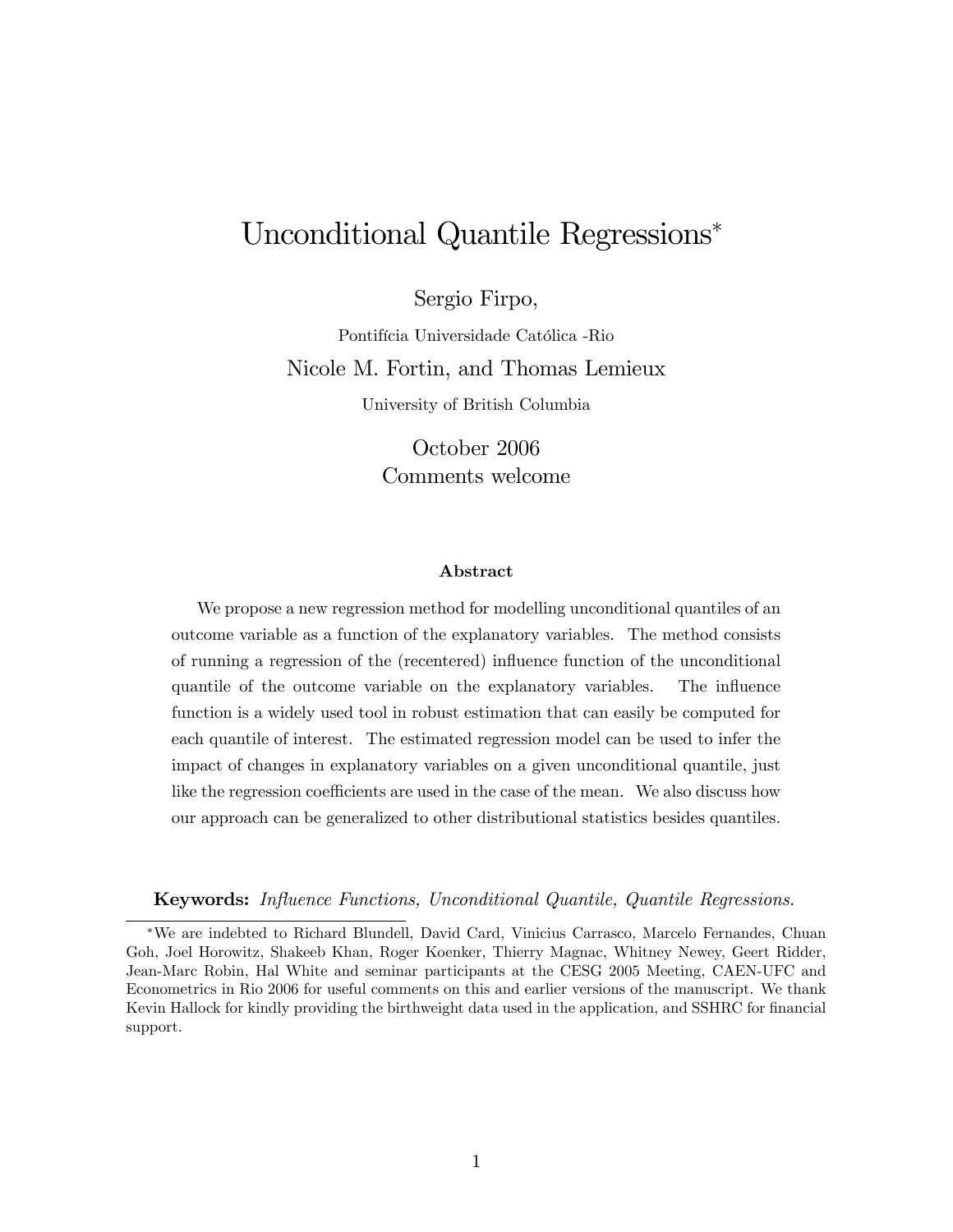## 1 Introduction

One important reason for the popularity of OLS regressions in economics is that they provide consistent estimates of the impact of an explanatory variable,  $X$ , on the *popu*lation unconditional mean of an outcome variable, Y. This important property stems from the fact that the conditional mean,  $E[Y|X]$ , averages up to the unconditional mean,  $E[Y]$ , thanks to the law of iterated expectations. As a result, a linear model for conditional means,  $E[Y|X] = X\beta$ , implies that  $E[Y] = E[X]\beta$ , and OLS estimates of  $\beta$ also indicate what is the impact of  $X$  on the population average of  $Y$ . Many important applications of regression analysis crucially rely on this important property. For example, consider the effect of education on earnings. Oaxaca-Blinder decompositions of the earnings gap between blacks and whites or men and women, growth accounting exercises (contribution of education to economic growth), and policy intervention analyses (average treatment effect of education on earnings) all crucially depend on the fact that OLS estimates of  $\beta$  also provide an estimate of the effect of increasing education on the average earnings in a given population.

When the underlying question of economic and policy interest concerns other aspects of the distribution of  $Y$ , however, estimation methods that "go beyond the mean" have to be used. A convenient way of characterizing the distribution of Y is by computing its quantiles.<sup>1</sup> Indeed, quantile regressions have become an increasingly popular method for addressing distributional questions as they provide a convenient way of modelling any conditional quantile of  $Y$  as a function of  $X$ . Unlike conditional means, however, conditional quantiles do not average up to their unconditional population counterparts. As a result, the estimates obtained by running a quantile regression cannot be used to estimate the impact of  $X$  on the corresponding unconditional quantile. This means that existing methods cannot be used to answer a question as simple as "what is the effect on median earnings of increasing everybodyís education by one year, holding everything  $else constant?$ ".

In this paper, we propose a new computationally simple regression method that can be used to estimate the effect of explanatory variables on the unconditional quantiles of the outcome variable. To contrast our approach from commonly used conditional quantile regressions (Koenker and Bassett, 1978), we call our regression method unconditional

<sup>&</sup>lt;sup>1</sup>Discretized versions of the distribution functions can be calculated using quantiles, as well many inequality measurements such as, for instance, quantile ratios, inter-quantile ranges, concentration functions, and the Gini coefficient. This suggests modelling quantiles as a function of the covariates to see how the whole distribution of Y responds to changes in the covariates.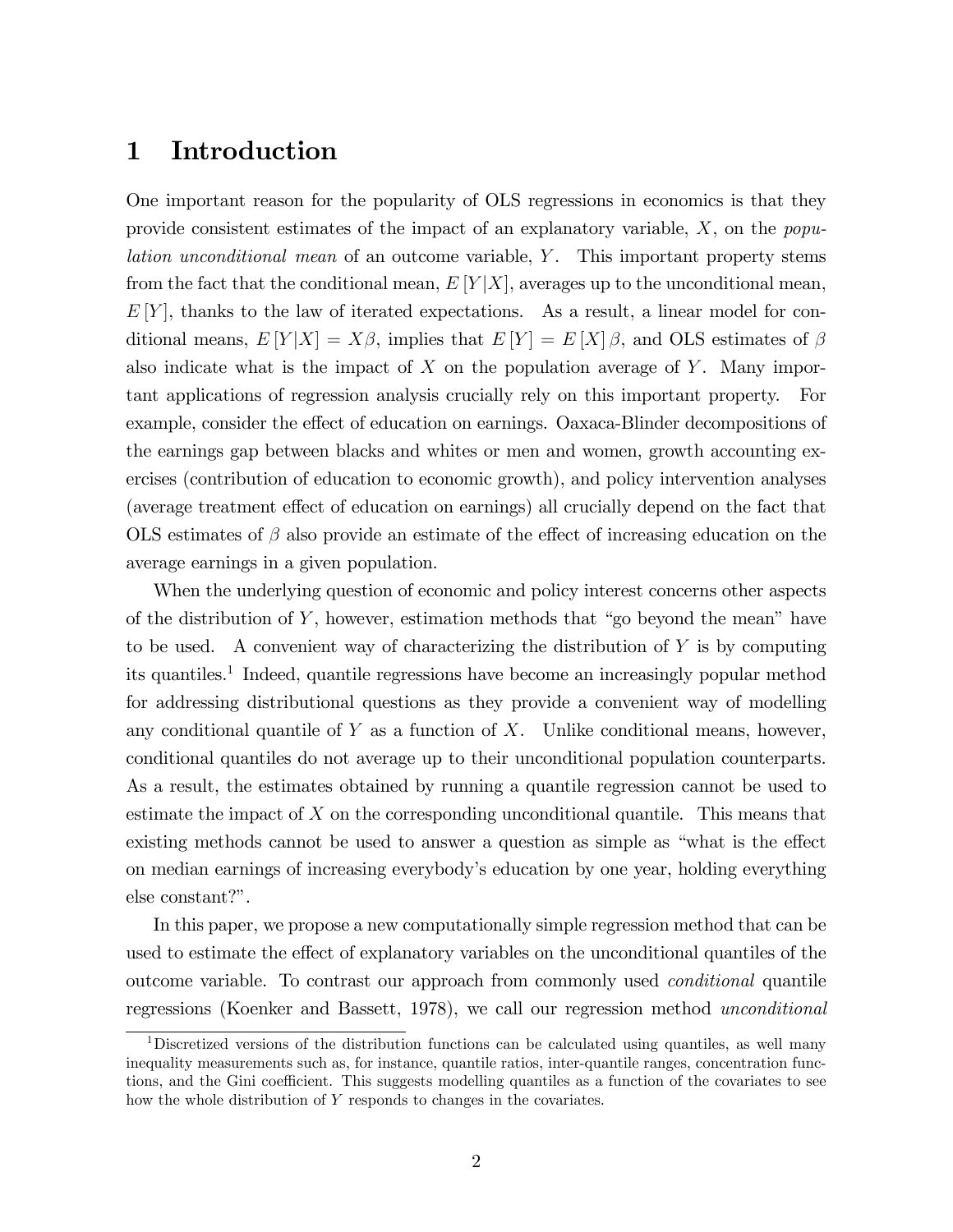quantile regressions. Our approach builds upon the concept of the influence function (IF), a widely used tool in robust estimation of statistical or econometric models. The IF represents, as the name suggests, the influence of an individual observation on the distributional statistic. The influence functions of commonly used statistics are very well known. For example, the influence function for the mean  $\mu = E[Y]$  is simply the demeaned value of the outcome variable,  $Y - \mu^2$ .

Adding back the statistic to the influence function yields what we call the *Recentered* Influence Function (RIF), which is simply Y in the case of the mean. More generally, the RIF can be thought of as the contribution of an individual distribution to a given distributional statistic. It is easy to compute the RIF for quantiles or most distributional statistics. For a quantile, the RIF is simply  $q_{\tau} + I F(Y, q_{\tau})$ , where  $q_{\tau} = Q_{\tau}[Y]$  is the population  $\tau$ -quantile of the unconditional distribution of Y, and IF  $(Y, q_{\tau})$  is its influence function, known to be equal to  $(\tau - 1\mathbb{I}\{Y \le q_{\tau}\}) \cdot f_Y^{-1}(q_{\tau});$  If  $\{\cdot\}$  is an indicator function, and  $f_Y(\cdot)$  is the density of the marginal distribution of  $Y^3$ .

We propose, in the simplest case, to estimate how the covariates  $X$  affect the statistic (functional)  $\nu$  of the unconditional distribution of Y we by running standard regressions of the RIF on the explanatory variables. This regression what we call the RIF-Regression Model,  $E[\text{RIF}(Y, \nu)|X]$ . Since the RIF for the mean is just the value of the outcome variable, Y, a regression of RIF  $(Y, \mu)$  on X is the same as standard regression of Y on X. In our framework, this is why OLS estimates are valid estimates of the effect of  $X$  on the unconditional mean of  $Y$ . More importantly, we show that this property extends to any other distributional statistic. For the  $\tau$ -quantile, we show the conditions under which a regression of RIF  $(Y, q_{\tau})$  on X can be used to consistnetly estimate the effect of X on the unconditional  $\tau$ -quantile of Y. In the case of quantiles, we call the RIF-regression model,  $E[\text{RIF}(Y, q_{\tau})|X]$ , an *Unconditional Quantile Regression*. We will define in Section 4 the exact population parameters that we estimate with this regression, that is, we provide a more formal definition of what we mean by the "effect" of  $X$  on the unconditional  $\tau$ -quantile of Y.

We view our method as a very important complement to conditional quantile regressions. Of course, in some settings quantile regressions are the appropriate method to use.<sup>4</sup> For instance, quantile regressions are a useful descriptive tool that provide a par-

<sup>&</sup>lt;sup>2</sup>Observations with value of Y far away from the mean have more influence on the mean than observations with value of  $Y$  close to the mean.

<sup>&</sup>lt;sup>3</sup>We define the unconditional quantile operator as  $Q_{\tau}[\cdot] \equiv \inf_{q} Pr[\cdot \leq q] \geq \tau$ . Similarly, the conditional (on  $X = x$ ) quantile operator is defined as  $Q_{\tau} [\cdot | X = x] \equiv \inf_{q} Pr [\cdot \leq q | X = x] \geq \tau$ .

<sup>4</sup>See, for example, Buchinski (1994) and Chamberlain (1994) for applications of conditional quantile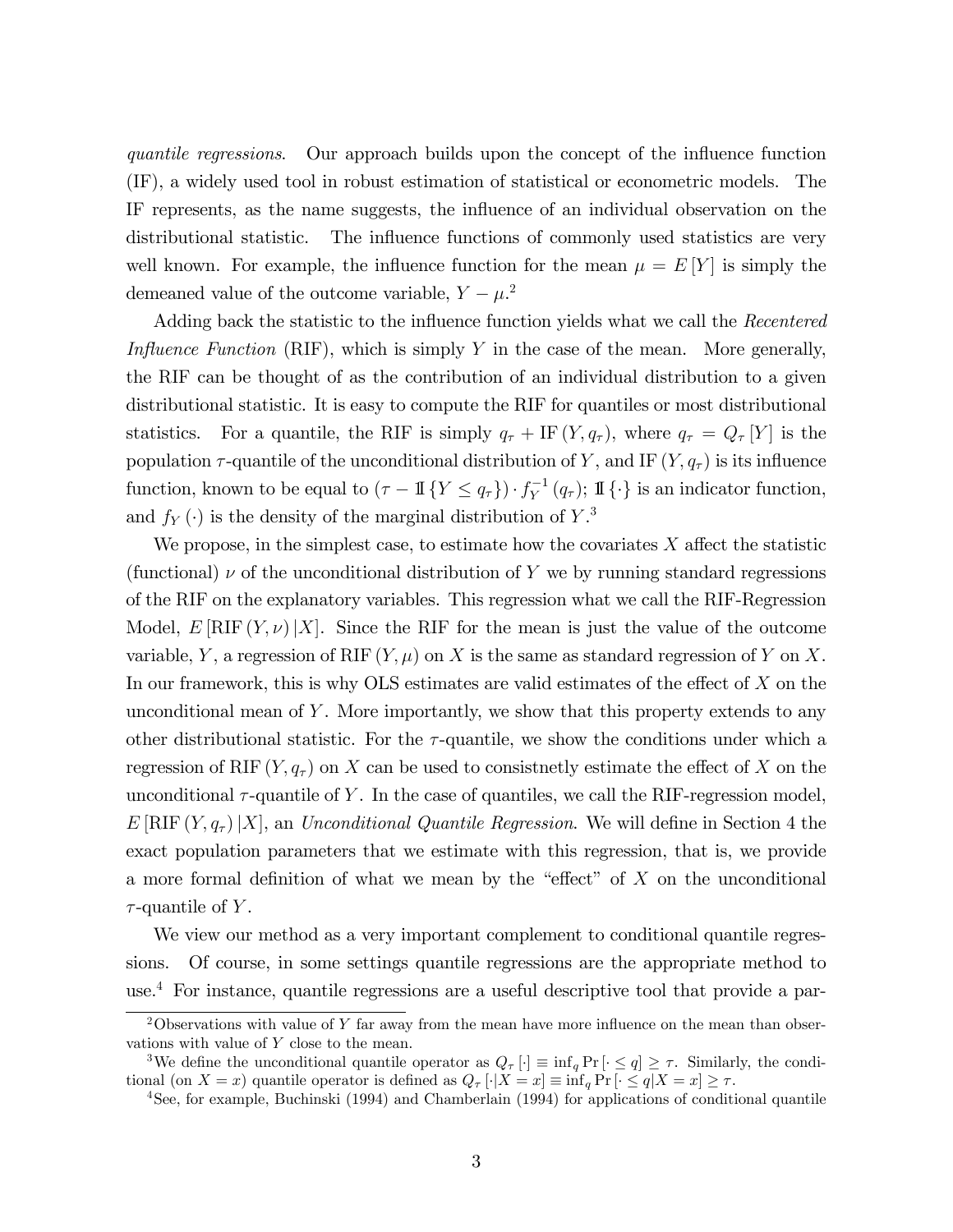simonious representation of the conditional quantiles. Unlike standard OLS regression estimates, however, quantile regression estimates cannot be used to assess the more general economic or policy impact of a change of  $X$  on the corresponding quantile of the overall (or unconditional) distribution of  $Y$ . While OLS estimates can either be used as estimates of the effect of  $X$  on the conditional or the unconditional mean, one has to be much more careful in deciding what is the ultimate object of interest in the case of quantiles.

For instance, consider of the effect of union status on log wages (one of the example of quantile regression studied by Chamberlain, 1994). If the OLS estimate of the effect of union on log wages is 0.2, this means that a decline of 1 percent in the rate of unionization will lower average wages by  $0.2$  percent. But if the estimated effect of unions (using quantile regressions) on the *conditional*  $90<sup>th</sup>$  quantile is 0.1, this does not mean that a decline of 1 percent in the rate of unionization would lower the *unconditional*  $90<sup>th</sup>$ quantile by 0.1 percent. In fact, we show in an empirical application in Section 6 that unions have a positive effect on the *conditional*  $90<sup>th</sup>$  quantile, but a negative effect on the unconditional  $90<sup>th</sup>$  quantile. If one is interested in the overall effect of unions on wage inequality, our unconditional quantile regressions should be used to obtain the effect of unions at different quantiles of the unconditional distribution. Using quantile regressions to estimate the overall effect of unions on wage inequality would yield a misleading answer in this particular case.

The structure of the paper is as follows. In the next section (Section 2), we present the basic model and define two key objects of interest in the estimation: the "policy" effect" and the "unconditional partial effect". In Section 3, we establish the general concepts of recentered ináuence functions. We formally show how the recentered ináuence function can be used to compute what happens to a distributional statistic  $\nu$  when the distribution of the outcome variable Y changes in response to a change in the distribution of covariates  $X$ . In section 4, we focus on the case of quantiles and show how unconditional quantile regressions can be used to estimate either the policy effect and the unconditional (quantile) partial effect. We discuss the general case and specific examples with an explicit structural model linking  $Y$  and  $X$ . We discuss estimation issues in Section 5. Section 6 presents two applications of our method: the impact of unions on the distribution of wages, and the determinants of the distribution of infants' birthweight (as in Koenker and Hallock, 2001). We conclude in Section 7.

regressions to various issues related to the wage structure.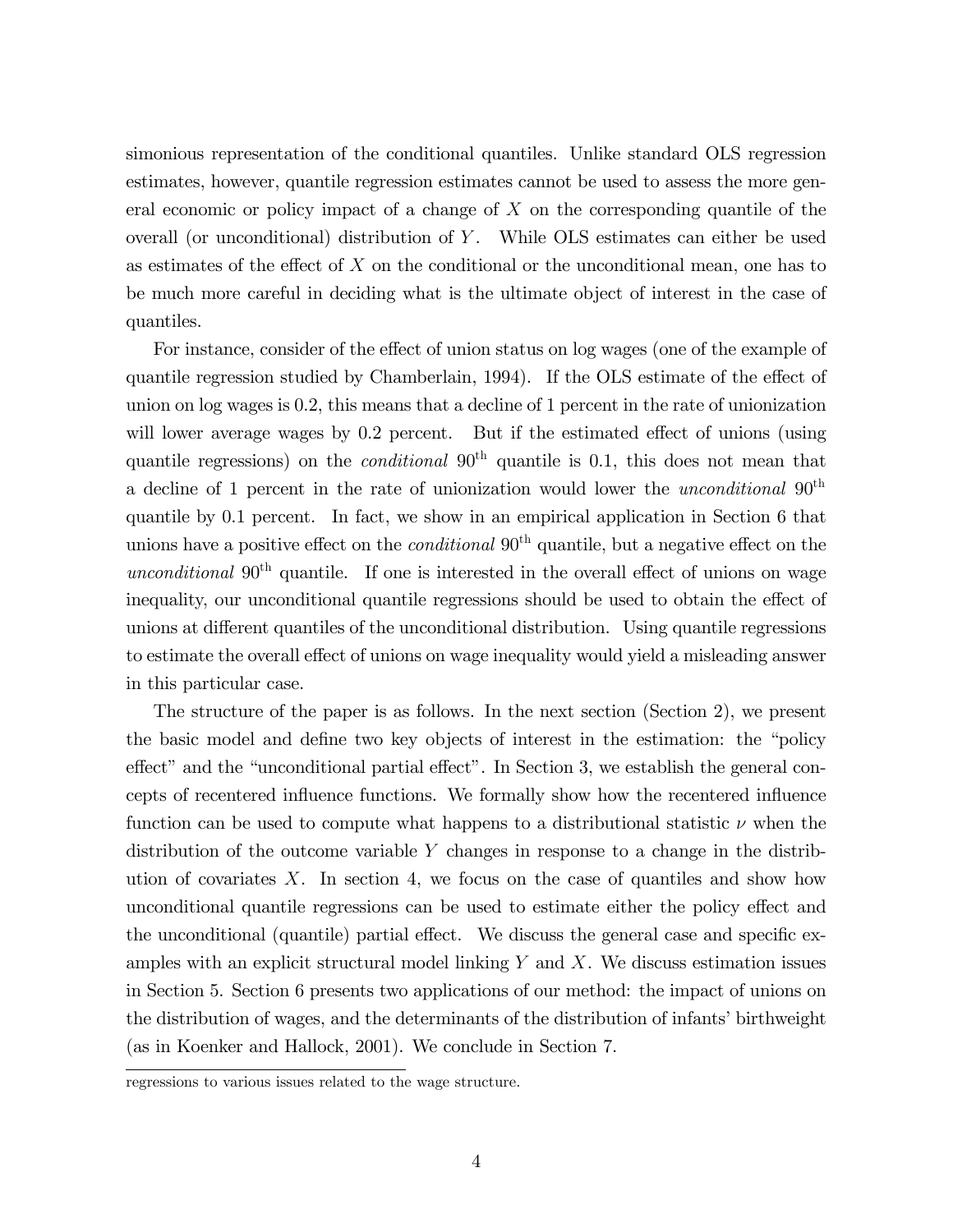## 2 Model Setup and Parameters of Interest

Before presenting the estimation method, it is important to clarify exactly what the unconditional quantile regressions seek to estimate. Assume that we observe  $Y$  in the presence of covariates X, so that Y and X have a joint distribution,  $F_{Y,X}(\cdot, \cdot) : \mathbb{R} \times \mathcal{X} \to$ [0, 1], and  $\mathcal{X} \subset \mathbb{R}^k$  is the support of X. Assume that the dependent variable Y is a function of observables X and unobservables  $\varepsilon$ , according to the following model:

$$
Y = h(X, \varepsilon),
$$

where  $h(\cdot, \cdot)$  is an unknown mapping, assumed to be monotonic in  $\varepsilon$ . Note that using a flexible function  $h(\cdot, \cdot)$  is important for allowing for rich distributional effect of X on Y.<sup>5</sup>

We are primarily interested in estimating two population parameters, the unconditional quantile partial effect and the policy effect, using unconditional quantile regressions. We now formally define these two parameters.

#### Unconditional Quantile Partial Effect (UQPE)

By analogy with a standard regression coefficient, our first object of interest is the effect on an unconditional quantile of a small increase  $t$  in the explanatory variable  $X$ . This effect of a small change in X on the  $\tau^{th}$  quantile of the unconditional distribution of  $Y$ , is defined as:

$$
\alpha(\tau) = \lim_{t \downarrow 0} \frac{Q_{\tau} \left[ h \left( X + t, \varepsilon \right) \right] - Q_{\tau} \left[ Y \right]}{t}
$$

where  $Q_{\tau}[Y]$  is the  $\tau^{th}$  quantile of the unconditional distribution of the random variable  $Y.^6$ 

We call this parameter,  $\alpha(\tau)$ , the unconditional quantile partial effect (UQPE), by analogy with Wooldridge (2004) unconditional average partial effect (UAPE), which is defined as  $E[\partial E[Y|X]/\partial x]$ .<sup>7</sup>The link between the UQPE and Wooldridge's UAPE can

$$
\alpha_j(\tau) = \lim_{t_j \downarrow 0} \frac{Q_{\tau} \left[ h\left( \left[ X_j + t_j; X_{-j} \right], \varepsilon \right) \right] - Q_{\tau} \left[ Y \right]}{t_j}
$$

where  $X = [X_j + t_j; X_{-j}].$ 

<sup>5</sup>A number of recent studies also use general nonseparable models to investingate a number of related issues. See, for example, Chesher, 2003, Florens et al., 2003, and Imbens and Newey, 2005.

<sup>&</sup>lt;sup>6</sup>Note that to simplify the exposition we are treating X as univariate. However, this is easily generalized to the multivariate case by defining for each  $j = 1, ..., k$ ;

<sup>&</sup>lt;sup>7</sup>The UAPE can also be defined in the same way as the UQPE:  $UAPE = \lim_{t \downarrow 0} \frac{E[h(X+t,\varepsilon)] - E[Y]}{t}$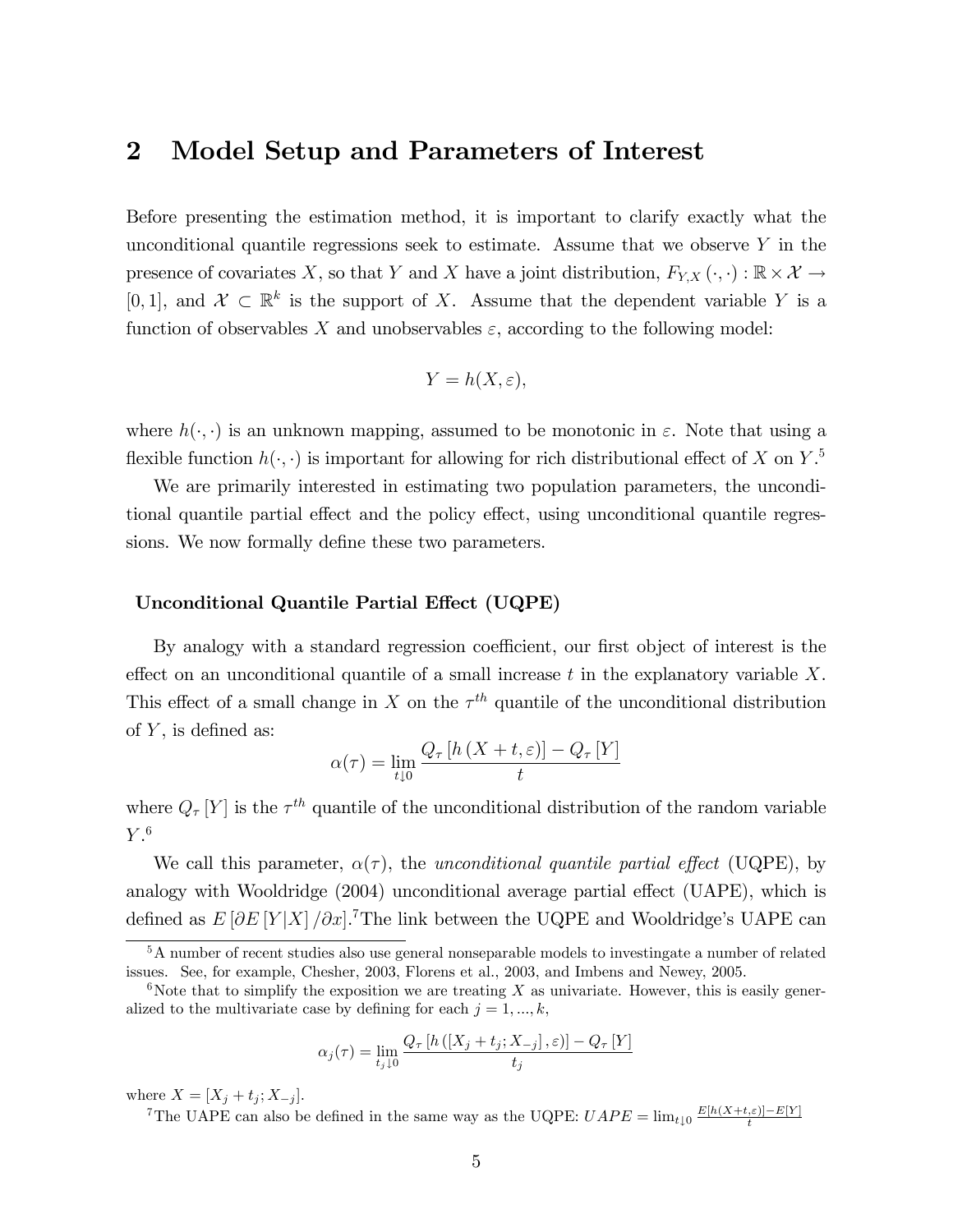be established using a result of Section 3 where we show that for any statistic  $\nu$  defined as a functional of the unconditional distribution of Y,  $\alpha(\nu)$  is exactly equal to  $E[\partial E[\text{RIF}(Y,\nu)|X]/\partial x]$ . Given that  $\text{RIF}(Y,\mu) = Y$ , we have that  $\alpha(\mu)$  is indeed UAPE. This is why our parameter of interest,  $\alpha(\tau)$ , which is equal  $E[\partial E[\text{RIF}(Y, q_{\tau})|X]/\partial x]$  (see Sections 3 and 4), is called the UQPE.

Similarly, by analogy with Wooldridge's (2004) conditional average partial effect (CAPE) defined as  $\partial E |Y| X / \partial x$ , we can think of conditional quantile regressions as a method for estimating the partial effects of the conditional quantiles of  $Y$  given a particular value X. We refer to this type of quantile partial effects as "conditional quantile partial effects" (CQPE) and define them as  $\partial Q_\tau[Y|X]/\partial x = \lim_{t\downarrow 0} \frac{Q_\tau[h(X+t,\varepsilon)|X]-Q_\tau[Y|X]}{t}$  (see Section 4 for more detail).

Note that while UAPE equals the average CAPE, the same relationship does not hold between the UQPE and the CQPE. We will indeed show in Section 4 that the  $\alpha(\tau)$  is equal to a complicated weighted average of quantile regression coefficients over the whole range of conditional quantiles (i.e. for  $\tau$  going from 0 to 1).

#### Policy Effect

We are also interested in estimating the impact of a more general change in  $X$  on the  $\tau^{th}$  quantile of Y. Consider the "intervention" or "policy change" proposed by Stock (1989) and Imbens and Newey (2005), where X is replaced by the function  $\ell(X)$ ,  $\ell : \mathcal{X} \to \mathcal{X}$ . For example, if X represents years of schooling, a compulsory high school completion program aimed at making sure everyone completes grade twelve would be captured by the policy function  $\ell(\cdot)$ , where  $\ell(X) = 12$  if  $x \leq 12$ , and  $\ell(X) = x$  otherwise. We define  $\delta_{\ell}(\tau)$  as the effect of the policy on the  $\tau^{th}$  quantile of Y, where

$$
\delta_{\ell}(\tau) = Q_{\tau} [h(\ell(X), \varepsilon)] - Q_{\tau}[Y].
$$

In the case of the mean we have

$$
\delta_{\ell}(\mu) = E[h(\ell(X), \varepsilon)] - E[Y] = E[E[h(\ell(X), \varepsilon) - h(X, \varepsilon) | X]]
$$

which is simply the mean of the policy effect proposed by Stock (1989).

The main contribution of the paper is to show that, as in the case of the mean, a regression framework where the outcome variable Y is replaced by  $RIF(Y, q<sub>\tau</sub>)$  can be used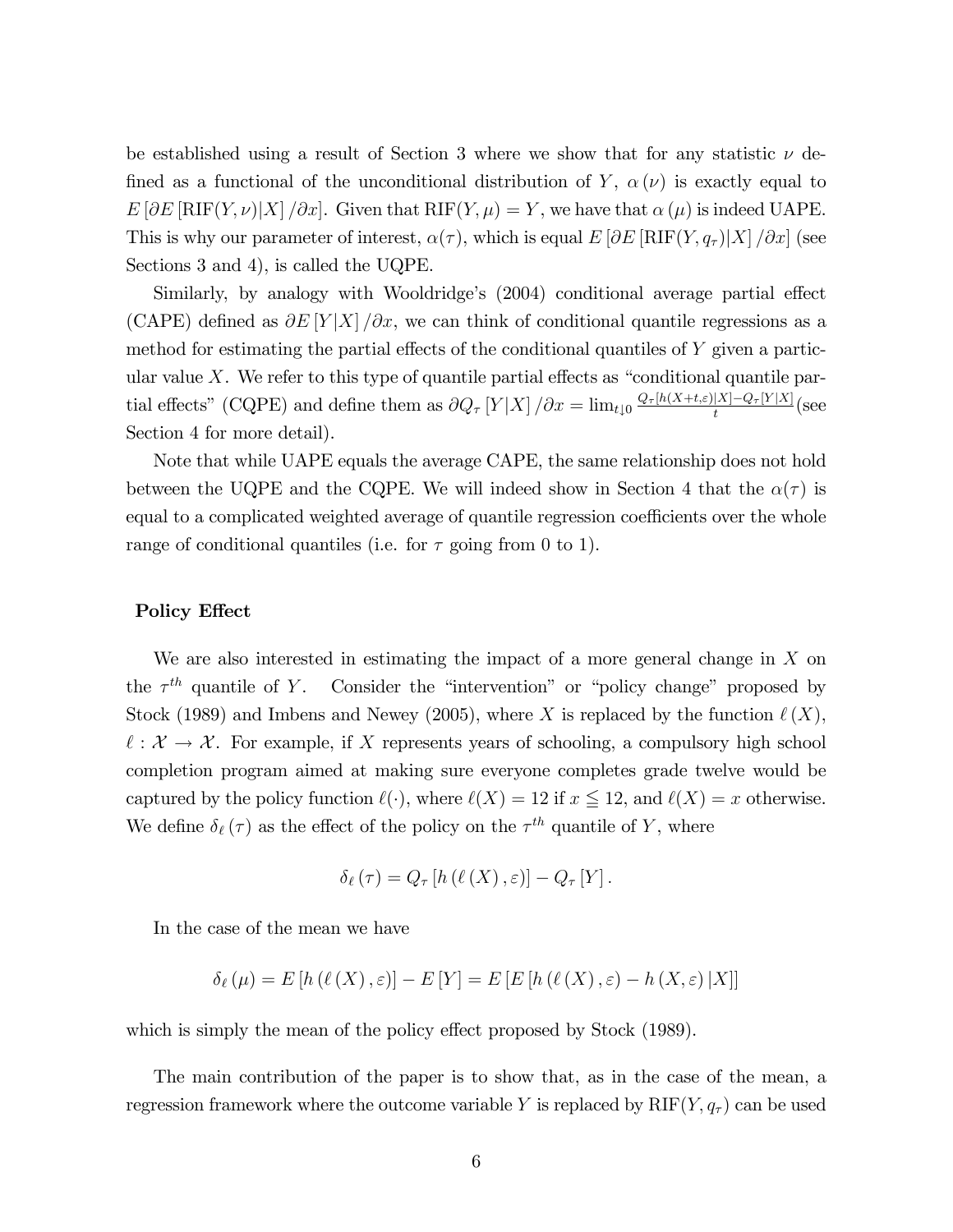to estimate the unconditional partial effect  $\alpha(\tau)$  and the policy effect  $\delta_{\ell}(\tau)$  for quantiles. We show this formally after introducing some general concepts in Section 3. Since these general concepts hold for any functional of the distribution of interest, the proposed regression framework extends to other distributional statistics such as the variance or the Gini coefficient.

Before introducing theses general concepts, a few remarks or caveats are in order. First, both the UQPE and the policy effect involve manipulations of the explanatory variables that can also be modelled as changes in the distribution of X,  $F_X(x)$ . Under the "policy change",  $\ell(X)$ , the resulting counterfactual distribution is given by  $G_X(x) = F_X(\ell^{-1}(x))$ .<sup>8</sup> Representing manipulations of X in terms of the counterfactual distribution,  $G_X(x)$ , makes it easier to derive the impact of the manipulation on  $F_Y(y)$ , the unconditional distribution of the outcome variable Y. By definition, the unconditional distribution function of Y can be written as

$$
F_Y(y) = \int F_{Y|X}(y|X=x) \cdot dF_X(x). \tag{1}
$$

Under the assumption that the conditional distribution  $F_{Y|X}(\cdot)$  is unaffected by manipulations of the distribution of X, a counterfactual distribution of  $Y$ ,  $G_Y$ , can be obtained by replacing  $F_X(x)$  with  $G_X(x)$ :

$$
G_Y(y) = \int F_{Y|X}(y|X = x) \cdot dG_X(x).
$$

Although the construction of this counterfactual distribution looks purely mechanical, important economic conditions are imbedded in the assumption that  $F_{Y|X}(\cdot)$  is unaffected by manipulations of X. Because  $Y = h(X, \varepsilon)$ , a sufficient condition for  $F_{Y|X}(\cdot)$  to be unaffected by manipulations of X is that  $\varepsilon$  is independent of X. For the sake of simplicity, we implicitly maintain this assumption throughout the paper, although it may be too strong in specific cases.<sup>9</sup> Since  $h(X, \varepsilon)$  can be very flexible, independence of  $\varepsilon$  and X still allow for unobservables to have rich distributional impacts.

<sup>&</sup>lt;sup>8</sup>If  $\ell$  (.) is not globally invertible we may actually break down the support of X in regions where the function is invertible. This allows  $G_X(x) = F_X(\ell^{-1}(x))$  to be very general.

<sup>&</sup>lt;sup>9</sup>The independence assumption can easily be relaxed. For instance, if  $X = (X_1, X_2)$  and only  $X_1$ is being manipulated, it is sufficient to assume that  $\varepsilon$  is independent of  $X_1$  conditional on  $X_2$ . This conditional independence assumption is similar to the "ignorability" or "unconfoundedness" assumption commonly used in the program evaluation literature. Independence between  $\varepsilon$  and of X could also be obtained by conditioning on a control function constructed using instrumental variables, as in Chesher (2003), Florens et al., (2003), and Imbens and Newey (2005).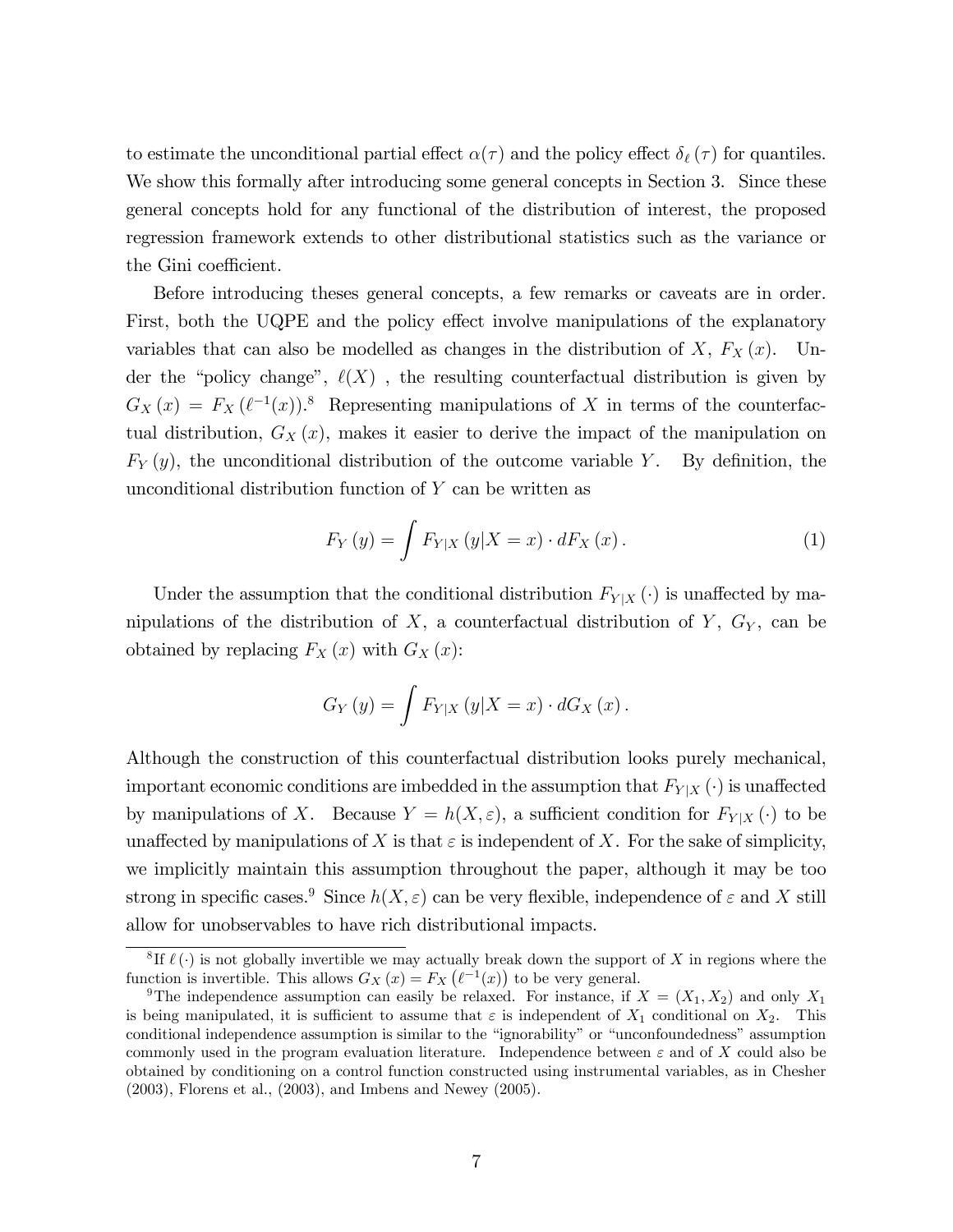A second remark is that, as in the case of a standard regression model for conditional means, there is no particular reasons to expect RIF regression models to be linear in X. In fact, in the case of quantiles we show in Section 4 that even for the most basic linear model,  $h(X, \varepsilon) = X\beta + \varepsilon$ , the RIF regression is not linear. Fortunately, the non-linear nature of the RIF regression is closely related to the problem of estimating a regression model for a dichotomous dependent variable. Widely available estimation procedures (probit or logit) can thus used to deal the special nature of the dependent variable (RIF for quantiles). In the empirical section (Section 6) we show that, in practice, different regression methods yield very similar estimates of the UQPE. This finding is not surprising in light of the "common empirical wisdom" that probits, logits, and linear probability models all yield very similar estimates of marginal effects in a wide variety of cases.

A Önal remark is that while our regression method yields exact estimates of the UQPE, it only yields a first order approximation of the policy effect  $\delta_{\ell}(\tau)$ . In other words, it is not clear how accurate our estimates of  $\delta_{\ell}(\tau)$  would be in the case of large interventions that involve very substantial changes in the distribution of  $X$ . How good the approximation is turns out to be an empirical question. We show in the case of unions and wage inequality (Section 6) that our method yields very accurate results even in case of economically large changes in the rate of unionization.

## 3 General Concepts

In this section we first review the concept of influence functions, which arises in the von Mises (1947) approximation and is largely used in the robust statistics literature. We then introduce the concept of *recentered influence functions* which is central to the derivation of unconditional quantile regressions. Finally we apply the von Mises approximation, defined for a general alternative or counterfactual distribution, to the case of where this counterfactual distribution arises from changes in the covariates. The derivations are developed for general functionals of the distribution; they will be applied to quantiles (and the mean) in the next section.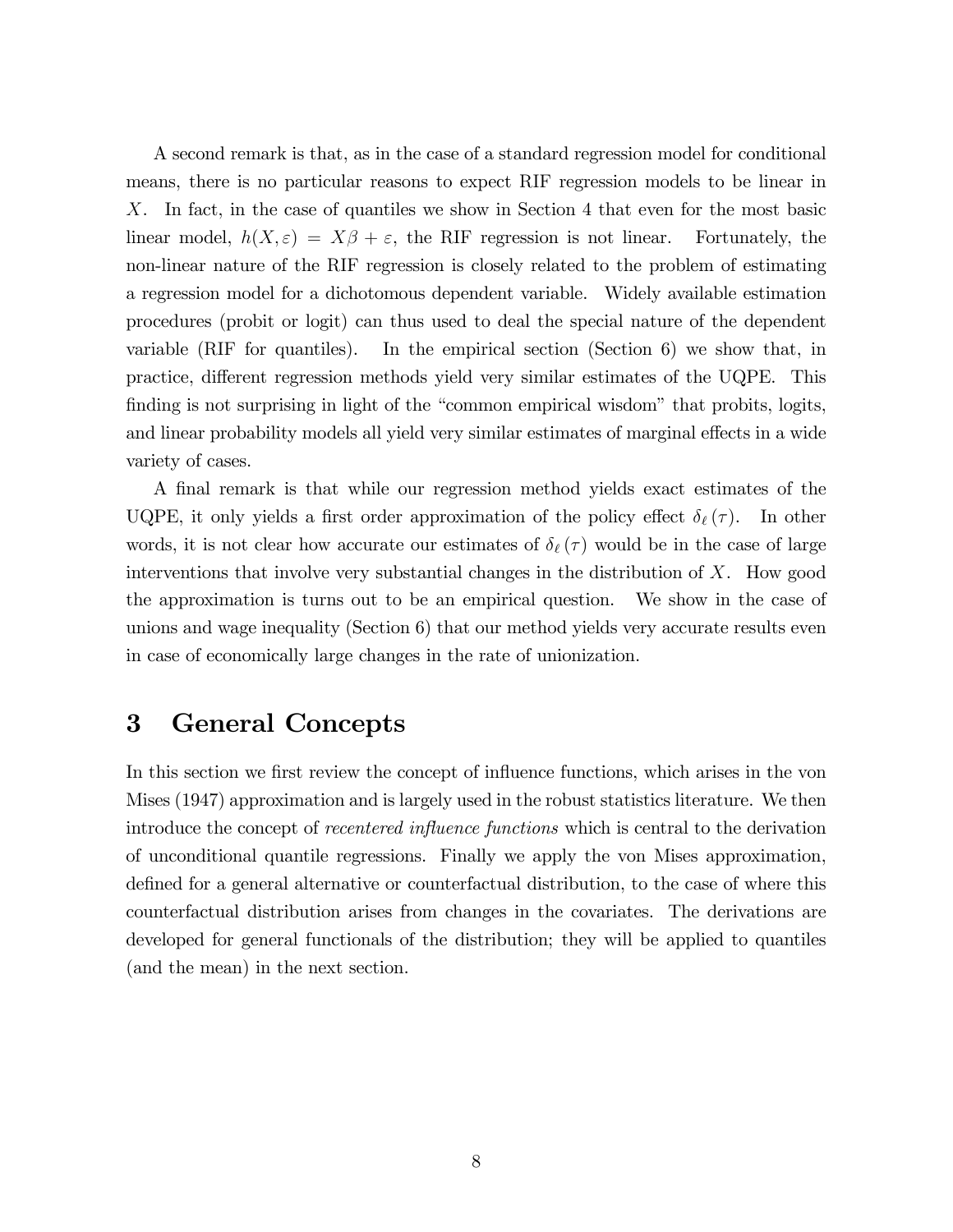## 3.1 Definition and Properties of Recentered Influence Functions

We begin by recalling the theoretical foundation of the definition of the influence functions following Hampel et al. (1986). For notational simplicity, in this subsection we drop the subscript Y on  $F_Y$  and  $G_Y$ . Hampel (1968, 1974) introduced the influence function as a measure to study the infinitesimal behavior of real-valued functionals  $\nu(F)$ , where  $\nu : \mathcal{F}_{\nu} \to \mathbb{R}$  and  $\mathcal{F}_{\nu}$  is a class of distribution functions such that  $F \in \mathcal{F}_{\nu}$  if  $|\nu(F)| < +\infty$ . In our setting, F is the CDF of the outcome variable Y, while  $\nu(F)$  is a distributional statistic such as a quantile. Following Huber (1977), we say that  $\nu(\cdot)$  is Gâteaux differentiable at F if there exists a real kernel function  $a(\cdot)$  such that for all G in  $\mathcal{F}_{\nu}$ :

$$
\lim_{t\downarrow 0} \frac{\nu(F_{t,G}) - \nu(F)}{t} = \frac{\partial \nu(F_{t,G})}{\partial t}|_{t=0} = \int a(y) \cdot dG(y) \tag{2}
$$

where  $0 \le t \le 1$  and where the mixing distribution  $F_{t,G}$ 

$$
F_{t,G} \equiv (1-t) \cdot F + t \cdot G = t \cdot (G - F) + F \tag{3}
$$

is the probability distribution that is t away from  $F$  in the direction of the probability distribution G.

The expression on the left hand side of equation (2) is the directional derivative of  $\nu$ at F in the direction of G. Note that we can replace  $dG(y)$  on the right hand side of equation (2) by  $d(G - F)(y)$ :

$$
\lim_{t \downarrow 0} \frac{\nu((1-t) \cdot F + t \cdot G) - \nu(F)}{t} = \frac{\partial \nu(F_{t,G})}{\partial t}|_{t=0} = \int a(y) \cdot d(G - F)(y) \tag{4}
$$

since  $\int a(y) \cdot dF(y) = 0$ , which can be shown by considering the case where  $G = F$ .

The concept of influence function arises from the special case in which  $G$  is replaced by  $\Delta_y$ , the probability measure that put mass 1 at the value y, in the mixture  $F_{t,G}$ . This yields  $F_{t,\Delta_y}$ , the distribution that contains a blip or a contaminant at the point y,

$$
F_{t,\Delta_y} \equiv (1-t) \cdot F + t \cdot \Delta_y
$$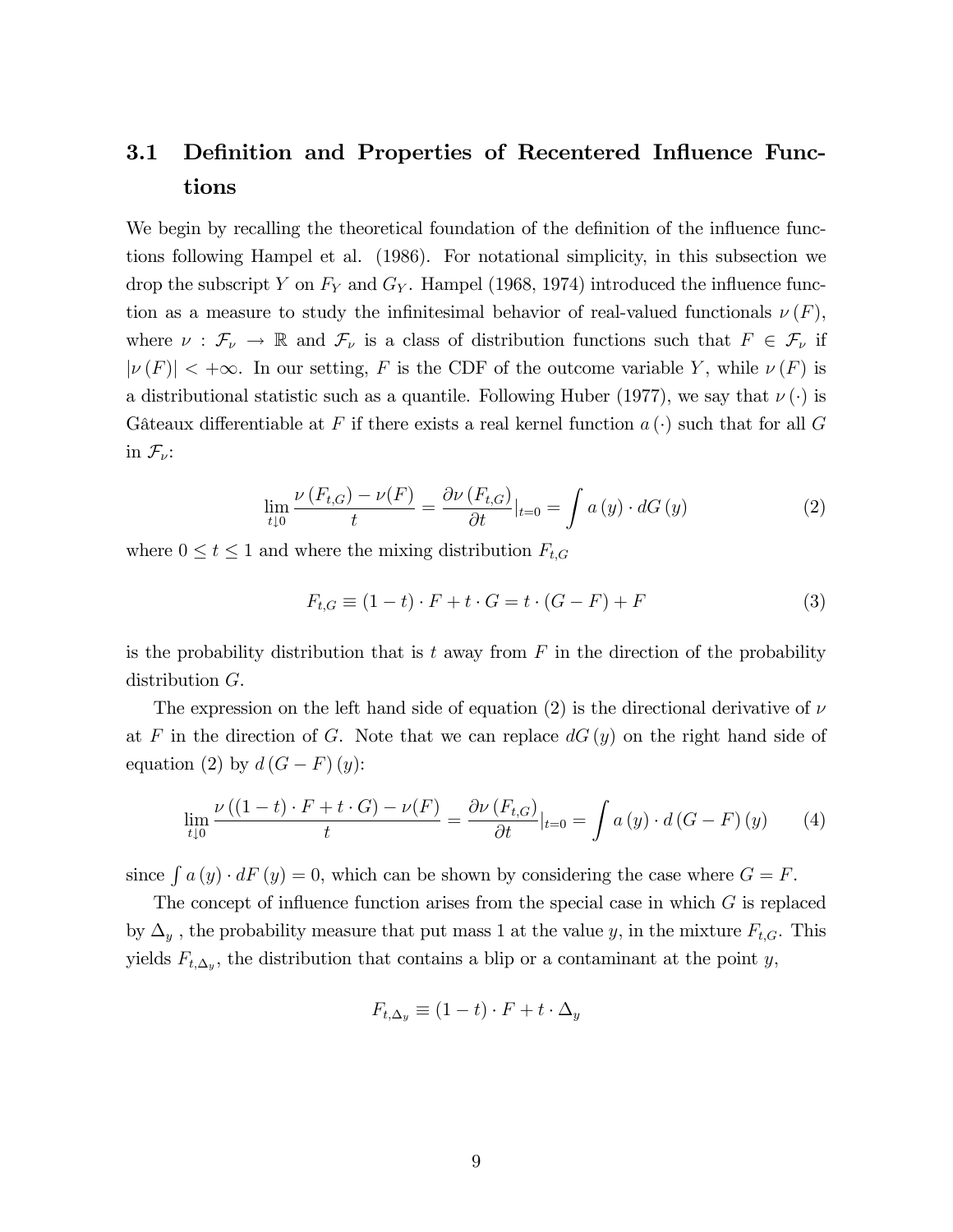The influence function of the functional  $\nu$  at F for a given point y is defined as

IF
$$
(y; \nu, F)
$$
  $\equiv \lim_{t \downarrow 0} \frac{\nu(F_{t, \Delta_y}) - \nu(F)}{t} = \frac{\partial \nu(F_{t, \Delta_y})}{\partial t}|_{t=0}$   

$$
= \int a(y) \cdot d\Delta_y(y) = a(y) \tag{5}
$$

By a normalization argument, IF(y;  $\nu$ , F), the influence function of  $\nu$  evaluated at y and at the starting distribution F will be written as  $IF(y; \nu)$ . Using the definition of the influence function, the functional  $\nu(F_{t,G})$  itself can be represented as a von Mises linear approximation  $(VOM):^{10}$ 

$$
\nu(F_{t,G}) = \nu(F) + t \cdot \int \text{IF}(y;\nu) \cdot d(G - F)(y) + r(t;\nu;G,F) \tag{6}
$$

where  $r(t; \nu; G, F)$  is a remainder term that converges to zero as t goes to zero at the general rate  $o(t)$ . Depending on the functional  $\nu$  considered, the remainder may converge faster or even be identical to zero. For example, for the mean  $\mu$ , the variance  $\sigma^2$  and the quantile  $q_{\tau}$  we show in the appendix that  $r(t; \mu; G, F) = 0$ ,  $r(t; \sigma^2; G, F) = o(t^2)$  and that  $r(t; q_\tau; G, F) = o(t)$ . Also, if  $F = G$ , then  $r(t; \nu; F, F) = 0$  for any t or  $\nu$ . Thus, the further apart the distributions  $F$  and  $G$ , the larger should be the remainder term. If we fix  $\nu$  and t (for example, by making it equal to 1) and allow F and G to be empirical distributions  $\widehat{F}$  and  $\widehat{G}$ , we should expect that the importance of the remainder term to be an empirical question.

Now consider the leading term of equation (6) as an approximation for  $\nu(G)$ , that is, for  $t = 1$ :

$$
\nu(G) \approx \nu(F) + \int \text{IF}(y; \nu) \cdot dG(y). \tag{7}
$$

By analogy with the influence function, for the particular case  $G = \Delta_u$ , we call this first order approximation term the Recentered Influence Function (RIF)

$$
RIF(y; \nu, F) = \nu(F) + \int IF(y; \nu) \cdot d\Delta_y(y) = \nu(F) + IF(y; \nu).
$$
 (8)

Again by a normalization argument, we write  $RIF(y; \nu, F)$  as  $RIF(y; \nu)$ . The recentered influence function  $RIF(y; \nu)$  has several interesting properties:

<sup>&</sup>lt;sup>10</sup>This expansion can be seen as a Taylor series approximation of the real function  $A(t) = \nu(F_{t,G})$ around  $t = 0$ :  $A(t) = A(0) + A'(0) \cdot t + Rem_1$ . But since  $A(0) = \nu(G)$ , and  $A'(0) = \int a_1(y) d(G - F)(y)$ , where  $a_1(y)$  is the influence function, we get the VOM approximation.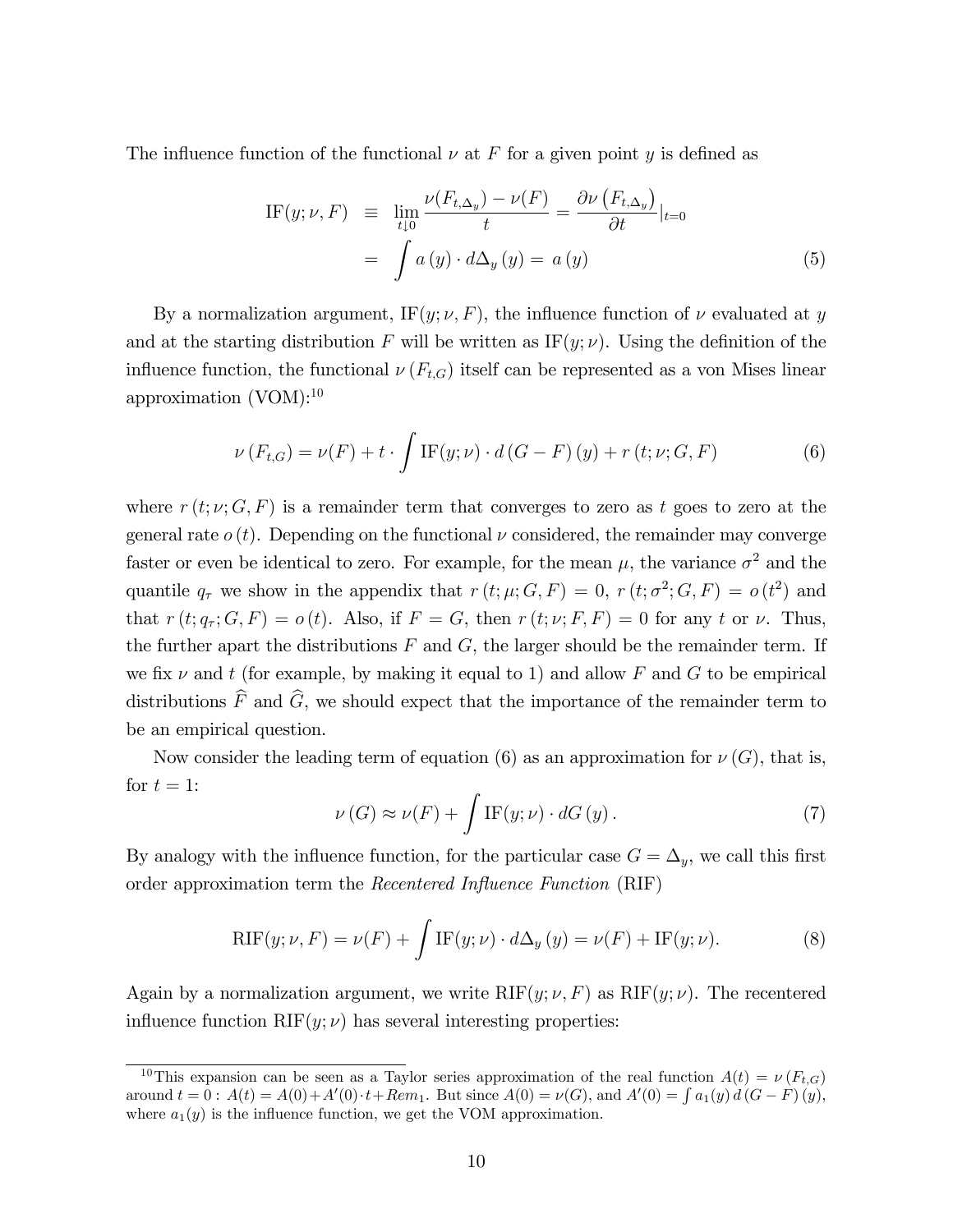PROPERTY 1 [Mean and Variance of the Recentered Influence Function]: i) the RIF(y;  $\nu$ ) integrates up to the functional of interest  $\nu(F)$ 

$$
\int RIF(y; \nu) \cdot dF(y) = \int (\nu(F) + IF(y; \nu)) \cdot dF(y) = \nu(F). \tag{9}
$$

ii) the RIF(y;  $\nu$ ) has the same asymptotic variance as the functional  $\nu(F)$ 

$$
\int \left(\mathrm{RIF}(y;\nu) - \nu(F)\right)^2 \cdot dF\left(y\right) = \int \left(\mathrm{IF}(y;\nu)\right)^2 \cdot dF\left(y\right) = AV\left(\nu, F\right) \tag{10}
$$

where  $AV(\nu, F)$  is the asymptotic variance of functional  $\nu$  under the probability distribution F.

PROPERTY 2 [Recentered Influence Function and the Directional Derivative]: i) the derivative of the functional  $\nu(F_{t,G})$  in the direction of the distribution G is obtained by integrating up the recentered influence function at  $F$  over the distributional differences between  $G$  and  $F^{11}$ 

$$
\frac{\partial \nu(F_{t,G})}{\partial t}|_{t=0} = \int \mathrm{RIF}(y;\nu) \cdot d(G - F)(y). \tag{11}
$$

ii) the Von Mises approximation (6) can be written in terms of the RIF(y;  $\nu$ ) as

$$
\nu(F_{t,G}) = \nu(F) + t \cdot \int \text{RIF}(y;\nu) \cdot d(G - F)(y) + r(t;\nu;G,F) \tag{12}
$$

where the remainder term is

$$
r(t; \nu; G, F) = \int (\mathrm{RIF}(y; \nu, F_{t,G}) - \mathrm{RIF}(y; \nu)) \cdot dF_{t,G}(y).
$$

Note that properties 1  $ii)$  and 2 i) are also shared by the influence function.

### 3.2 Impact of General Changes in the Distribution of X

We now show that the recentered influence function provides a convenient way of assessing the impact of changes in the covariates on the distributional statistic  $\nu$  without having to compute the corresponding counterfactual distribution which is, in general, a difficult estimation problem. We first consider general changes in the distribution of covariates,

<sup>&</sup>lt;sup>11</sup>This property combines (4), (5) and (8) and follows from the fact that densities integrate to one.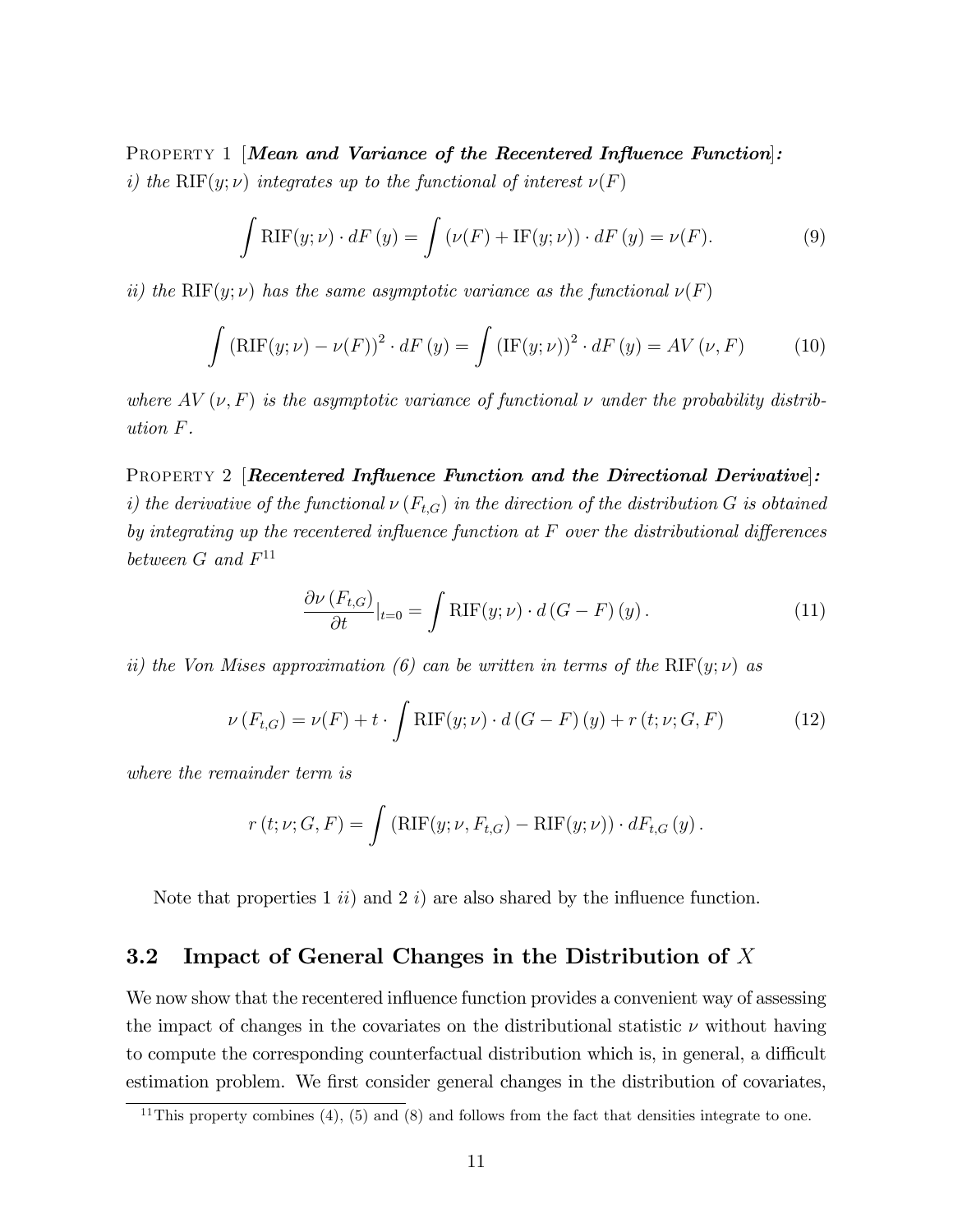from  $F_X(x)$  to the counterfactual distribution  $G_X(x)$ . We then consider the special case of a marginal change from X to  $X + t$ , and of the policy change  $\ell(X)$  introduced in Section 2.

In the presence of covariates  $X$ , we can use the law of iterated expectations to express  $\nu$  in terms of the conditional expectation of RIF(y;  $\nu$ ) given X (the RIF-regression function  $E[RIF(Y; \nu)|X = x]$ :

## PROPERTY 3 [Link between the functional  $\nu(F)$  and the RIF-regression]: The RIF-regression  $E[\text{RIF}(Y; \nu)|X = x]$  integrates up to the functional of interest  $\nu(F)$

$$
\nu(F) = \int \text{RIF}(y; \nu) \cdot dF(y) = \int E[\text{RIF}(Y; \nu)|X = x] \cdot dF_X(x) \tag{13}
$$

where we have substituted equation  $(1)$  into equation  $(9)$ , and used the fact that  $E[\text{RIF}(Y; \nu)|X = x] = \int_y \text{RIF}(y; \nu) \cdot dF_{Y|X}(y|X = x)$ . Property 3 is central to our approach. It provides a simple way of writing any functional  $\nu$  of the distribution as an expectation and, furthermore, to write  $\nu$  as the mean of the RIF-regression E [RIF(Y;  $\nu$ )]X]. Comparing equation  $(1)$  and property 3 illustrates how our approach greatly simplifies the modelling of the effect of covariates on distribution statistics. In equation  $(1)$ , the whole conditional distribution,  $F_{Y|X}(y|X=x)$ , has to be integrated over the distribution of X to get the unconditional distribution of  $Y, F$ .<sup>12</sup> When we are only interested in a specific distribution statistic  $\nu(F)$ , however, we simply need to integrate over  $E[\text{RIF}(Y; \nu)|X]$ , which is easily estimated using regression methods.

Looking at property 3 also suggests computing counterfactual values of  $\nu$  by integrating over a counterfactual distribution of X instead of  $F_X(x)$ . We now precisely state the main theorem that enables us to use these types of counterfactual manipulations. The theorem shows that the effect (on the functional  $\nu$ ) of a small change in the distribution of covariates from  $F_X$  in the direction of  $G_X$  is given by integrating up the RIF-regression function with respect to the change in distribution of the covariates,  $d(G_X - F_X)$ .

 $12$ This is essentially what Machado and Mata (2005) suggest to do, since they propose estimating the whole conditional distribution by running (conditional) quantile regressions for each and every possible quantile.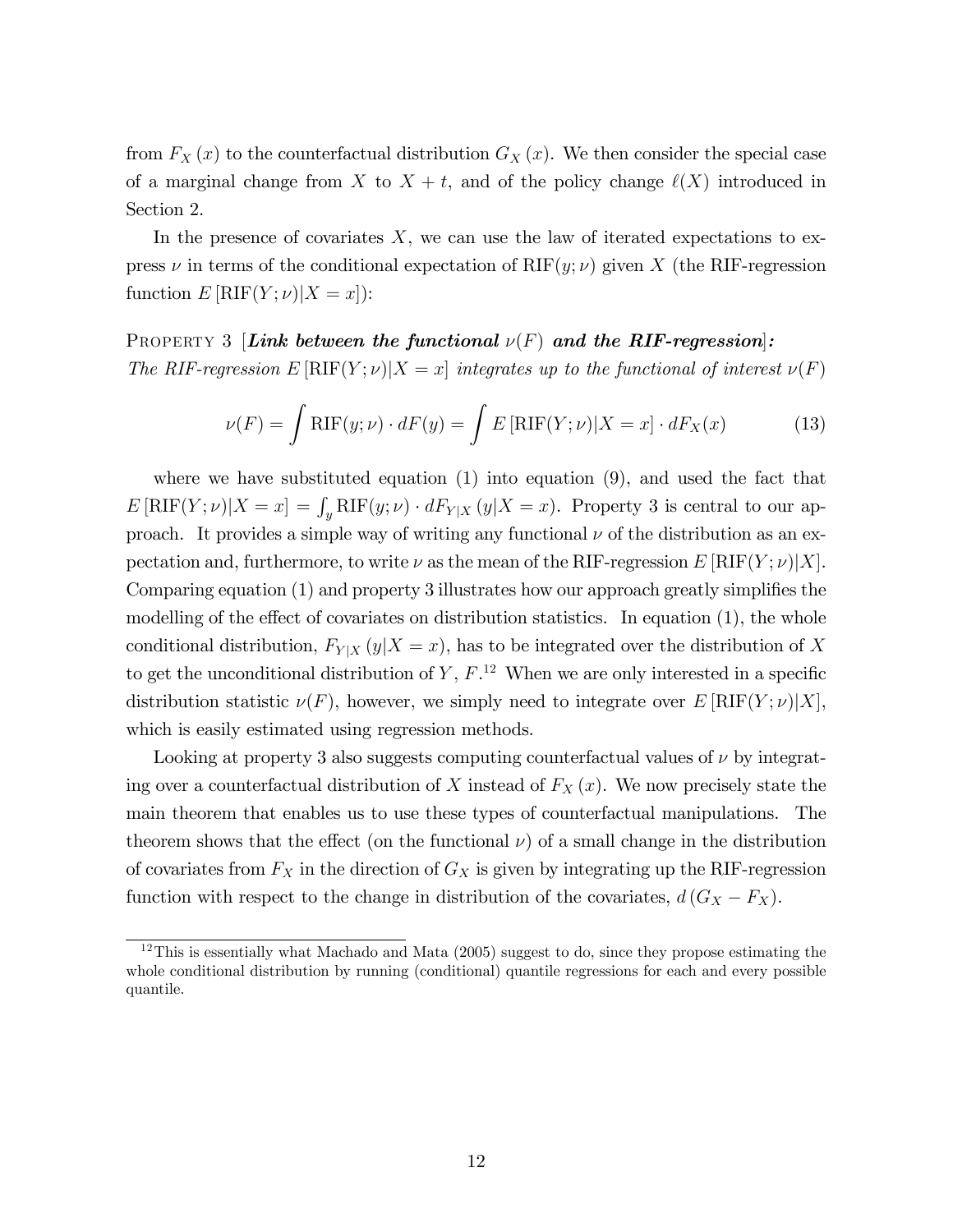THEOREM 1 [Marginal Effect of a Change in the Distribution of  $X$ ]:

$$
\pi_G(\nu) \equiv \frac{\partial \nu(F_{Y,t \cdot G})}{\partial t}|_{t=0} = \lim_{t \downarrow 0} \frac{\nu(F_{Y,t \cdot G_Y}) - \nu(F)}{t}
$$

$$
= \int \text{RIF}(y; \nu) \cdot d(G_Y - F_Y)(y)
$$

$$
= \int E[\text{RIF}(Y; \nu)|X = x] \cdot d(G_X - F_X)(x)
$$

The proof, provided in the appendix, starts with equation (11) and builds on a Lemma showing the impact of distributional changes in response to a change in  $G_X$ .

Lets' now consider the implications of Theorem 1 for the cases of the policy effect and of the unconditional partial effect introduced in Section 2. Given that  $\pi_G(\nu)$  captures the marginal effect of moving the distribution of X from  $F_X$  to  $G_X$ , it can be used as the leading term of an approximation, just like equation (11) is the leading term of the von Mises approximation (equation  $(12)$ ). Our first corollary shows how this fact can be used to approximate in the policy effect  $\delta_{\ell} (\nu)$ .

COROLLARY 1 **Policy Effect**: If the policy change from X to  $\ell(X)$  can be described as a change in the distribution of covariates, that is,  $\ell(X) \sim G_X(x) = F_X(\ell^{-1}(x))$ , then,  $\delta_{\ell}(\nu)$ , the policy effect on the functional  $\nu$  consists of the marginal effect of the policy,  $\pi_{\ell}(\nu)$ , and a remainder term  $r(\nu, G, F)$ :

$$
\delta_{\ell}(\nu) = \nu(G) - \nu(F) = \pi_{\ell}(\nu) + r(\nu; G, F)
$$

where

$$
\pi_{\ell}(\nu) = \int E\left[\mathrm{RIF}(Y;\nu)|X=x\right] \cdot \left(dF_X(\ell^{-1}(x)) - dF_X(x)\right), \text{ and}
$$

$$
r(\nu; G, F) = \int \left(E\left[\mathrm{RIF}(Y;\nu, G)|X=x\right] - E\left[\mathrm{RIF}(Y;\nu)|X=x\right]\right) \cdot dG_X(x)
$$

The proof is provided in the appendix. Note that the approximation error  $r(\nu; G, F)$ depends on how different the means of  $RIF(Y; \nu)$  and  $RIF(Y; \nu, G)$  are.<sup>13</sup>

The next case is the unconditional partial effect of X on  $\nu$ , defined as  $\alpha(\nu)$  in Section 2. The implicit assumption used is that  $X$  is a continuous covariate that is being increased from X to  $X + t$ . We consider the case where X is discrete in the third corollary below.

 $13$ We discuss this issue in more detail in Section 6.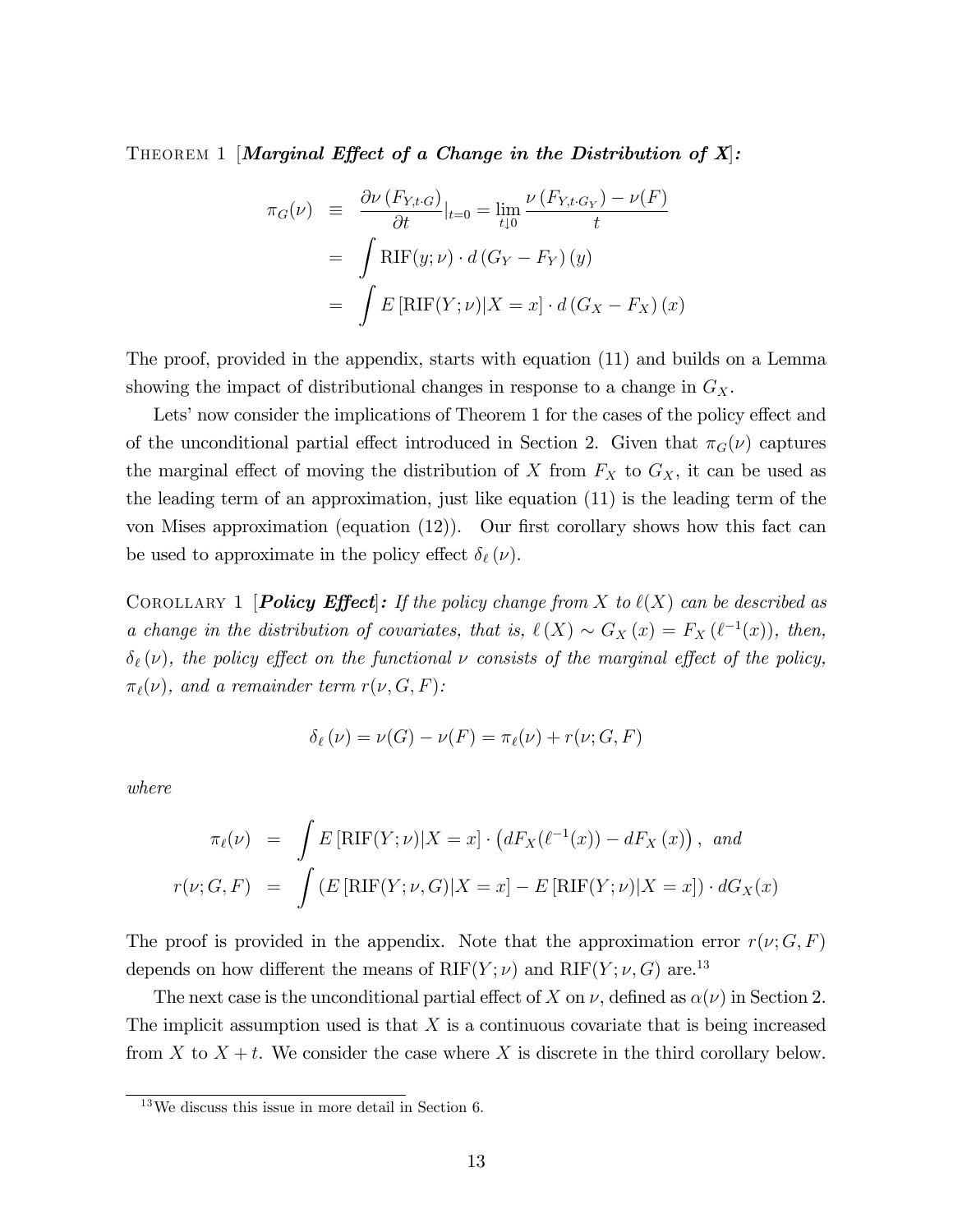COROLLARY 2 [Unconditional Partial Effect: Continuous Covariate]: Consider increasing a continuous covariate X by t, from X to  $X + t$ . This change results in the counterfactual distribution  $F_t^*(y) = \int F_{Y|X}(y|x) \cdot dF_X(x-t)$ . The effect of X on the distributional statistic  $\nu$ ,  $\alpha(\nu)$ , is

$$
\alpha(\nu) \equiv \lim_{t \downarrow 0} \frac{\nu(F_t^*) - \nu(F)}{t}
$$

$$
= \int \frac{dE \left[ RIF(Y; \nu) | X = x \right]}{dx} \cdot dF(x).
$$

The proof is provided in the appendix. The corollary simply states that the effect (on  $\nu$ ) of a small change in covariate X is equal to the average derivative of the recentered influence function with respect to the covariate. $^{14}$ 

Finally, we consider the case where  $X$  is a dummy variable. The manipulation we have in mind here consists of increasing the probability that  $X$  is equal to one by a small amount t

COROLLARY 3 [*Unconditional Partial Effect: Dummy Covariate*]: Consider the case where X is a discrete (dummy) variable,  $X \in \{0,1\}$ . Define  $P_X \equiv \Pr[X = 1]$ . Consider an increase from  $P_X$  to  $P_X + t$ . This results in the counterfactual distribution  $F_t^*(y) = F_{Y|X}(y|1) \cdot (P_X + t) + F_{Y|X}(y|0) \cdot (1 - P_X - t)$ . The effect of a small increase in the probability that  $X = 1$  is given by

$$
\alpha_D(\nu) \equiv \lim_{t \downarrow 0} \frac{\nu(F_t^*) - \nu(F)}{t}
$$
  
=  $E[\text{RIF}(Y; \nu, F)|X = 1] - E[\text{RIF}(Y; \nu, F)|X = 0]$ 

The proof is, once again, provided in the appendix.

## 4 Application to Unconditional Quantiles

In this section, we apply the results of Section 3 to the case of quantiles. We first show that, for quantiles, the RIF is a linear transformation of a dichotomous variable indicating whether Y is above or below the quantile. This suggests estimating  $E\left[\text{RIF}(Y; q_{\tau}) | X = x\right]$ using probit or logit regressions, or a simple OLS regression (linear probability model). These estimation issues are discussed in detail in the next section. Note that for other

 $14$ In the case of a multivariate X, the relevant concept is the average partial derivative.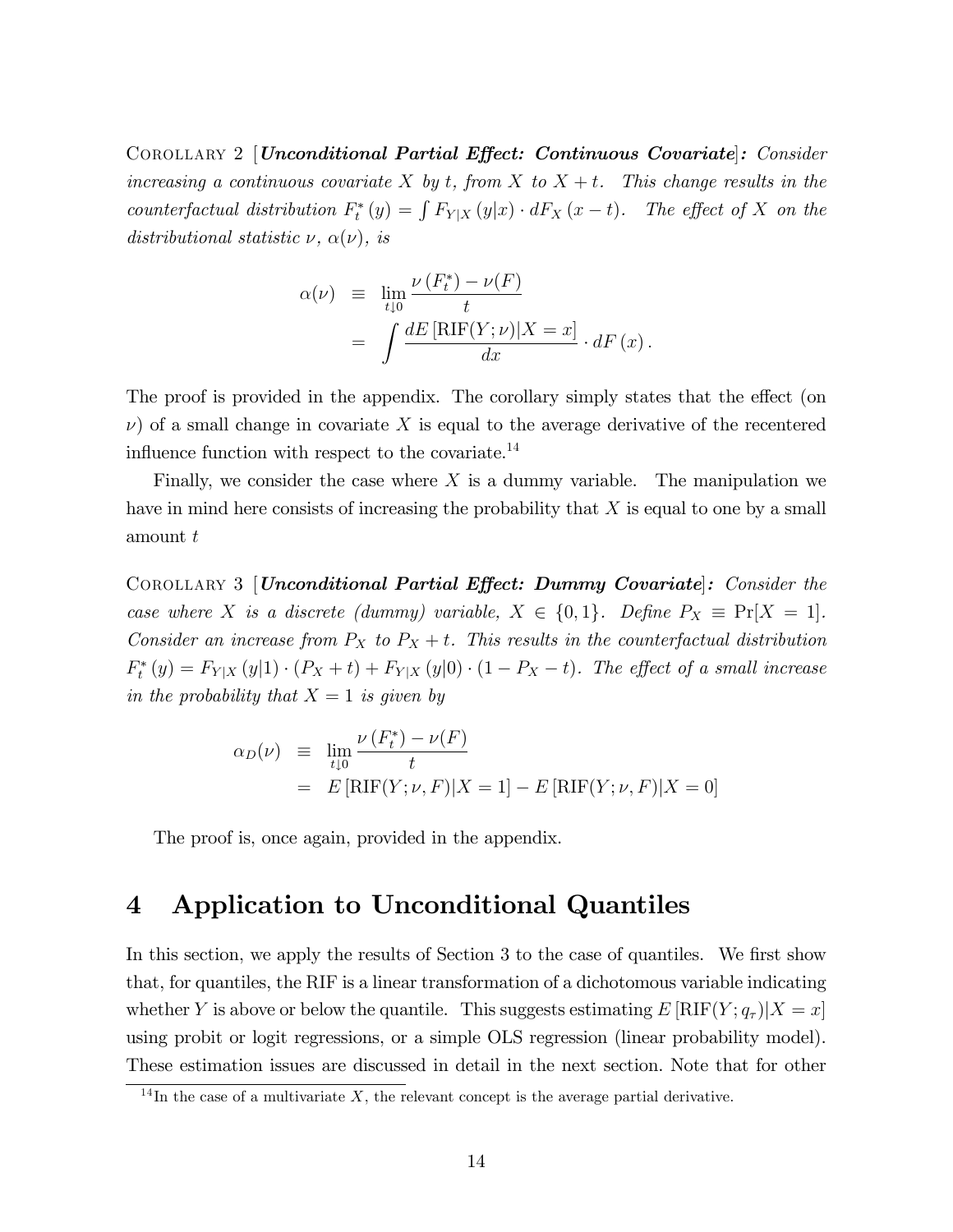functionals  $\nu$  besides the quantile, estimation of  $E[RIF(Y; \nu)|X = x]$  may be more appropriately pursued by nonparametric methods. We then look at a number of special cases that help interpret the RIF regressions in terms of the underlying structural model,  $Y = h(X, \varepsilon)$ , and provide some guidance on the functional form of the RIF regressions. We also show the precise link between the UQPE and the CQPE, which is closely connected to the structural form.

### 4.1 Recentered Influence Functions for Quantiles

As a benchmark, first consider the case of the mean,  $\nu(F) = \mu$ . Applying the definition of influence function of (equation (5)) to  $\mu = \int y \cdot dF(y)$ , we get that IF(y;  $\mu$ ) = y -  $\mu$ , and that  $RIF(y; \mu) = \mu + IF(y; \mu) = y$ . When the VOM linear approximation of equation (12) is applied to the mean,  $\mu$ , the remainder  $r(t; \mu; G, F)$  equals zero since RIF(y;  $\mu$ ) =  $RIF(y; \mu, F_{t,G}) = y.$ 

Turning to our application of interest, consider the  $\tau^{\text{th}}$  quantile:  $\nu(F) = q_{\tau}$ . Applying the definition of influence function to  $q_{\tau} = \inf_q \Pr[Y \leq q] \geq \tau$ , it follows that

IF
$$
(y; q_\tau)
$$
 = 
$$
\frac{\tau - \mathbb{I}\{y \leq q_\tau\}}{f_Y(q_\tau)}
$$

$$
= \frac{\mathbb{I}\{y > q_\tau\}}{f_Y(q_\tau)} - \frac{1 - \tau}{f_Y(q_\tau)}.
$$

The influence function is simply a dichotomous variable that takes on the value  $-(1 - \tau)/f_Y(q_\tau)$ when Y is below the quantile  $q_{\tau}$ , and  $\tau/f_Y (q_{\tau})$  when Y is above the quantile  $q_{\tau}$ . The recentered influence function is

$$
RIF(y; q_{\tau}) = q_{\tau} + IF(y; q_{\tau})
$$
  
=  $q_{\tau} + \frac{\tau - \mathbb{I} \{ y \le q_{\tau} \}}{f_Y(q_{\tau})}$   
=  $\frac{\mathbb{I} \{ y > q_{\tau} \}}{f_Y(q_{\tau})} + q_{\tau} - \frac{1 - \tau}{f_Y(q_{\tau})}$   
=  $c_{1,\tau} \cdot \mathbb{I} \{ y > q_{\tau} \} + c_{2,\tau}.$ 

where  $c_{1,\tau} = 1/f_Y(q_\tau)$  and  $c_{2,\tau} = q_\tau - c_{1,\tau} \cdot (1 - \tau)$ . Note that equation (9) implies that the mean of the recentered influence function is the quantile of  $q<sub>\tau</sub>$  itself, and from equation (10) that its variance is  $\tau \cdot (1 - \tau) / f_Y^2(q_\tau)$ .

The main results in Section 3 all involve the conditional expectation of the RIF. In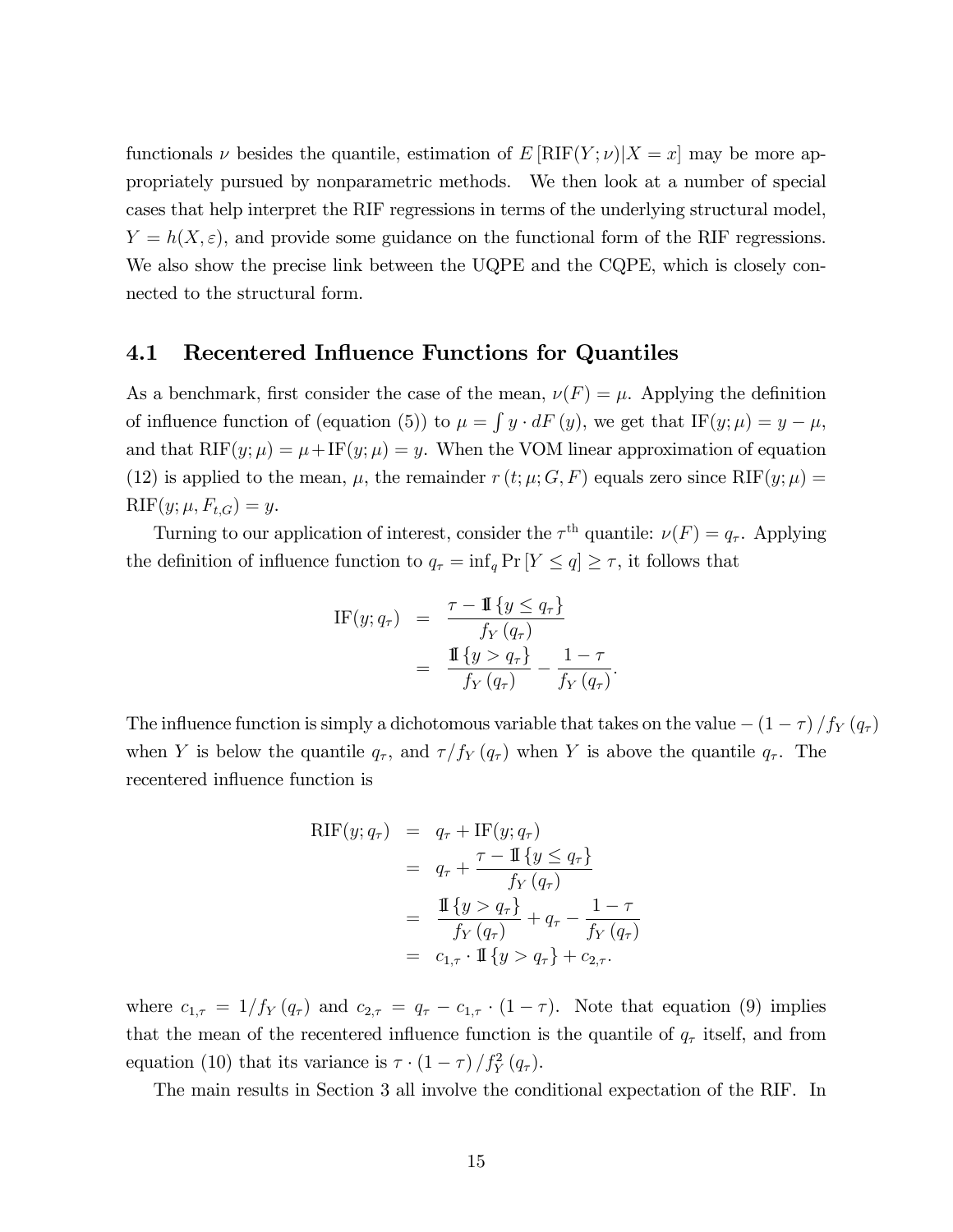the case of quantiles, we have

$$
E\left[\text{RIF}(Y; q_{\tau})|X = x\right] = c_{1,\tau} \cdot E\left[\mathbb{I}\left\{Y > q_{\tau}\right\}|X = x\right] + c_{2,\tau}
$$

$$
= c_{1,\tau} \cdot \Pr\left[Y > q_{\tau}|X = x\right] + c_{2,\tau} \tag{14}
$$

Since the conditional expectation  $E[RIF(Y; \nu)|X = x]$  is a linear function of Pr  $[Y > q<sub>\tau</sub>|X = x]$ , it can be estimated using a standard probability response model (e.g. probit, logit, or linear probability model).<sup>15</sup> The estimated model can then used to compute either the policy effect or the UQPE defined in Corollaries 1 to 3.

Consider the case of the unconditional partial effect (UQPE in the case of quantiles) with continuous regressors in Corollary 2,  $\alpha(\tau)$ . From Corollary 2 we have

$$
UQPE(\tau) = \alpha(\tau) = \int \frac{dE\left[\text{RIF}(Y; q_{\tau})|X=x\right]}{dx} \cdot dF_X(x) \tag{15}
$$

$$
= \frac{1}{f_{Y}\left(q_{\tau}\right)} \cdot \int \frac{d \Pr\left[Y > q_{\tau} | X = x\right]}{dx} \cdot dF_{X}\left(x\right) \tag{16}
$$

$$
= c_{1,\tau} \cdot \int \frac{d \Pr\left[Y > q_{\tau} | X = x\right]}{dx} \cdot dF_X\left(x\right) \tag{17}
$$

The integral in the above equation is the usual "marginal" effect of the covariates in a probability response model (see, e.g., Wooldridge  $(2002)$ ).<sup>16</sup> Interestingly, the UQPE for a dummy regressor is also closely linked to a standard marginal effect in a probability response model. In that case, it follows from Corollary 3 that

$$
UQPE(\tau) = \alpha_D(\tau)
$$
  
=  $\frac{1}{f_Y(q_\tau)} \cdot (\Pr[Y > q_\tau | X = 1] - \Pr[Y > q_\tau | X = 0])$   
=  $c_{1,\tau} \cdot (\Pr[Y > q_\tau | X = 1] - \Pr[Y > q_\tau | X = 0]).$ 

At first glance, the fact that the UQPE is closely linked to standard marginal effects in a probability response model is a bit surprising. Consider a particular value  $y_0$  of Y that corresponds to the  $\tau^{th}$  quantile of the distribution of Y,  $q_{\tau}$ . Except for the multiplicative factor  $1/f_Y (q_\tau)$ , our results mean that a small increase in X has the same impact on the probability that Y is above  $y_0$ , than on the  $\tau^{th}$  unconditional quantile of Y. In other

<sup>&</sup>lt;sup>15</sup>The parameters  $c_{1,\tau}$  and  $c_{2,\tau}$  can be estimated using the sample estimate of  $q_{\tau}$  and a kernel density estimate of  $f(q_\tau)$ . See Section 5 for more detail.

<sup>&</sup>lt;sup>16</sup>Note that the marginal effect is often computed as the effect of X on the probability for the "average" observation",  $\frac{dPr[Y \geq q_{\tau} | X = \overline{x}]}{dx}$ . This is how STATA, for example, computes marginal effects. The more appropriate marginal effect here, however, is the average of the marginal effect for each observation.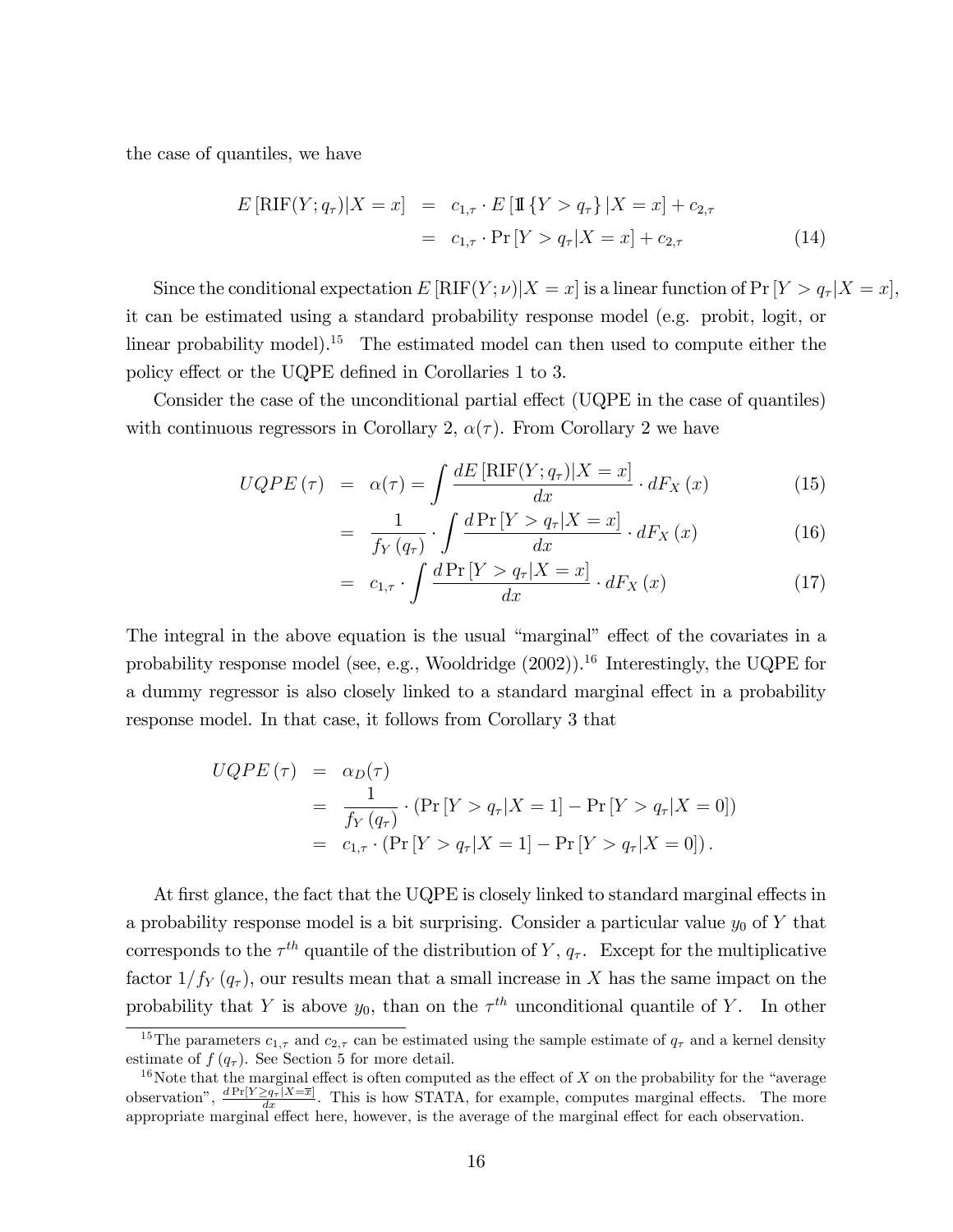words, we can transform a probability impact into an unconditional quantile impact by simply multiplying the probability impact by  $1/f_Y (q_\tau)$ . Roughly speaking, the reason why  $1/f_Y (q_\tau)$  provides the right transformation is that the function that transforms probabilities into unconditional quantiles is the inverse of the cumulative distribution function,  $F_Y^{-1}(y)$ , and the slope of  $F_Y^{-1}(y)$  is the inverse of the density,  $1/f_Y(q_\tau)$ . In essence, the proposed approach enables us to turn a difficult estimation problem (the effect of X on unconditional quantiles of Y into an easy estimation problem (the effect of X on the probability of being above a certain value of  $Y$ ).

### 4.2 The UQPE and the structural form

In Section 2, we first defined the UQPE and the policy effect in terms of the structural form  $Y = h(X, \varepsilon)$ . We now re-introduce the structural form to show how it is linked to the RIF-regression model,  $E[\text{RIF}(Y; q_\tau)|X = x]$ . This is useful for interpreting the parameters of the RIF-regression model, and for suggesting possible functional forms for the regression.

We explore these issues using three specific examples of the structural form, and then discuss the link between the UQPE and the structural form in the most general case where  $h(\cdot)$  is completely unrestricted (except for the assumption of monotonicity in  $\varepsilon$ ). Even in that general case, we show that the UQPE can be written as a weighted average of the CQPE, which is closely connected to the structural form, for different quantiles and values of X.

#### 4.2.1 Case 1: Linear, additively separable model

We start with the simplest linear model  $Y = h(X, \varepsilon) = X^{\intercal}\beta + \varepsilon$ . As discussed in Section 2 2, we limit ourselves to the case where X and  $\varepsilon$  are independent. The linear form of the model implies that a small change t in a covariate  $X_j$  simply shifts the location of the distribution of Y by  $\beta_j \cdot t$ , but leaves all other features of the distribution unchanged. As a result, the UQPE for any quantile is equal to  $\beta_j$ . While  $\beta$  could be estimated using a standard OLS regression in this simple case, it is nonetheless useful to see how it could also be estimated using our proposed approach.

For the sake of simplicity, assume that  $\varepsilon$  follows a distribution  $F_{\varepsilon}$ . Note that this parametric assumption will turn out to be irrelevant in this very restrictive case of a linear structural function.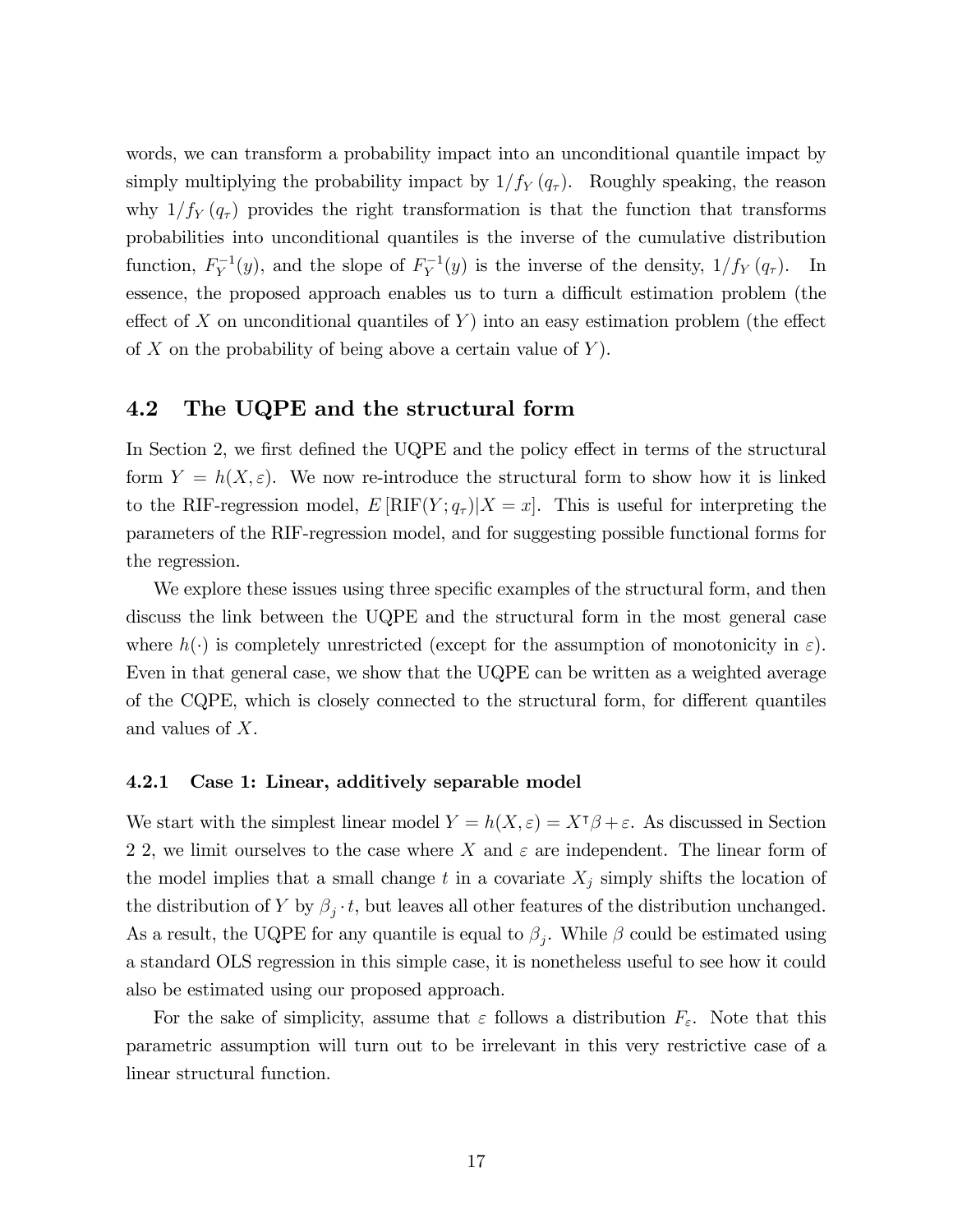The resulting probability response model  $is^{17}$ 

$$
\Pr[Y > q_{\tau} | X = x] = \Pr[\varepsilon > q_{\tau} - x^{\tau} \beta] = 1 - F_{\varepsilon} (q_{\tau} - x^{\tau} \beta).
$$

For example, when  $\varepsilon$  is normally distributed, the probability response model is a standard probit model. Taking derivatives with respect to  $X_j$  yield

$$
\frac{d \Pr \left[ Y > q_{\tau} | X = x \right]}{d X_j} = \beta_j \cdot f_{\varepsilon} \left( q_{\tau} - x^{\intercal} \beta \right),
$$

where  $f_{\varepsilon}$  is the density of  $\varepsilon$ , and the marginal effects are obtained by integrating over the distribution of X

$$
\int \frac{d\Pr\left[Y > q_{\tau} | X = x\right]}{dx_j} \cdot dF_X\left(x\right) = \beta_j \cdot E\left[f_{\varepsilon} \left(q_{\tau} - X^{\mathsf{T}} \beta\right)\right],
$$

where the expectation on the right hand side is taken over the distribution of  $X$ . As it turns out, the expression inside the expectation operator is simply the conditional density of Y evaluated at  $Y = q_{\tau}$ :

$$
f_{Y|X}(q_{\tau}|X=x) = f_{\varepsilon}(q_{\tau}-x^{\tau}\beta).
$$

It follows that

$$
\int \frac{d\Pr\left[Y>q_{\tau}|X=x\right]}{dx_j} \cdot dF_X\left(x\right) = \beta_j \cdot E[f_{Y|X}(q_{\tau}|X=x)] = \beta_j \cdot f_Y(q_{\tau}),
$$

and that (by substituting back in equation (16)) the UQPE is indeed equal to  $\beta_j$ 

$$
UQPE_j(\tau) = \frac{1}{f(q_\tau)} \cdot \beta_j \cdot f_Y(q_\tau) = \beta_j.
$$

### 4.2.2 Case 2: Non-linear, additively separable model

A simple extension of the linear model is the index model  $h(X, \varepsilon) = h(X^{\dagger}\beta + \varepsilon)$ , where h is differentiable and monotonic. When h is non-linear, a small change t in a covariate  $X_j$  does not simply shift the location of the distribution of Y, and the UQPE is no longer equal to  $\beta$ . One nice feature of the model, however, is that it yields that same probability

<sup>&</sup>lt;sup>17</sup>Since  $q_{\tau}$  is just a constant, it can be absorbed in the usual constant term.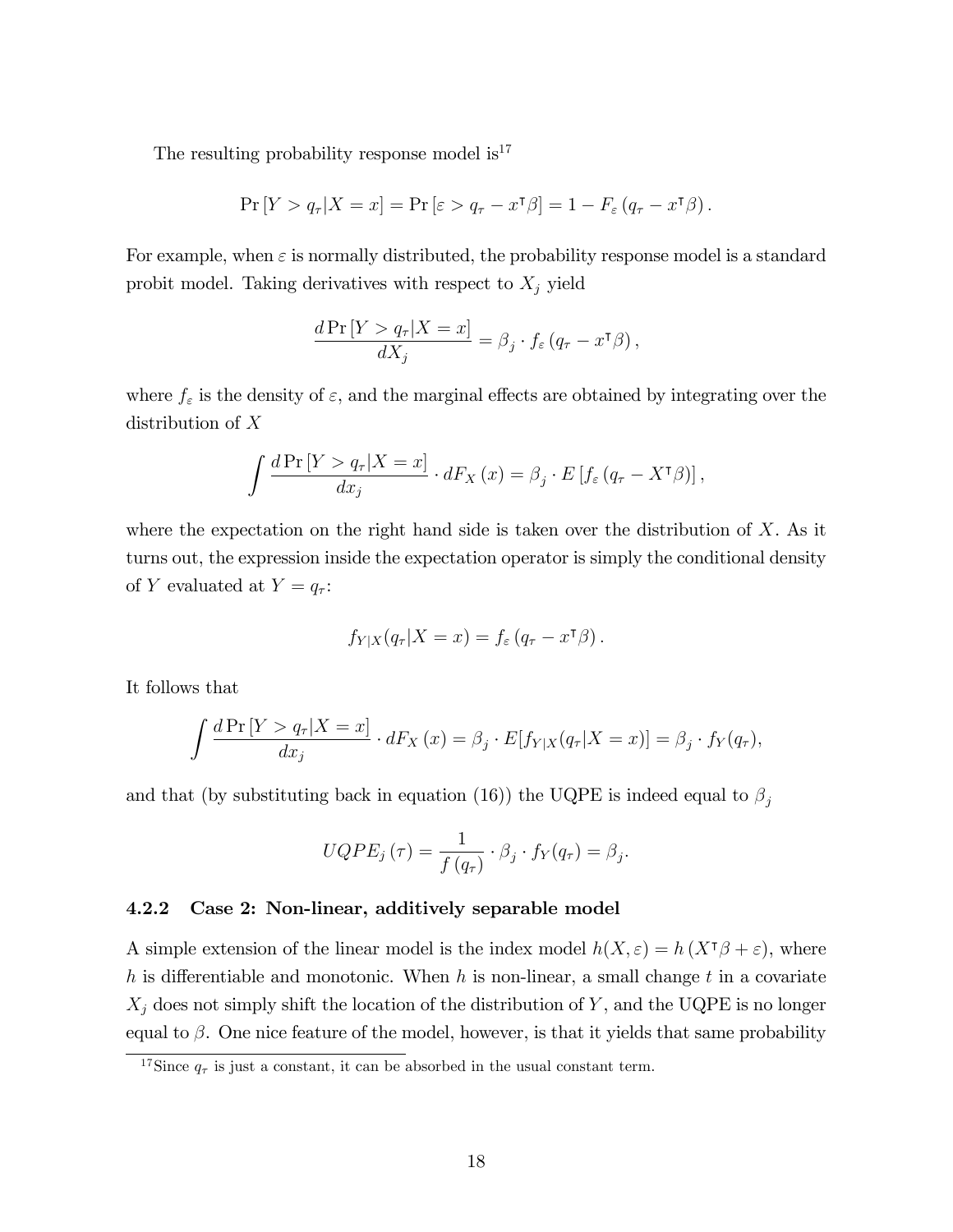response model as in Case 1. We have

$$
\Pr[Y > q_{\tau} | X = x] = \Pr\left[\varepsilon > h^{-1}(q_{\tau}) - x^{\tau}\beta\right]
$$

$$
= 1 - F_{\varepsilon}\left(h^{-1}(q_{\tau}) - x^{\tau}\beta\right),
$$

The average marginal effects are now

$$
\int \frac{d\Pr\left[Y>q_{\tau}|X=x\right]}{dx_j} \cdot dF_X\left(x\right) = \beta_j \cdot E\left[f_{\varepsilon}\left(h^{-1}\left(q_{\tau}\right)-X^{\intercal}\beta\right)\right],
$$

and the UQPE is

$$
UQPE_j(\tau) = \beta_j \cdot \frac{E\left[f_{\varepsilon}\left(h^{-1}\left(q_{\tau}\right) - X^{\tau}\beta\right)\right]}{f_Y(q_{\tau})} = \beta_j \cdot h'\left(h^{-1}\left(q_{\tau}\right)\right),
$$

where the last equality follows from the fact that

$$
f_Y(q_\tau) = \frac{d \Pr[Y \le q_\tau]}{dq_\tau} = \frac{d E[\Pr[Y \le q_\tau | X]]}{dq_\tau}
$$
  
= 
$$
\frac{d E[F_{\varepsilon} (h^{-1} (q_\tau) - X^{\tau} \beta)]}{dq_\tau} = E\left[\frac{f_{\varepsilon} (h^{-1} (q_\tau) - X^{\tau} \beta)}{h' (h^{-1} (q_\tau))}\right]
$$

Since  $h'(h^{-1}(q_{\tau}))$  depends on  $q_{\tau}$ , it follows that the UQPE is proportional, but not equal, to the underlying structural parameter  $\beta$ . Also, the UQPE does not depend on the distribution of  $\varepsilon$ . The intuition for this result is simple. From Case 1, we know that the effect of  $X_j$  on the  $\tau^{th}$  quantile of the index  $X^{\dagger}\beta + \varepsilon$  is  $\beta_j$ . But since Y and  $X^{\dagger}\beta + \varepsilon$ are linked by a rank preserving transformation  $h(\cdot)$ , the effect on the  $\tau^{th}$  quantile of Y corresponds to the effect on the  $\tau^{th}$  quantile of the index  $X^{\dagger}\beta + \varepsilon$  times the slope of the transformation function evaluated at this point,  $h'(h^{-1}(q_{\tau}))$ .<sup>18</sup>

#### 4.2.3 Case 3: Linear, separable, but heteroskedastic model

A more standard model used in economics is the linear, but heteroskedastic model  $h(X,\varepsilon) = X^{\intercal}\beta + \sigma(X) \cdot \varepsilon$ , where X and  $\varepsilon$  are still independent, but where  $Var(Y|X) =$  $\sigma^2(X)$ <sup>19</sup>. The special case where  $\sigma(X) = X^{\dagger}\psi$  has the interesting implication that the

 $18$ Note that the UQPE could also be obtained by estimating the index model using a flexible form for  $h(\cdot)$  (see, for example, Fortin and Lemieux (1998)). Estimating a flexible form for  $h(\cdot)$  and taking derivatives is more difficult, however, than just computing average marginal effects and dividing them by the density  $f(q<sub>\tau</sub>)$ . More importantly, since the index model is very restrictive, it is important to use a more general approach that is robust to the specifics of the structural form  $h(X, \varepsilon)$ .

<sup>&</sup>lt;sup>19</sup>There is no loss in generality in assuming that  $Var(\varepsilon) = 1$ .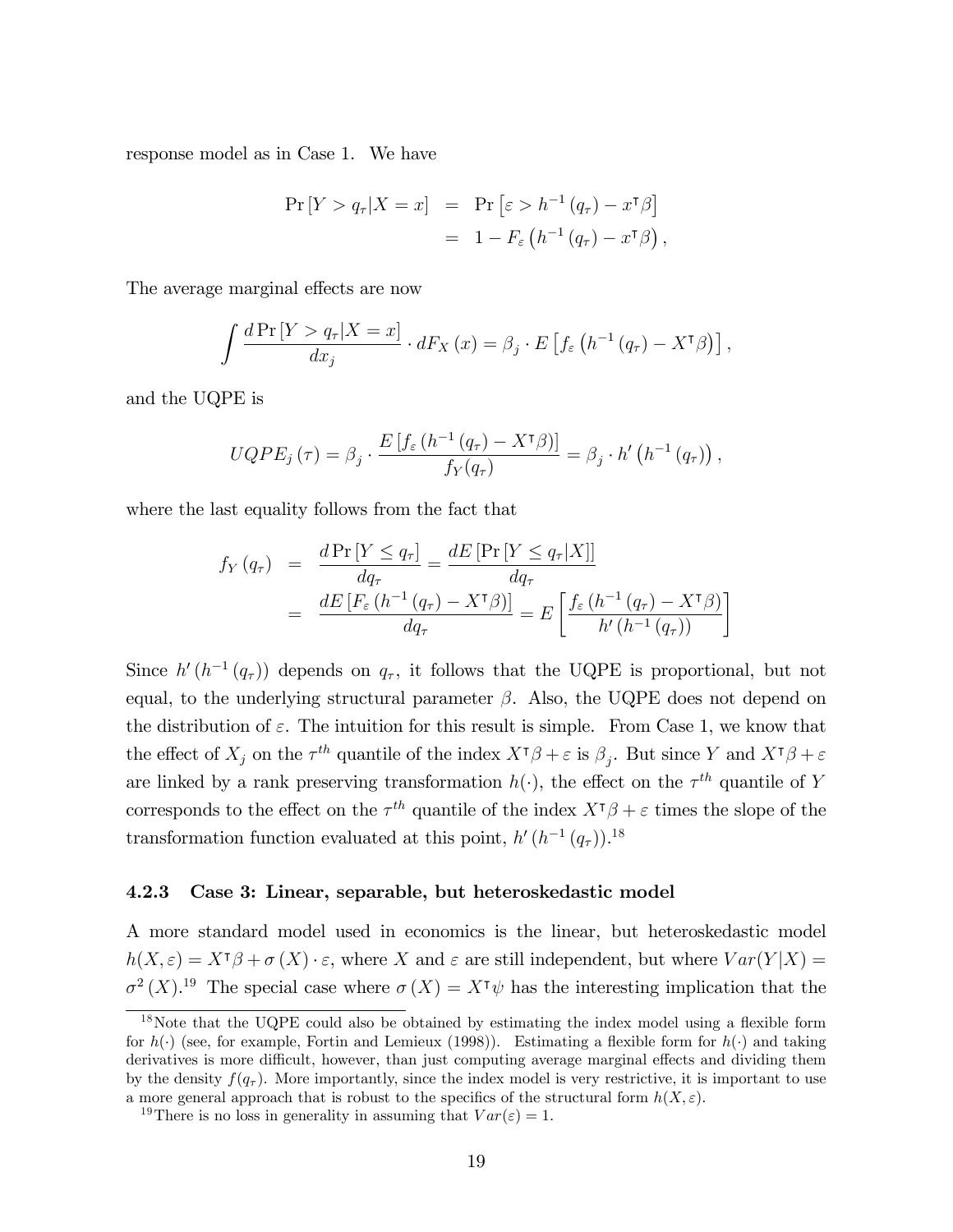conventional conditional quantile regression functions are also linear in  $X$ , an assumption typically used in practice. To see this, consider the  $\tau^{th}$  conditional quantile of Y,  $Q_{\tau}[Y|X=x]$ 

$$
Q_{\tau}[Y|X=x] = Q_{\tau}[X^{\tau}\beta + (X^{\tau}\psi) \cdot \varepsilon |X=x] = x^{\tau}(\beta + Q_{\tau}[\varepsilon] \cdot \psi),
$$

where  $Q_{\tau}[\varepsilon]$  is the  $\tau^{th}$  quantile of  $\varepsilon^{20}$ . This particular specification of  $h(X,\varepsilon)$  can also be related to the quantile structural function (QSF) of Imbens and Newey (2005). In the case where  $\varepsilon$  is a scalar (as here), Imbens and Newey define the QSF as  $Q_{\tau}[Y|X=x] =$  $h(x, Q_{\tau}[\varepsilon])$ , which simply corresponds to  $x^{\tau}(\beta + Q_{\tau}[\varepsilon] \cdot \psi)$  is the special case considered here.

The implied probability response model is the heteroskedastic model

$$
\Pr\left[Y > q_{\tau} | X = x\right] = \Pr\left[\varepsilon > \frac{-\left(x^{\mathsf{T}}\beta - q_{\tau}\right)}{x^{\mathsf{T}}\psi}\right] = 1 - F_{\varepsilon}\left(\frac{q_{\tau} - x^{\mathsf{T}}\beta}{x^{\mathsf{T}}\psi}\right). \tag{18}
$$

As is well known (e.g. Wooldridge, 2002), introducing heteroskedasticity greatly complicates the interpretation of the structural parameters ( $\beta$  and  $\psi$  here). The problem is that even if  $\beta_j$  and  $\psi_j$  are both positive, a change in X increases both the numerator and the denominator in equation  $(18)$ , which has an ambiguous effect on the probability. In other words, it is no longer possible to express the marginal effects as simple functions of the conditional mean parameter,  $\beta$ , as we did in Cases 1 and 2.

Strictly speaking, after imposing a parametric assumption on the dsitribution of  $\varepsilon$ , such as  $\varepsilon \sim N(0, 1)$ , one could take this particular model at face value and estimate the implied non-linear probit model using maximum likelihood, and then compute the probit marginal effects to get the UQPE. A more practical solution, however, is to estimate a more standard flexible probability response model and compute the marginal effects. We propose such a non-parametric approach in Section 5.

#### 4.2.4 General case

One potential drawback of estimating a áexible probability response model, however, is that we then lose the tight connection between the UQPE and the underlying structural

<sup>&</sup>lt;sup>20</sup>For example, if  $\varepsilon$  is normal, the median  $Q_{.5}[\varepsilon]$  is zero and the conditional median regression is  $Q_{.5}[Y|X=x] = x^{\dagger}\beta$ . Similarly, the  $90^{th}$  quantile  $Q_{.9}[\varepsilon]$  is 1.28 and the corresponding regression for the 90<sup>th</sup> quantile is  $Q_{.9}$  [Y|X = x] =  $x^{\dagger}(\beta + 1.28 \cdot \psi)$ . Note also that this specific model yields a highly restricted set of quantile regressions in a multivariate setting, since the vector of parameters  $\psi$  is mutiplied by a single factor  $Q_{\tau}[\varepsilon]$ . Allowing for a more general specification would only make the results below even more cumbersome.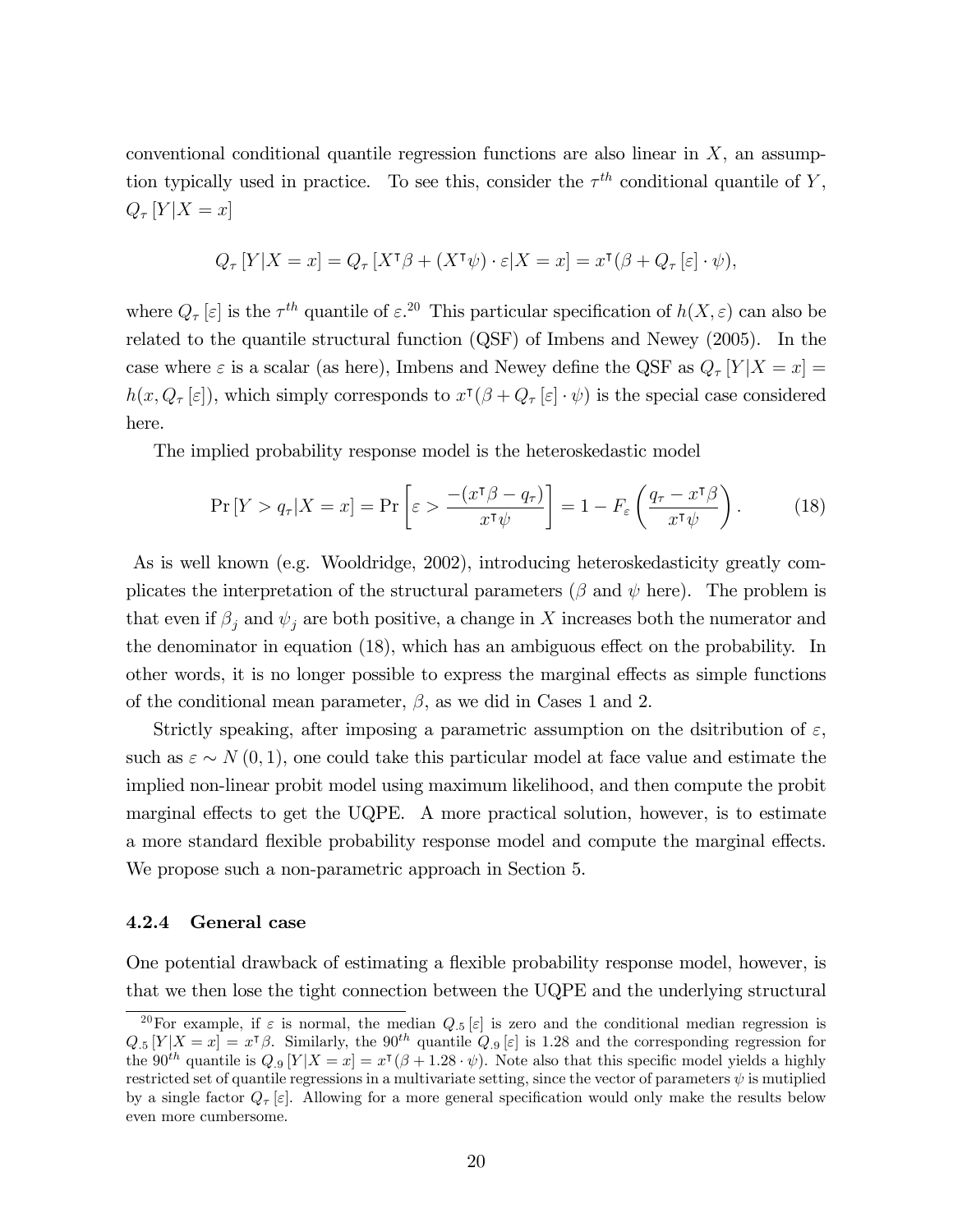parameters highlighted, for example, in Case 2 above. Fortunately, it is still possible to draw a useful connection between the UQPE and the underlying structural form, even in a very general case.

By analogy with the UQPE, consider the conditional quantile partial effect (CQPE), which represents the effect of a small change of  $X$  on the conditional quantile of  $Y$ 

$$
CQPE(\tau, x) \equiv \lim_{t \downarrow 0} \frac{Q_{\tau}[h(X+t, \varepsilon)|X=x] - Q_{\tau}[Y|X=x]}{t}
$$

$$
= \frac{\partial Q_{\tau}[h(X, \varepsilon)|X=x]}{\partial x}
$$

The CQPE is the derivative of the conditional quantile regression with respect to  $X$ . In the standard case of a linear quantile regression, the CQPE simply corresponds to the quantile regression coefficient. Using the definition of the QSF, we can also express the CQPE as

$$
CQPE(\tau, x) = \frac{\partial Q_{\tau}[h(X, \varepsilon)|X = x]}{\partial x} = \frac{\partial h(x, Q_{\tau}[\varepsilon])}{\partial x}.
$$

Before we establish the link between the  $UQPE$  and the  $CQPE$ , let us define the following three auxiliary functions. The first one,  $\omega_{\tau} : \mathcal{X} \to \mathbb{R}^+$ , will be used as a weighting function and is basically the ratio between the conditional density given  $X = x$ , and the unconditional density:

$$
\omega_{\tau}(x) \equiv \frac{f_{Y|X}(q_{\tau}|x)}{f_{Y}(q_{\tau})}.
$$

The second function,  $\varepsilon_{\tau} : \mathcal{X} \to \mathbb{R}$ , is the inverse h function  $h^{-1}(\cdot, q_{\tau})$ , which exists under the assumption that h is monotonic in  $\varepsilon$ :

$$
\varepsilon_{\tau}(x) \equiv h^{-1}(x, q_{\tau}).
$$

Finally, the third function,  $s_{\tau} : \mathcal{X} \to (0,1)$ , can be thought as a "matching" function that shows where the unconditinal quantile  $q_{\tau}$  falls in the conditional distribution of Y:

$$
s_{\tau}(x) \equiv \{ \top : Q_{\top} [Y | X = x] = q_{\tau} \} = F_{Y | X} (q_{\tau} | X = x).
$$

We can now state our general result on the link between the  $UQPE$  and the  $CQPE$ 

#### PROPOSITION 1  $[UQPE$  and its relation to the structural form.

i) Assuming that the structural form  $Y = h(X, \varepsilon)$  is monotonic in  $\varepsilon$  and that X and  $\varepsilon$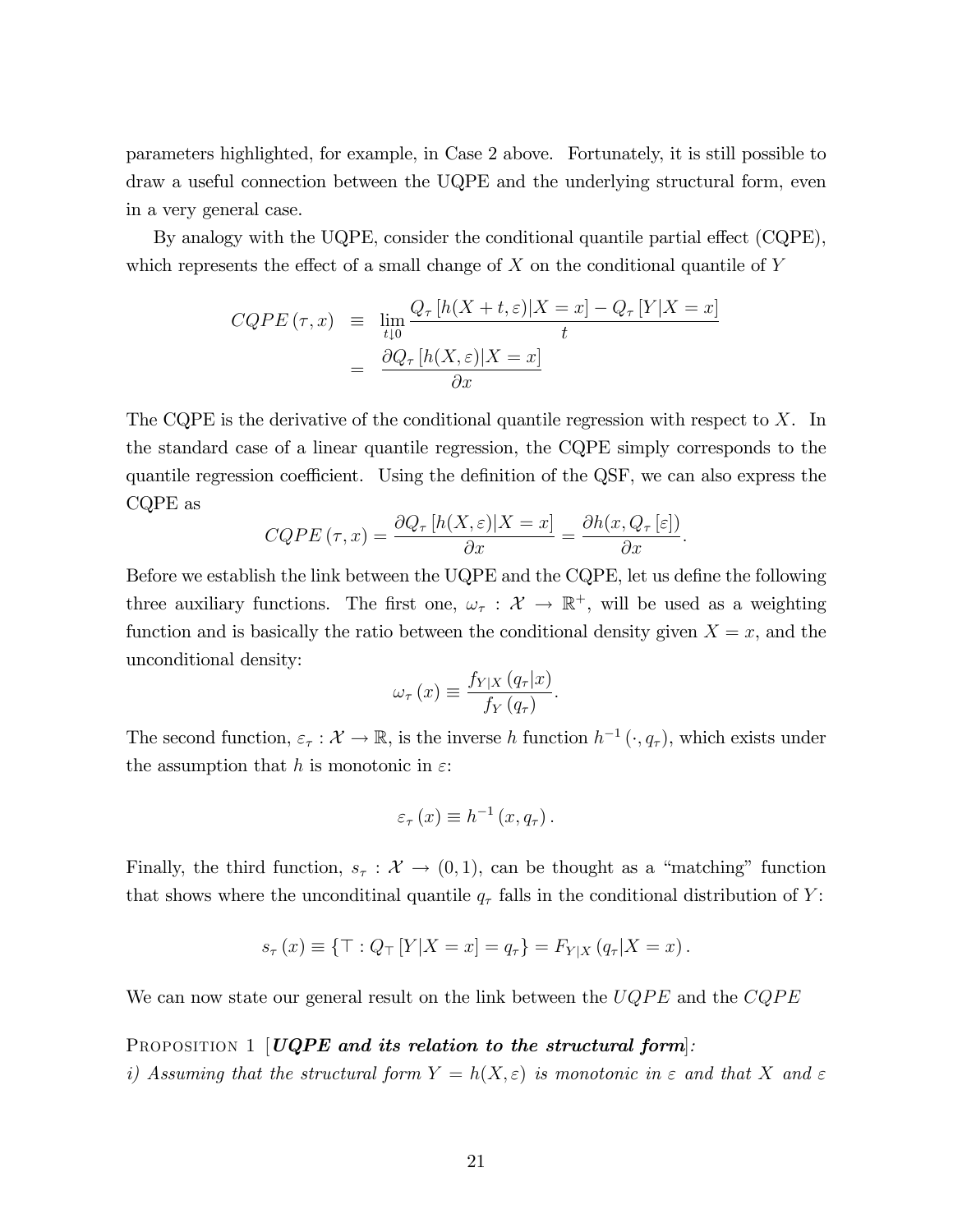are independent, the parameter  $UQPE(\tau)$  will be:

$$
UQPE(\tau) = E\left[\omega_{\tau}\left(X\right) \cdot \frac{\partial h\left(X, \varepsilon_{\tau}(X)\right)}{\partial x}\right]
$$

ii) We can also represent  $UQPE(\tau)$  as a weighted average of  $CQPE(s_{\tau}(x), x)$ :

$$
UQPE(\tau) = E[\omega_{\tau}(X) \cdot CQPE(s_{\tau}(X), X)].
$$

The proof is provided in the Appendix. Under the hypothesis that X and  $\varepsilon$  are independent and h monotonic in  $\varepsilon$ , we may invoke the results by Matzkin (2003) that guarantee that both the distribution of  $\varepsilon$  and the link function h will be non-parametrically identified. Thus, we know that under the independence assumption, the parameters  $UQPE(\tau)$  are identified.

The proposition shows formally that conditional quantiles do not average up to their respective unconditional quantile, i.e.  $UQPE(\tau) \neq E[CQPE(\tau, X)].$  For example, the mean conditional median is not equal to the unconditional median. Instead, the proposition shows that  $UQPE(\tau)$  is equal to a weighted average (over the distribution of X) of the CQPE at the  $s_{\tau}(X)$  conditional quantile corresponding to the  $\tau^{th}$  unconditional quantile of the distribution of Y,  $q_{\tau}$ . This is better illustrated with a simple example. Suppose that we are looking at the  $UQPE$  for the median,  $UQPE(.5)$ . If X has a positive effect on Y, then the overall median  $q_{.5}$  may correspond, for example, to the  $30<sup>th</sup>$ quantile for observations with a high value of  $X$ , but to the  $70<sup>th</sup>$  quantile for observations with low values of X. In terms of the  $s_{\tau}(\cdot)$  function, we have  $s_{.5}(X = high) = .3$  and  $s_5(X = low) = .7$ . Thus,  $UQPE(.5)$  is an average of the  $CQPE$  at the 70<sup>th</sup> and 30<sup>th</sup> quantiles, respectively, which may arbitrarily differ from the  $CQPE$  at the median.

More generally, whether or not the  $UQPE(\tau)$  is "close" to  $CQPE(\tau, X)$  depends on the functional form of  $h(X, \varepsilon)$  and on the distribution of X (and  $\omega_{\tau}(X)$ ). In Case 1 above, the CQPE is the same for all quantiles  $(CQPE(\tau, X) = \beta$  for all  $\tau$ ). Since UQPE is a weighted average of the CQPE's, it trivially follows that  $UQPE(\tau) = CQPE(\tau, X) =$  $\beta$ . Another special case is when the function  $s_{\tau}(X)$  does not vary very much and is more or less equal to  $\tau$  for all values of X. This would tend to happen when the model has little explanatory power, i.e. when most of the variation in  $Y$  is in the "residuals". In the simple example above, this may mean, for instance, that  $s_{.5}(X = high) = .49$  and  $s_{.5}(X =$  $low) = .51.$  By a simple continuity argument,  $CQPE(0.49, X)$  and  $CQPE(0.51, X)$  are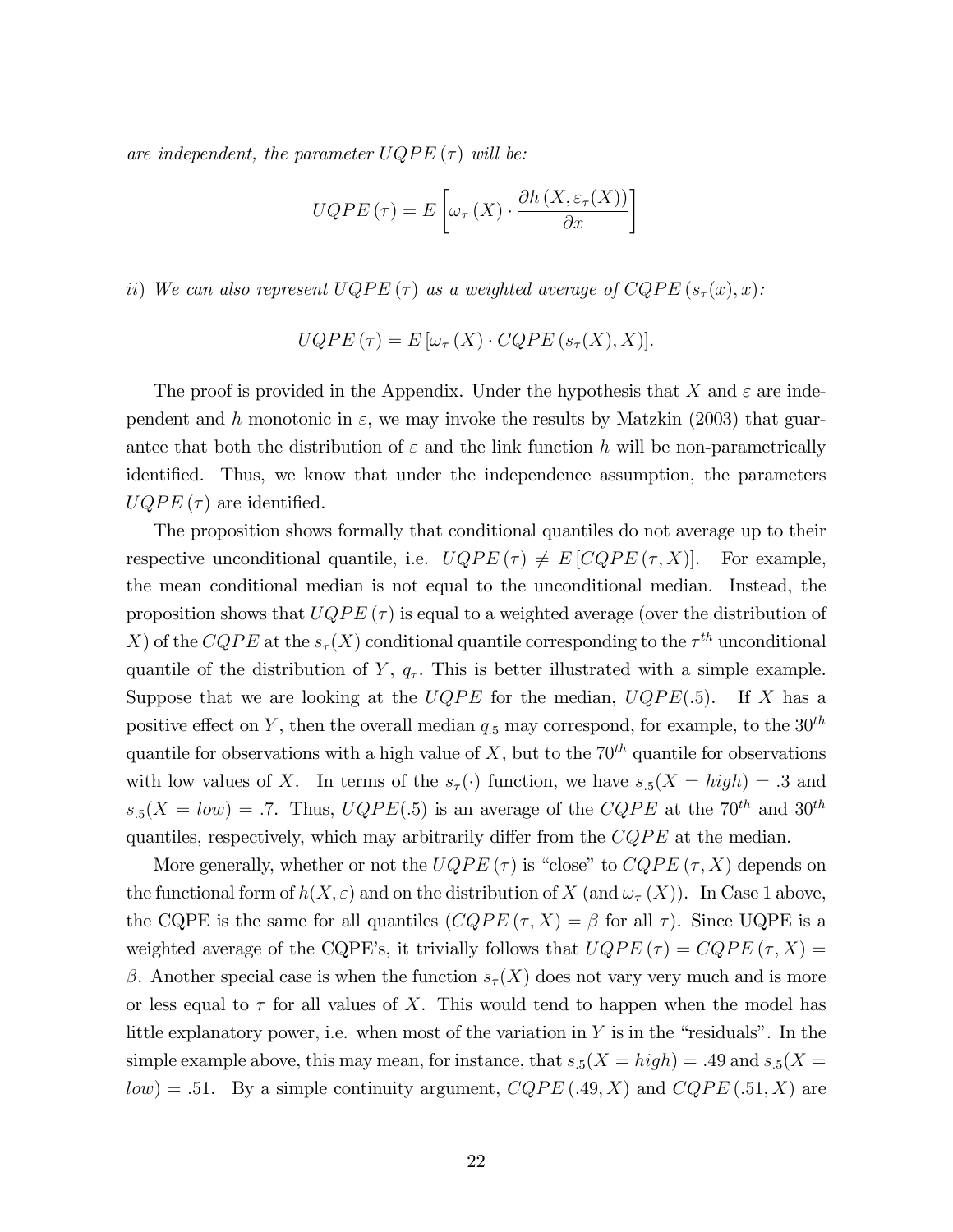very close to each other (and to  $CQPE(.5, X)$ ) and have

$$
UQPE(\tau) = E[\omega_{\tau}(X) \cdot CQPE(s_{\tau}(X), X)] \approx E[\omega_{\tau}(X) \cdot CQPE(\tau, X)].
$$
 (19)

When quantile regressions are linear  $(Q_\tau[Y|X=x] = x^{\intercal}\beta_\tau)$ , we get that  $CQPE(\tau, X) =$  $CQPE(\tau) = \beta_{\tau}$ , and the right hand side of equation (19) is equal to  $CQPE(\tau)$ . It follows that  $UQPE(\tau) \approx CQPE(\tau)$ . These issues will be explored further in the context of the empirical examples in Section 6.

## 5 Estimation

In this section, we discuss the estimation of the  $UQPE(\tau)$  and of the policy effect  $\delta_{\ell}(\tau)$ (as approximated by the parameter  $\pi_{\ell}(\tau)$  in Corollary 1) using unconditional quantile regressions. Before discussing the regression estimators, however, we first consider the estimation of the recentered influence function, which depends on some unknown objects (the quantile and the density) of the marginal distribution of  $Y$ . We thus start by presenting formally the estimators for  $q_{\tau}$ ,  $f_Y(\cdot)$ , and RIF $(y; q_{\tau})$ .

As discussed in Section 4, estimating the RIF-regression for quantiles, called  $m<sub>\tau</sub>(x)$ in this section, is closely linked to the estimation of a probability response model since

$$
m_{\tau}(x) \equiv E[\text{RIF}(Y; q_{\tau})|X = x] = c_{1,\tau} \cdot \Pr[Y > q_{\tau}|X = x] + c_{2,\tau}.
$$

It follows from equation (15) that:

$$
UQPE(\tau) \equiv \int \frac{dm_{\tau}(x)}{dx} \cdot dF_X(x) = c_{1,\tau} \cdot \int \frac{d\Pr[Y > q_{\tau}|X = x]}{dx} \cdot dF_X(x).
$$

For the sake of convenience, we also define the random variable  $T_{\tau}$ , where

$$
T_{\tau} = \mathbb{I}\left\{Y > q_{\tau}\right\}.
$$

The remainder of the section present estimators of  $UQPE (\tau)$  and  $\pi_{\ell} (\tau)$  based on three specific regression methods: (i) RIF-OLS, (ii) RIF-Logit, and (iii) RIF-nonparametric, where the latter estimation method is based on a nonparametric version of the logit model. Since the  $UQPE(\tau)$  is a function of average marginal effects (Section 4), all three estimators may yield relative accurate estimates of  $UQPE(\tau)$  given that marginal effects from a linear probability model (RIF-OLS) or a logit (RIF-Logit or RIF-nonparametric)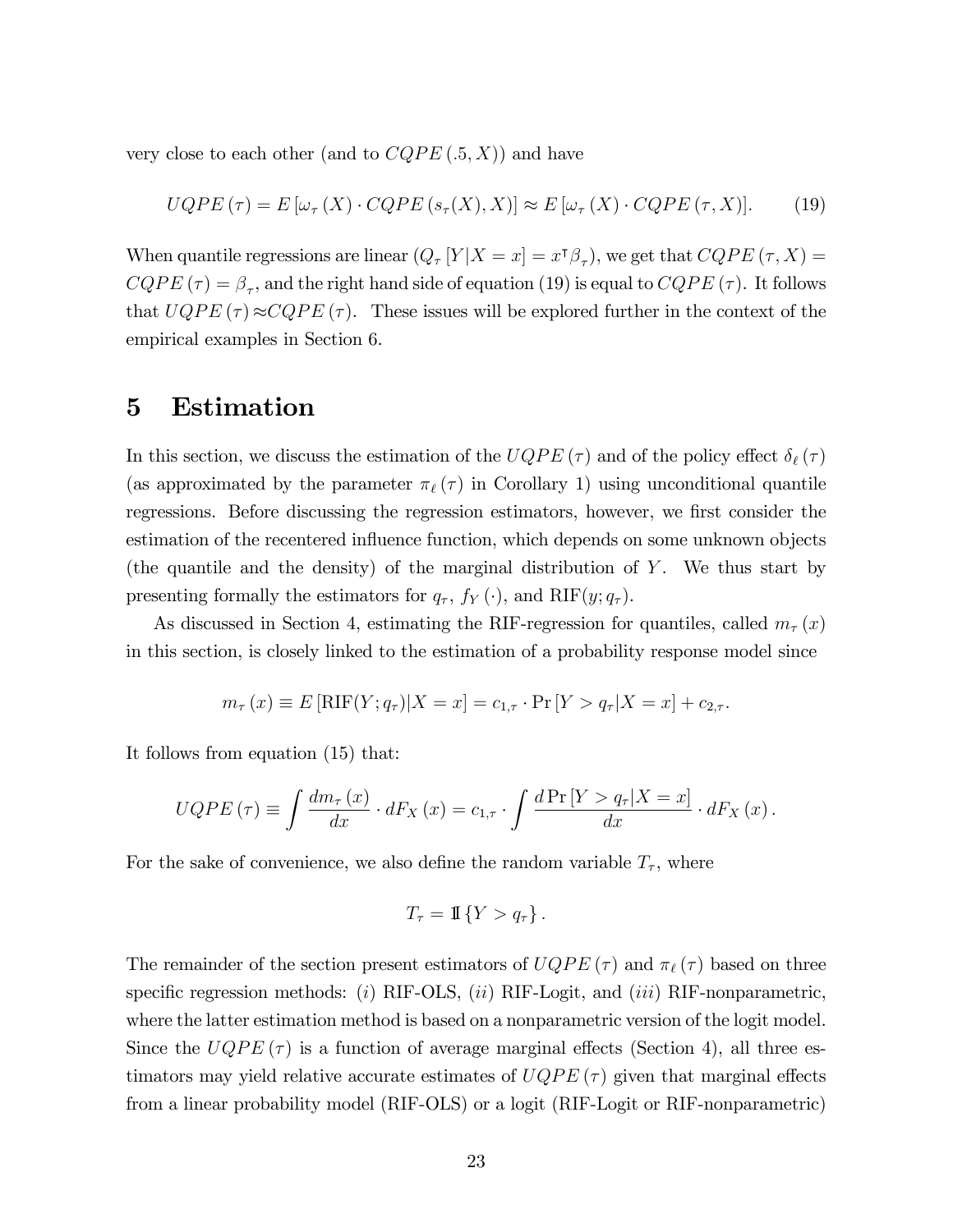are often very similar, in practice. This issue will be explored in more detail in the empirical section (Section 6). The main asymptotic results for the estimators of  $UQPE(\tau)$ for each one of these estimation methods can be found in the appendix.<sup>21</sup>

Though we discuss the estimation of RIF-regressions for the case of quantiles, the estimation approach can be easily extended to a general functional of the unconditional distribution of Y,  $\nu(F_Y)$ . In that general case, the parameters of interest  $\alpha(\nu)$  and  $\delta_{\ell}(\nu)$ would involve estimation of both  $E[\text{RIF}(Y; \nu)|X = x]$  and the expectation of its derivative,  $E[dE[\text{RIF}(Y; \nu)|X]/dX$  (in the case of the unconditional partial effect,  $\alpha(\nu)$ ). As in the case of quantiles, one could, in principle, estimate those two objects using either an OLS regression or nonparametric methods (e.g. a series estimator). Estimators suggested in the literature on average derivative estimation (e.g., Hardle and Stoker, 1989) could be used to estimate  $E[dE[\text{RIF}(Y; \nu)|X]/dX].$ 

### 5.1 Recentered Influence Function and its components

In order to estimate  $UQPE(\tau)$  and  $\pi_{\ell}(\tau)$  we first have to obtain the estimated recentered influence functions. Since  $T_{\tau}$  is a non-observable random variable that depends on the true unconditional quantile  $q_{\tau}$ , we use a feasible version of that variable

$$
\widehat{T}_{\tau} = \mathbb{I}\left\{Y > \widehat{q}_{\tau}\right\}.
$$

The corresponding feasible version of the RIF is

$$
\widehat{\text{RIF}}(Y; \hat{q}_{\tau}) = \hat{q}_{\tau} + \frac{\tau - \mathbb{I}\{Y \leq \hat{q}_{\tau}\}}{\hat{f}_{Y}(\hat{q}_{\tau})}
$$

$$
= \hat{c}_{1,\tau} \cdot \widehat{T}_{\tau} + \hat{c}_{2,\tau},
$$

which also involves two unknown quantities to be estimated,  $\widehat{q}_{\tau}$  and  $\widehat{f}_{Y} (\widehat{q}_{\tau})$ . The estimator of the  $\tau^{th}$  population quantile of the marginal distribution of Y is  $\hat{q}_{\tau}$ , the usual  $\tau^{th}$  sample quantile, which can be represented, using Koenker and Bassett (1978) as

$$
\widehat{q}_{\tau} = \arg\min_{q} \sum_{i=1}^{N} (\tau - \mathbb{I} \{ Y_i - q \le 0 \}) \cdot (Y_i - q).
$$

The estimator of the density of Y is  $\widehat{f}_Y(\cdot)$ , the kernel density estimator. In the em-

<sup>&</sup>lt;sup>21</sup>Estimators of the parameter  $\pi_G(\tau)$  will depend on the particular choice of policy change and therefore will not have their asymptotic properties analyzed here.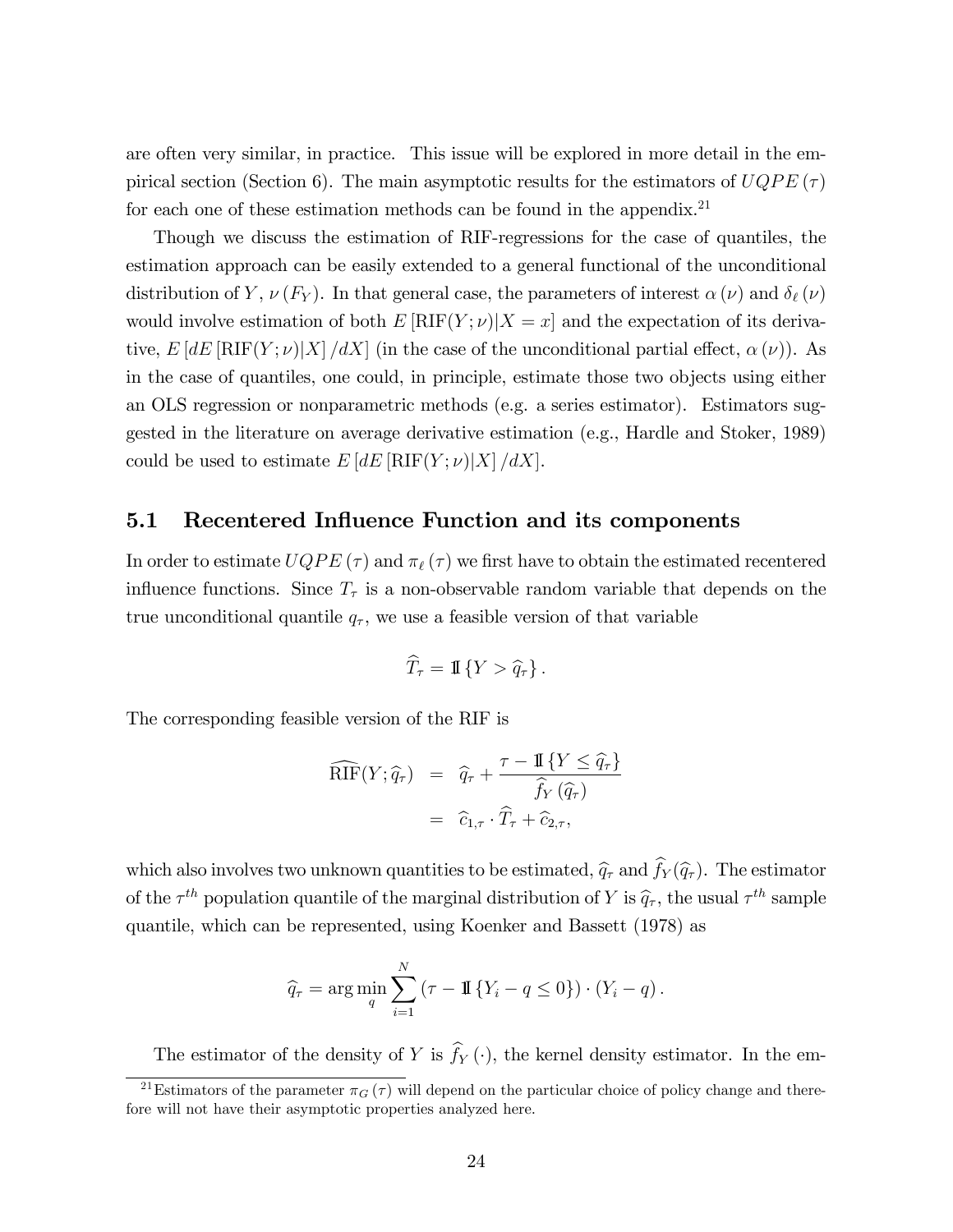pirical section we propose using the Gaussian kernel with associated optimal bandwidth. The actual requirements for the kernel and the bandwidth are described in the asymptotics section of the appendix. Let  $K_Y(z)$  be a kernel function and  $b_Y$  a positive scalar bandwidth, such that for a point  $y$  in the support of  $Y$ :

$$
\widehat{f}_Y(y) = \frac{1}{N \cdot b_Y} \cdot \sum_{i=1}^N K_Y\left(\frac{Y_i - y}{b_Y}\right). \tag{20}
$$

Finally, the parameters  $c_{1,\tau}$  and  $c_{2,\tau}$  are estimated as  $\hat{c}_{1,\tau} = 1/\hat{f}_Y(\hat{q}_\tau)$  and  $\hat{c}_{2,\tau} =$  $\widehat{q}_{\tau} - \widehat{c}_{1,\tau} \cdot (1 - \tau)$ , respectively.

### 5.2 Three estimation methods

#### 5.2.1 RIF-OLS Regression

The first estimator for  $UQPE (\tau)$  and  $\pi_{\ell} (\tau)$  using a simple linear regression. As in the familiar OLS regression, we implicitly assume that the recentered influence function is linear in the covariates,  $X$ , which may however include higher order or non-linear transformations of the original covariates. If the linearity assumption seems inappropriate in particular applications, one can always turn to a more flexible estimation method proposed next. Moreover, OLS is known to produce the linear function of covariates that minimizes the specification error.

The RIF-OLS estimator for  $m_\tau(x)$  is

$$
\widehat{m}_{\tau,\textrm{RIF}-OLS}(x) = x^{\intercal} \cdot \widehat{\gamma}_{\tau},
$$

where  $\hat{\gamma}_{\tau}$  is also the estimator for the derivative  $dm_{\tau}(x)/dx$ . The estimated coefficient vector is simply a projection coefficient

$$
\widehat{\gamma}_{\tau} = \left(\sum_{i=1}^{N} X_i \cdot X_i^{\mathsf{T}}\right)^{-1} \cdot \sum_{i=1}^{N} X_i \cdot \widehat{\mathrm{RIF}}(Y_i; \widehat{q}_{\tau}).\tag{21}
$$

As mentioned eralier, the RIF-OLS estimator is closely connected to a linear probability model for  $\mathbb{I}\{Y \leq \hat{q}_\tau\}$ . The projection coefficients  $\hat{\gamma}_\tau$  (except for the constant) are equal to the coefficients in a linear probability model divided by the rescaling factor  $\widehat{f}_Y(\widehat{q}_\tau).$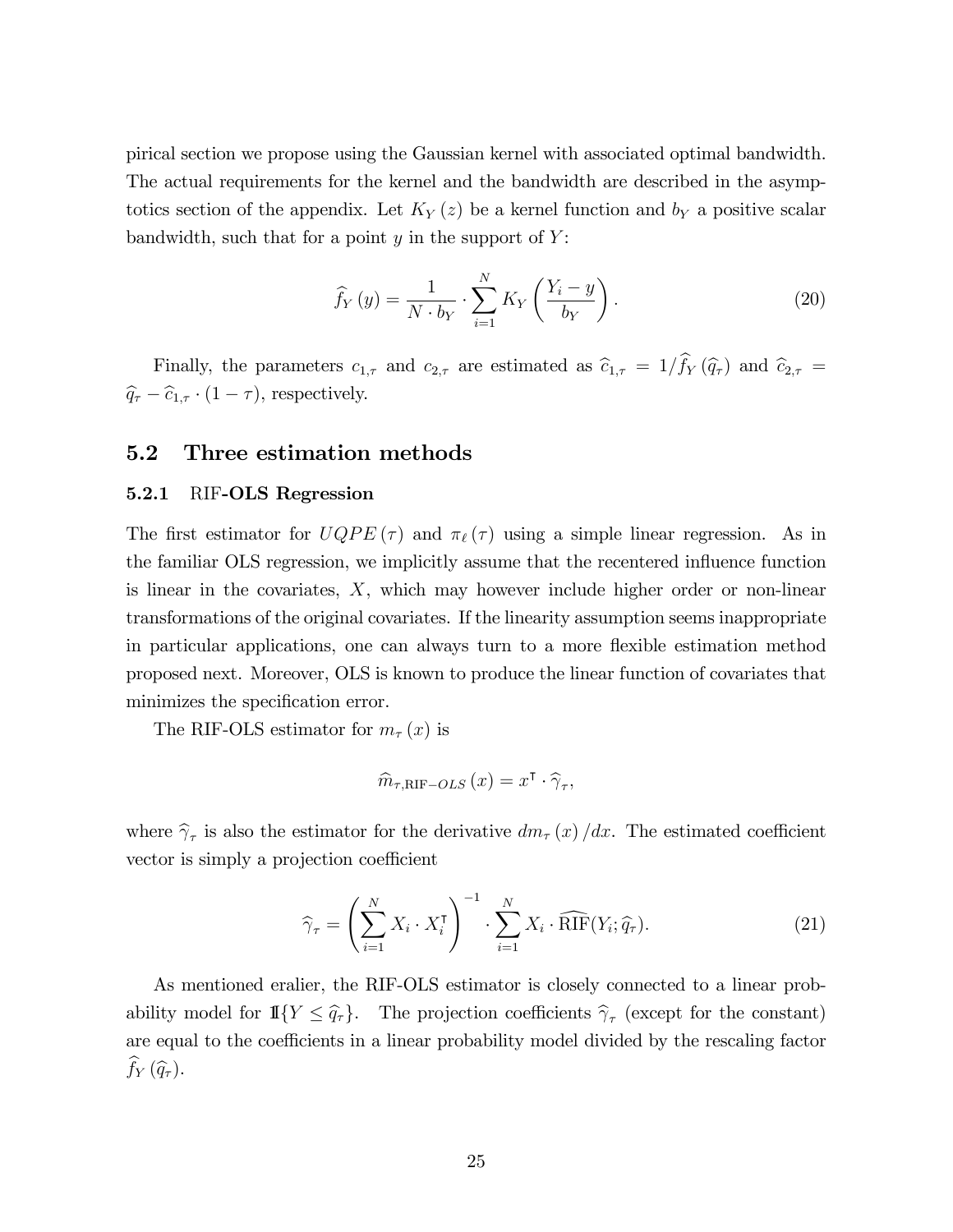The estimators for  $UQPE(\tau)$  and  $\pi_{\ell}(\tau)$  are

$$
\widehat{UQPE}_{\text{RIF}-OLS}(\tau) = \widehat{\gamma}_{\tau}
$$

$$
\widehat{\pi}_{\ell,\text{RIF}-OLS} = \widehat{\gamma}_{\tau}^{\intercal} \cdot \frac{1}{N} \cdot \sum_{i=1}^{N} \left(\ell(X_i) - X_i\right)
$$

### 5.2.2 RIF-Logit Regression

The second estimator exploits the fact that the regression model is closely connected to a probability response model since  $m_{\tau}(x) = c_{1,\tau} \cdot \Pr[T_{\tau} = 1 | X = x] + c_{2,\tau}$ . Assuming a logistic model

$$
\Pr\left[T_{\tau}=1|X=x\right]=\Lambda\left(x^{\mathsf{T}}\theta_{\tau}\right),\,
$$

where is  $\Lambda(\cdot)$  is the logistic CDF, we can estimate  $\theta_{\tau}$  by maximum likelihood by replacing  $T_{\tau}$  by its feasible counterpart  $\widehat{T}_{\tau}$ :

$$
\widehat{\theta}_{\tau} = \arg \max_{\theta_{\tau}} \sum_{i}^{N} \widehat{T}_{\tau, i} \cdot X_{i}^{\mathsf{T}} \theta_{\tau} + \log \left( 1 - \Lambda \left( X_{i}^{\mathsf{T}} \theta_{\tau} \right) \right)
$$

The main advantage of the logit model over the linear specification for  $m<sub>\tau</sub>(x)$  is that it allows heterogenous marginal effects, that is, for  $dm_{\tau}(x)/dx$  to depend on x:

$$
\frac{dm_{\tau}(x)}{dx} = c_{1,\tau} \cdot \frac{d \Pr[T_{\tau} = 1 | X = x]}{dx} = c_{1,\tau} \cdot \theta_{\tau} \cdot \Lambda (x^{\tau} \theta_{\tau}) \cdot (1 - \Lambda (x^{\tau} \theta_{\tau})).
$$

Thus, we propose estimating  $UQPE\left( \tau \right)$  and  $\pi _{\ell} \left( \tau \right)$  as

$$
\widehat{UQPE}_{\text{RIF-logit}}(\tau) = \widehat{c}_{1,\tau} \cdot \widehat{\theta}_{\tau} \cdot \frac{1}{N} \cdot \sum_{i=1}^{N} \Lambda \left( X_i^{\mathsf{T}} \widehat{\theta}_{\tau} \right) \cdot \left( 1 - \Lambda \left( X_i^{\mathsf{T}} \widehat{\theta}_{\tau} \right) \right)
$$

$$
\widehat{\pi}_{\ell,\text{RIF-logit}}(\tau) = \widehat{c}_{1,\tau} \cdot \frac{1}{N} \cdot \sum_{i=1}^{N} \left( \Lambda \left( \ell \left( X_i \right)^{\mathsf{T}} \widehat{\theta}_{\tau} \right) - \Lambda \left( X_i^{\mathsf{T}} \widehat{\theta}_{\tau} \right) \right)
$$

### 5.2.3 Nonparametric-RIF Regression (RIF-NP)

The third estimator does not make any functional form assumption about  $Pr[Y > q_r | X = x]$ . We use the method proposed by Hirano, Imbens and Ridder (2003) to estimate a probability response model nonparametrically by means of a polynomial approximation of the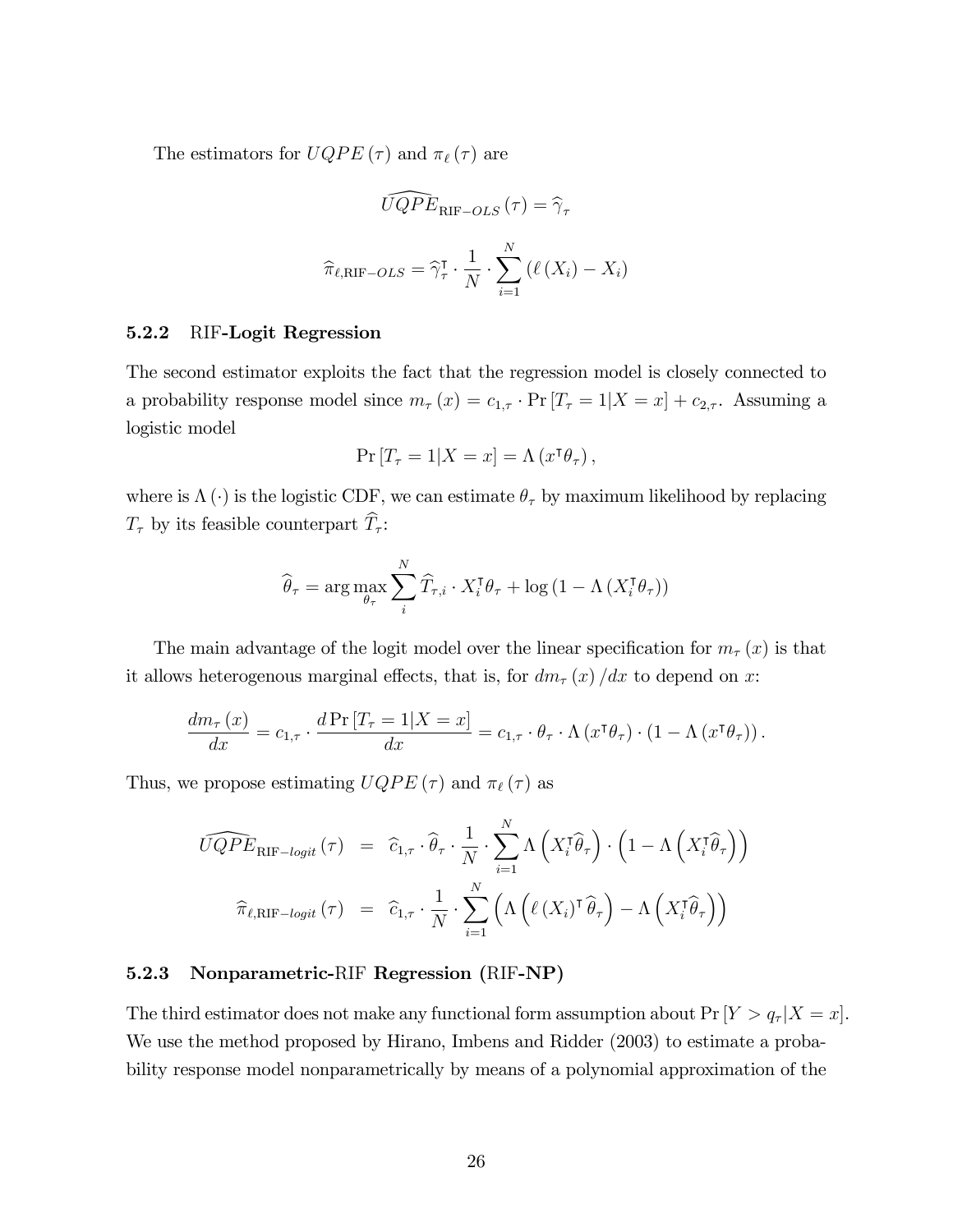log-odds ratio of  $Pr[Y > q_r | X = x]$ .<sup>22</sup> The specifics of the problem are the following. We will estimate a vector  $\rho_K(\tau)$  of length  $K(\tau)$  by finding the solution to the problem

$$
\widehat{\rho}_K(\tau) = \arg \max_{\rho_K(\tau)} \sum_{i}^{N} \widehat{T}_{\tau,i} \cdot H_{K(\tau)}(X_i)^{\mathsf{T}} \rho_K(\tau) + \log \left(1 - \Lambda \left(H_{K(\tau)}(X_i)^{\mathsf{T}} \rho_K(\tau)\right)\right)
$$

where  $H_{K(\tau)}(x) = [H_{K(\tau),i}(x)]$   $(j = 1, ..., K(\tau))$ , a vector of length  $K(\tau)$  of polynomial functions of  $x \in \mathcal{X}$  satisfying the following properties: (i)  $H_{K(\tau)}: \mathcal{X} \to \mathbb{R}^{K(\tau)}$ ; (ii)  $H_{K(\tau),1}(x) = 1$ , and (iii) if  $K(\tau) > (n+1)^r$ , then  $H_{K(\tau)}(x)$  includes all polynomials up order n.<sup>23</sup> In what follows, we assume that  $K(\tau)$  is a function of the sample size N such that  $K(\tau) \to \infty$  as  $N \to \infty$ .<sup>24</sup> Our estimate of Pr  $[T_{\tau} = 1 | X = x]$  is now

$$
\widehat{p}_{K,\tau}\left(x\right) \equiv \Lambda\left(H_{K(\tau)}(x)^{\tau}\widehat{\rho}_{K}\left(\tau\right)\right).
$$

Thus, we propose estimating  $UQPE(\tau)$  and  $\pi_{\ell}(\tau)$  as

$$
\widehat{UQPE}_{\text{RIF-NP}}(\tau) = \widehat{c}_{1,\tau} \cdot \widehat{\rho}_K(\tau) \cdot \frac{1}{N} \cdot \sum_{i=1}^N \frac{dH_{K(\tau)}(X_i)^\intercal}{dx} \cdot \widehat{p}_{K,\tau}(X_i) \cdot (1 - \widehat{p}_{K,\tau}(X_i))
$$

$$
\widehat{\pi}_{\ell,\text{RIF-NP}}(\tau) = \widehat{c}_{1,\tau} \cdot \frac{1}{N} \cdot \sum_{i=1}^N (\widehat{p}_{K,\tau}(\ell(X_i)) - \widehat{p}_{K,\tau}(X_i))
$$

It is interesting to see how this nonparametric approach relates to the previous method based on a logit specification. If  $H_{K(\tau)}(x) = x$  for all x, that is, if  $H_{K(\tau)}(\cdot)$  is the identity function, then the two methods coincide. Thus, our nonparametric approach generalizes the RIF-logit method. The nonparametric approach can also be interpreted as a flexible logit model that incorporates not only a linear function inside the logistic, but a richer polynomial that includes interactions, squares and cubics.

## 6 Empirical Applications

In this section, we present two empirical applications to illustrate how the unconditional quantile regressions work in practice, and how the results compare to standard (condi-

<sup>&</sup>lt;sup>22</sup>The log odds ratio of  $Pr[Y > q_r|X = x]$  is equal to log  $(Pr[Y > q_r|X = x]/(1 - Pr[Y > q_r|X = x])$ . <sup>23</sup>Further details regarding the choice of  $H_{K(\tau)}(x)$  and its asymptotic properties can be found in

Hirano, Imbens and Ridder (2003).

<sup>&</sup>lt;sup>24</sup>Some criterion should be used in order to choose the length  $K(\tau)$  as function of the sample size. For example, one could use a cross-validation method to choose the order of the polynomial.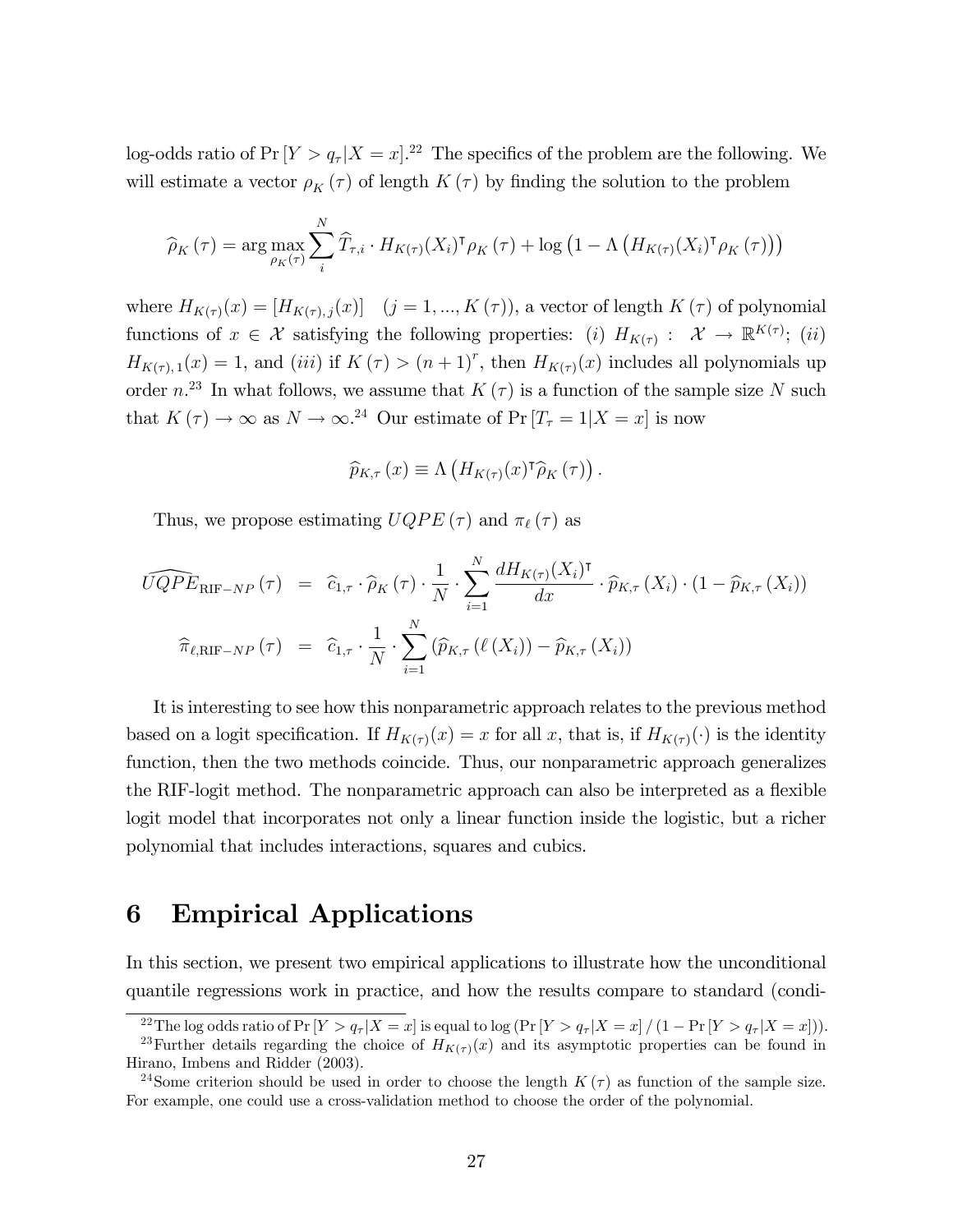tional) quantile regressions. In the first application, we revisit the analysis of birthweight of Koenker and Hallock (2001), where they use quantile regressions to show that there are differential impacts of being a boy or having a black mother, for example, at different quantiles of the conditional birthweight distribution. The second application looks at effect on unions on male wages, which is well known to be different at different points of the wage distribution (see, for example, Chamberlain, 1994, and Card, 1996).

## 6.1 Determinants of Birthweight

In the case of infant birthweight, "just looking at conditional means" is too restrictive from a public health perspective, since we may be particularly concerned with the lower tail of the birthweight distribution, and in particular with cases that fall below the "low birthweight" threshold of 2500 grams. In this setting, the limitation of quantile regressions as a distributional tool is that the low birthweight threshold may well fall at different quantiles depending on the characteristics of the mother. For example, the 10th quantile for black high school dropout mothers who also smoke (at 2183 grams) is well below the low birthweight threshold of 2500 grams. By contrast, the 10th quantile for white college educated mothers who do not smoke (at 2880 grams) is well above the low birthweight threshold. The quantile regression estimate at the 10th conditional quantile thus mixes the impact of prenatal care for some infants above and below the low birthweight threshold.

Proposition 1 shows that the precise link between the effect of covariates on conditional (CQPE) and unconditional (UQPE) quantiles depends on a complicated mix of factors. In practice, the CQPE and the UQPE turn out to be fairly similar in the case of birthweight. For instance, Table 1 compares standard OLS estimates to the RIF-OLS regressions and the conventional (conditional) quantile regressions at the  $10^{th}$ ,  $50^{th}$ , and  $90<sup>th</sup>$  percentiles of the birthweight distribution. While estimates tend to vary substantially across the different quantiles, the difference between RIF-OLS and quantile regression coefficients tends to be small, relative to standard errors.

Figure 1a also shows that the point estimates from conditional and unconditional (both RIF-OLS and RIF-logit) quantile regressions are generally very close and rarely statistically different for the various covariates considered.<sup>25</sup> This reflects the fact that, despite a large sample of 198,377 observations, the standard errors are quite large, a

 $\frac{25}{25}$ Confidence intervals are not reported in figure 1, but they almost always overlap for conditional and unconditional quantile regression estimates.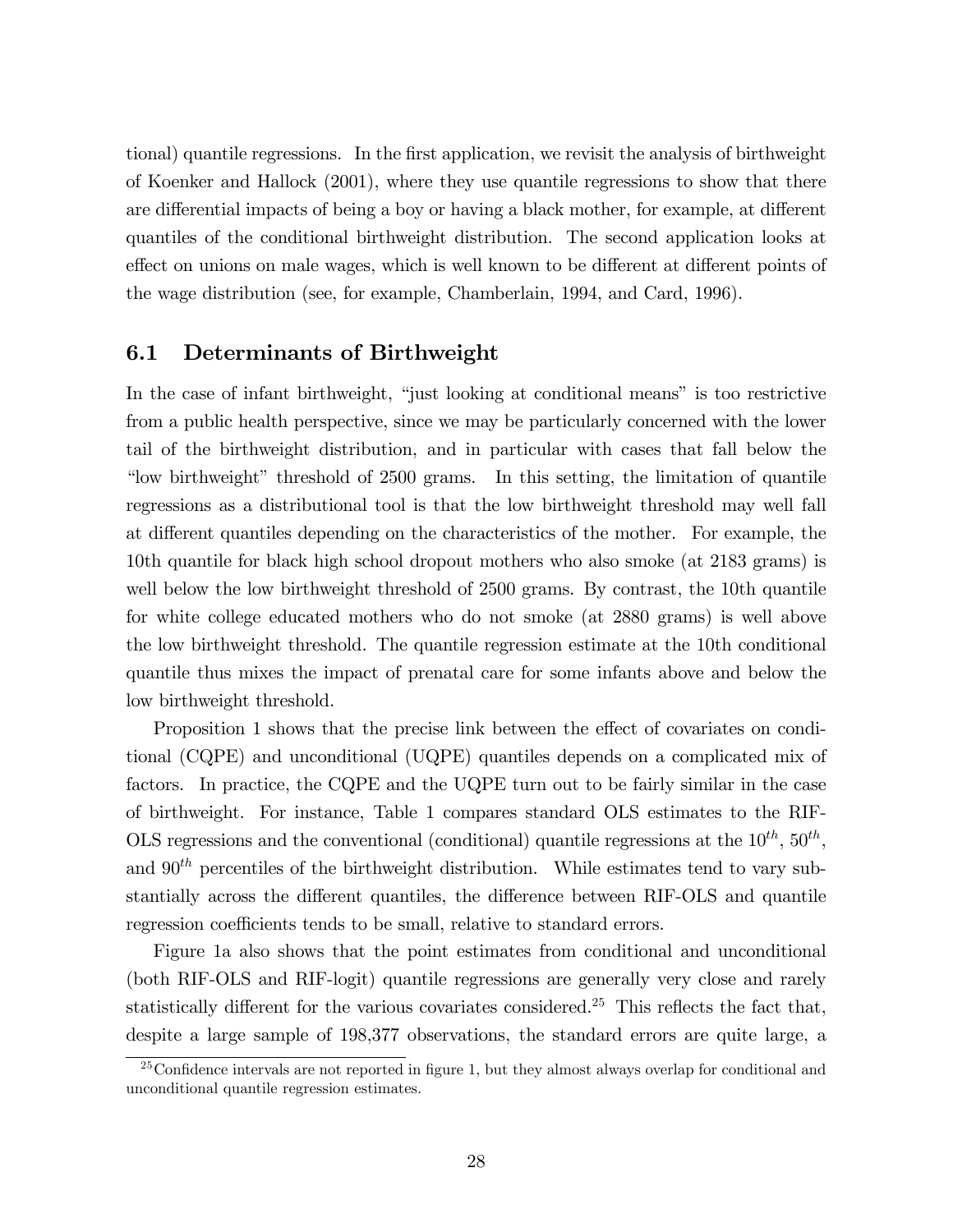pattern that can also be found in Figure 4 of Koenker and Hallock (2001).<sup>26</sup> In other words, the covariates do not seem to be explaining much of the overall variation in birthweight. This is confirmed in Figure A1, which shows that covariates (gender in this example) explain little of the variation in birthweight since the conditional and unconditional distributions are very similar (both look like Gaussian distributions slightly shifted one from another). This corresponds to the case discussed after Proposition 1 where the function  $s_{\tau}(X)$  does not vary very much, and is more or less equal to  $\tau$  for all values of  $X$ . As a result, it is not very surprising that the UQPE and CQPE are quite close to each other.

### 6.2 Unions and Wage Inequality

There are several reasons why the impact of unions may be different at different quantiles of the wage distribution. First, unions both increase the conditional mean of wages (the "between" effect) and decrease the conditional distribution of wages (the "within" effect). This means that unions tend to increase wages in low wage quantiles where both the between and within group effects go in the same direction, but can decrease wages in high wage quantiles where the between and within group effects go in opposite directions. These ambiguous effects are compounded by the fact that the union wage gap generally declines as a function of the (observed) skill level. $27$ 

Table 2 reports the RIF-OLS estimates for the  $10^{th}$ ,  $50^{th}$  and  $90^{th}$  quantiles using a large sample of U.S. males from the 1983-85 Outgoing Rotation group (ORG) supplement of the Current Population Survey.<sup>28</sup> The results are also compared with the OLS benchmark, and with standard quantile regressions at the corresponding quantiles. Interestingly, the effect of unions first increases from  $0.198$  at the 10th quantile to  $0.349$  at the median, before turning negative  $(-0.137)$  at the  $90<sup>th</sup>$  quantile. These findings strongly confirm the well known result that unions have different effects at different points of the wage distribution. Note that the effects are very precisely estimated for all specifications, thanks to the large available sample sizes (266,956 observations).

The quantile regression estimates reported in the corresponding columns show, as in

 $26\,\text{We}$  use the same June 1997 Detailed Natality Data published by the National Center for Health Statistics as used by Koenker and Hallock (2001).

<sup>&</sup>lt;sup>27</sup>See Card, Lemieux, and Riddell  $(2004)$  for a detailed discussion and survey of the distributional effects of unions.

 $28\text{We start with } 1983 \text{ because it is the first year in which the ORG supplement asked about union.}$ status. The dependent variable is the real log hourly wage for all wage and salary workers. Other data processing details can be found in Lemieux (2006b). We have run the models for different time periods but only present the 1983-85 results here.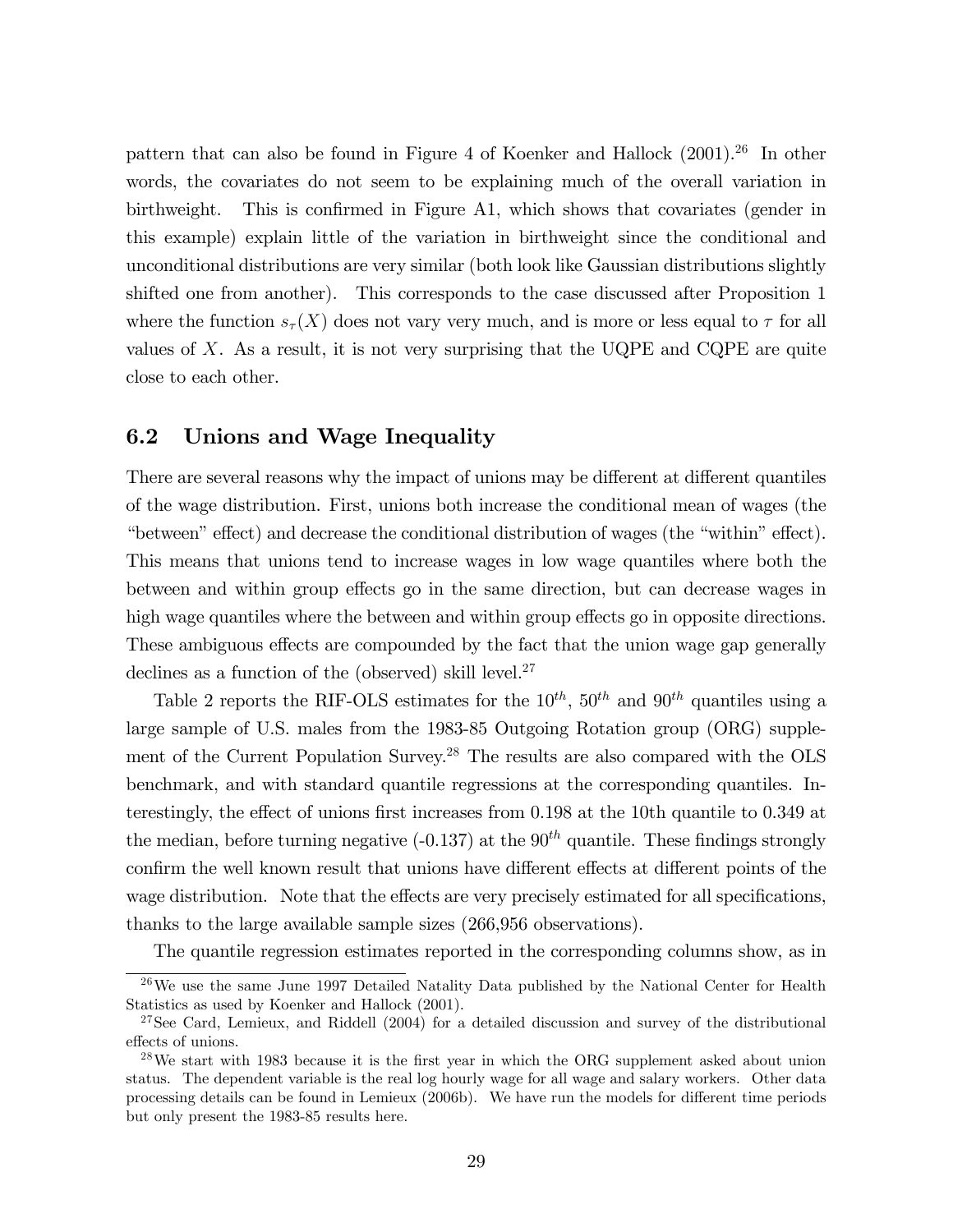Chamberlain (1994), that unions increase the location of the conditional wage distribution (i.e. positive effect on the median) but also reduce conditional wage dispersion. This explains why the effect of unions monotonically declines from  $0.288$ , to  $0.195$  and  $0.088$ as quantiles increase, which is very different from the unconditional quantile regressions estimates. The difference between conditional and unconditional quantile regression estimates is illustrated in detail in Figure 2, which plots both conditional and unconditional quantile regression estimates for each covariate at 19 different quantiles (from the 5<sup>th</sup> to the 95<sup>th</sup>). Both the RIF-OLS and RIF-logit  $(\widehat{UQPE}_{RIF-logit}(\tau))$  estimates are reported. While the estimated union effect is very different for conditional and unconditional quantiles, results obtained using RIF-OLS or RIF-logit regressions are very similar. This confirms the "common wisdom" in empirical work that marginal effects from a linear probability model (RIF-OLS) or a logit (RIF-OLS) are very similar.

The unconditional effect is highly non-monotonic, while the conditional effect declines monotonically. In particular, the unconditional effect first increases from about 0.1 at the  $5<sup>th</sup>$  quantile to about 0.4 at the  $35<sup>th</sup>$  quantile, before declining and eventually reaching a large negative effect of over  $-0.2$  at the 95<sup>th</sup> quantile. The large effect at the top end reflects the fact that compression effects dominate everything else there. By contrast, traditional (conditional) quantile regression estimates decline almost linearly from about 0.3 at the  $5<sup>th</sup>$  quantile, to barely more than 0 at the  $95<sup>th</sup>$  quantile.

So unlike the birthweight example, we now have a case where there are large and important differences between the  $UQPE$  and the  $CQPE$ . This is consistent with the fact that the conditional and unconditional distribution of log wages are more dissimilar than in the case of birthweight. Figure A2 shows that the distribution of log wages, conditional on being covered by a union, is not only shifted to the right of the unconditional distribution, but it is also a more compressed and skewed distribution. By contrast, the distribution of wages for non-union workers is closer to a normal distribution, though it also has a mass point in the lower tail at the minimum wage.

Figure 3 illustrates more formally that the RIF-OLS regressions appear to be providing very robust estimates of the underlying parameter of interest, the  $UQPE$ . The first two panels of Figure 3 compares confidence intervals of RIF-OLS estimates to those obtained by estimating conditional quantile regressions (first panel) or by computing the marginal effects from a logit regression  $(RIF-logit).^{29}$  These two figures show that un-

 $^{29}$ We use bootstrap standard errors for the logit marginal effects to also take account of the fact that the density (denominator in the RIF) is estimated. Accounting for this source of variability has very little impact on the confidence intervals because densities are very precisely estimated in our large sample.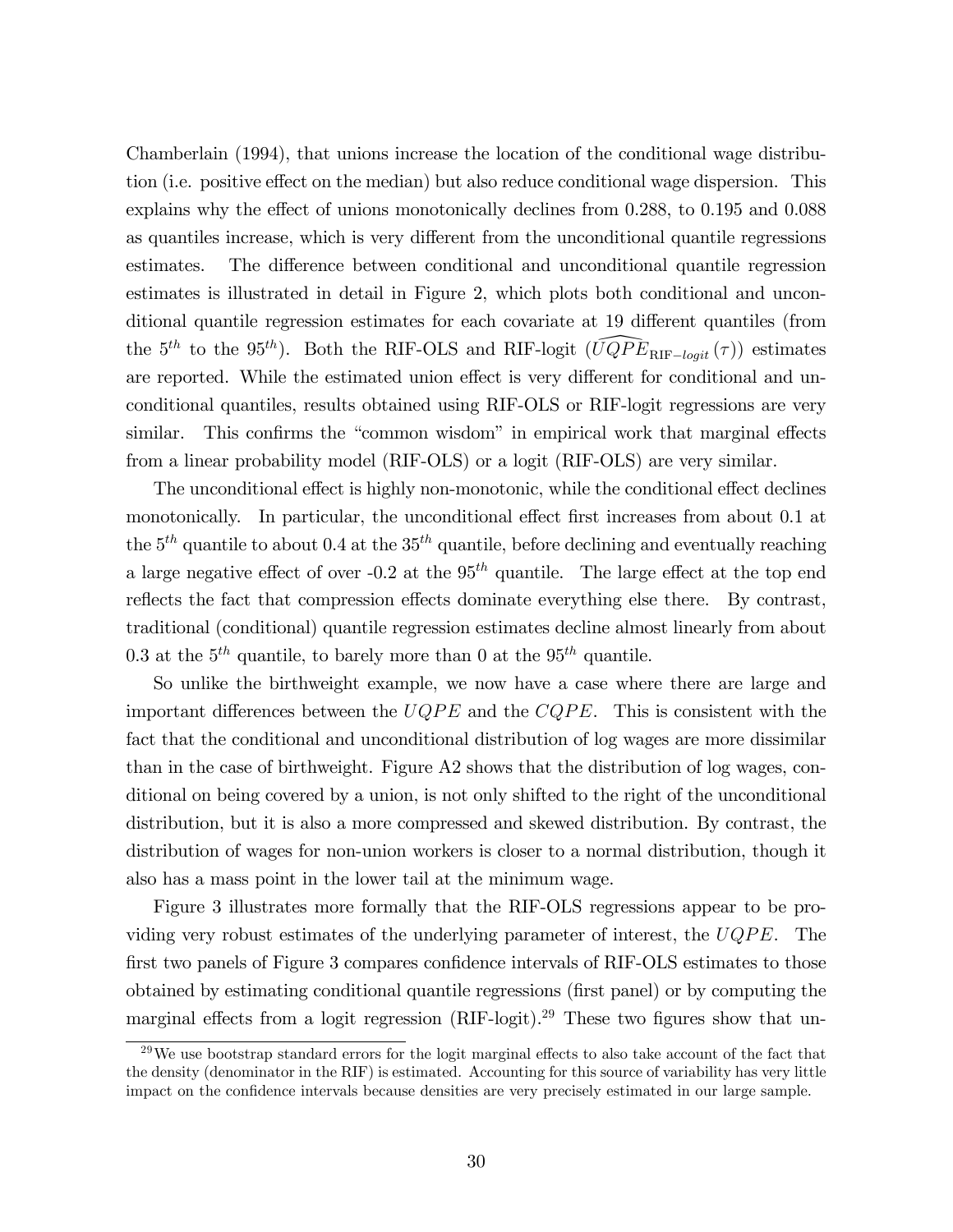conditional regression estimates are robust to the estimation method used in the sense that confidence intervals are hardly distinguishable from each other. This conclusion is reinforced by the third panel of Figure 3, which shows that using the fully nonparametric estimator (RIF-NP) yields estimates that are virtually identical to those obtained with the RIF-logit or RIF-OLS estimator.<sup>30</sup> This is in sharp contrast with the very big difference in confidence intervals obtained when comparing RIF-OLS estimates with conditional quantile regression estimates.

The last panel of Figure 3 shows, however, that even if the density is precisely estimated, the choice of the bandwidth does matter for some of the estimates at the  $15^{th}$ ,  $20^{th}$ , and  $25^{th}$  quantiles. The problem is that there is a lot of heaping at \$5 and \$10 in this part of the wage distribution, which makes the kernel density estimates erratic when small bandwidths  $(0.02 \text{ or even } 0.04)$  are used. The figure suggests it is better to oversmooth a bit the data with a larger bandwidth (0.06) even when the sample size is very large. Oversmoothing makes the estimates better behaved between the  $15^{th}$  and the  $25<sup>th</sup>$  quantile, but has very little impact at other quantiles.

Having established that the RIF-OLS method works very well in practice, we return to the important question how well it can approximate the effect of "larger changes" in covariates such as those contemplated for the policy effect of Corollary 1. To assess the importance of the approximation error,  $r(\nu; G, F)$ , we conduct a small experiment looking at the effect of unions but ignoring all other covariates. To predict the effect of changes in unionization using our approach, we run RIF-OLS regressions using only union status as explanatory variable. We then predict the value of the quantile at different levels of unionization by computing the predicted value of the RIF for different values of the unionization rate. The straight lines in Figures 4a to 4g show the result of this exercise for various changes in the unionization rate relative to the baseline rate (26.2 percent in 1983-85).

Since we only have a dummy covariate, it is also straightforward to compute an "exact" effect of unionization by simply changing the proportion of union workers, and recomputing the various quantiles in this "reweighted" sample. $31$  The resulting estimates are the diamonds reported in Figure 4a to 4g. Generally speaking, the RIF-OLS estimates are remarkably close to the "exact" estimates, even for large changes in union-

 $30\,\text{We fully interact union status with all the other variables shown in Table 1 to get a "non-parametric" }$ effect for unions.

 $31$ This can be viewed as a special case of DiNardo and Lemieux (1997)'s reweighting estimator of the effect of unions, where they perform a conditional reweighting where other covariates are also controlled for.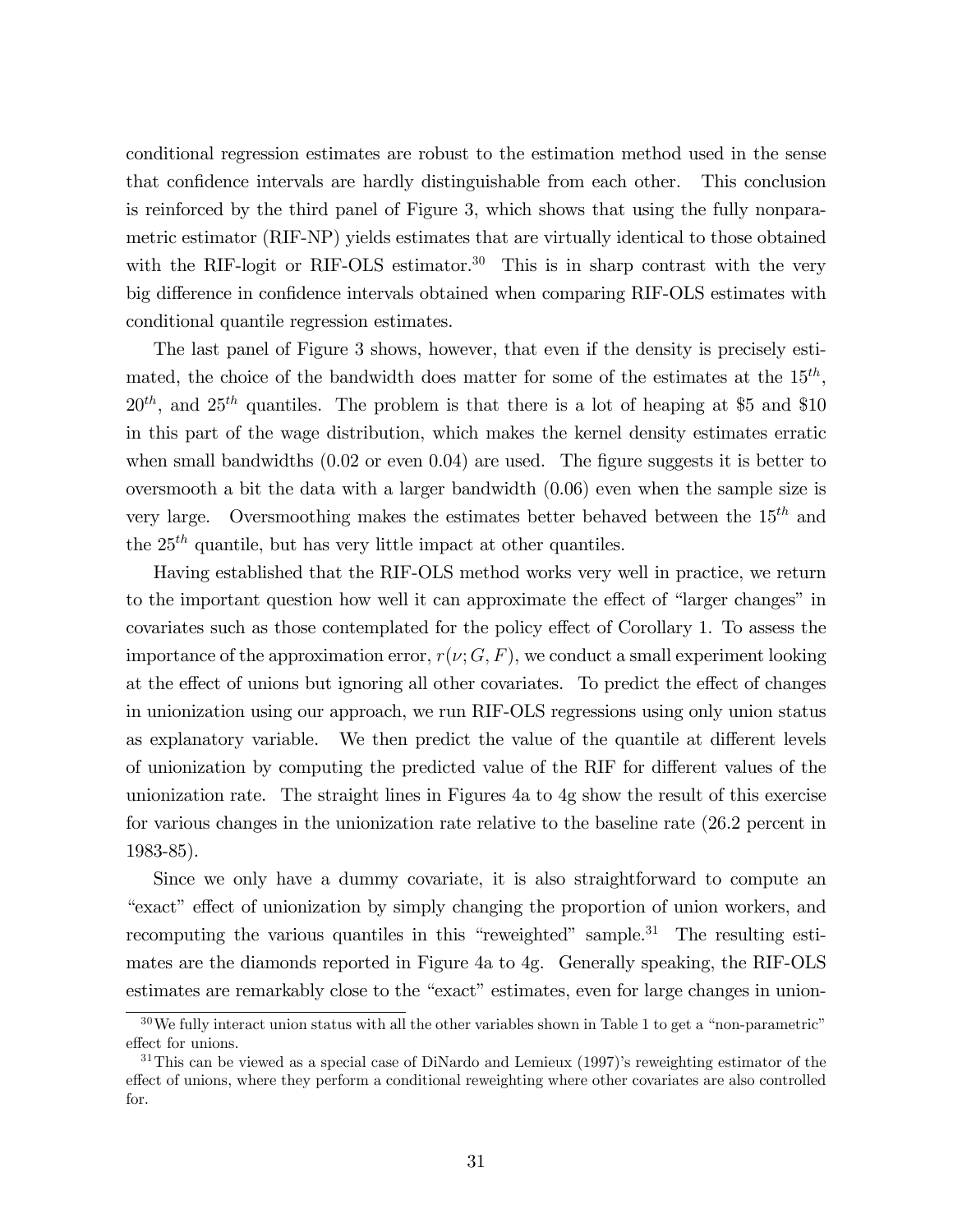ization (plus or minus 10 percentage points). So while this is only a very special case, the results suggest that our approach is a very good approximation that works both for small and larger changes in the distribution of covariates.

The very last panel of Figure 4 (Figure 4h) repeats the same exercise for the variance. The advantage of the variance is that, unlike quantiles, it is possible to find a closed form expression for the effect of unions on the variance. More specifically, the well known analysis of variance formula implies that the overall variance is given by:

$$
Var(w) = U \cdot \sigma_u^2 + (1 - U) \cdot \sigma_n^2 + U \cdot (1 - U) \cdot D^2,
$$

where U is the unionization rate,  $\sigma_u^2$  ( $\sigma_n^2$ ) is the variance within the union (non-union) sector, and D is the union wage gap. The effect of a change  $\Delta U$  in the unionization rate is simply:

$$
\Delta Var(w) = \Delta U \cdot (\sigma_u^2 - \sigma_n^2) + [\Delta U(1 - 2U) - (\Delta U)^2] \cdot D^2.
$$

For an infinitesimal change in  $\Delta U$ , the derivative of  $Var(w)$  with respect to U is

$$
\frac{dVar(w)}{dU} = (\sigma_u^2 - \sigma_n^2) + (1 - 2U) \cdot D^2.
$$

Using the derivative to do a first-order approximation of  $\Delta Var(w)$  thus yields:

$$
\widetilde{\Delta Var(w)} = \Delta U \cdot \left[ (\sigma_u^2 - \sigma_n^2) + (1 - 2U) \cdot D^2 \right].
$$

It is easy to show that running a RIF-OLS regression for the variance and using it to predict the effect of changes in unionization on the variance yields the approximation  $\Delta Var(w)$  while the exact effect is  $\Delta Var(w)$  from above. The approximation error is, thus, the second order term  $\Delta Var(w) - \Delta Var(w) = -(\Delta U)^2 \cdot D^2$ . It corresponds to the difference between the straight line and the diamonds in Figure  $4g$ . The diamonds are on a quadratic curve because of the second order term  $(\Delta U)^2 \cdot D^2$ , but the linear curve approximates the quadratic very well even for large changes in the unionization rate. In other words, the RIF-OLS approach yields very similar results compared to the analysis of variance formula that has been widely used in the literature. The fact that the approximation errors for both the quantiles and the variance are very small gives us great confidence that our approach can be used to generalize the distributional analysis of unions (or other factors) to any quantile of the unconditional distribution.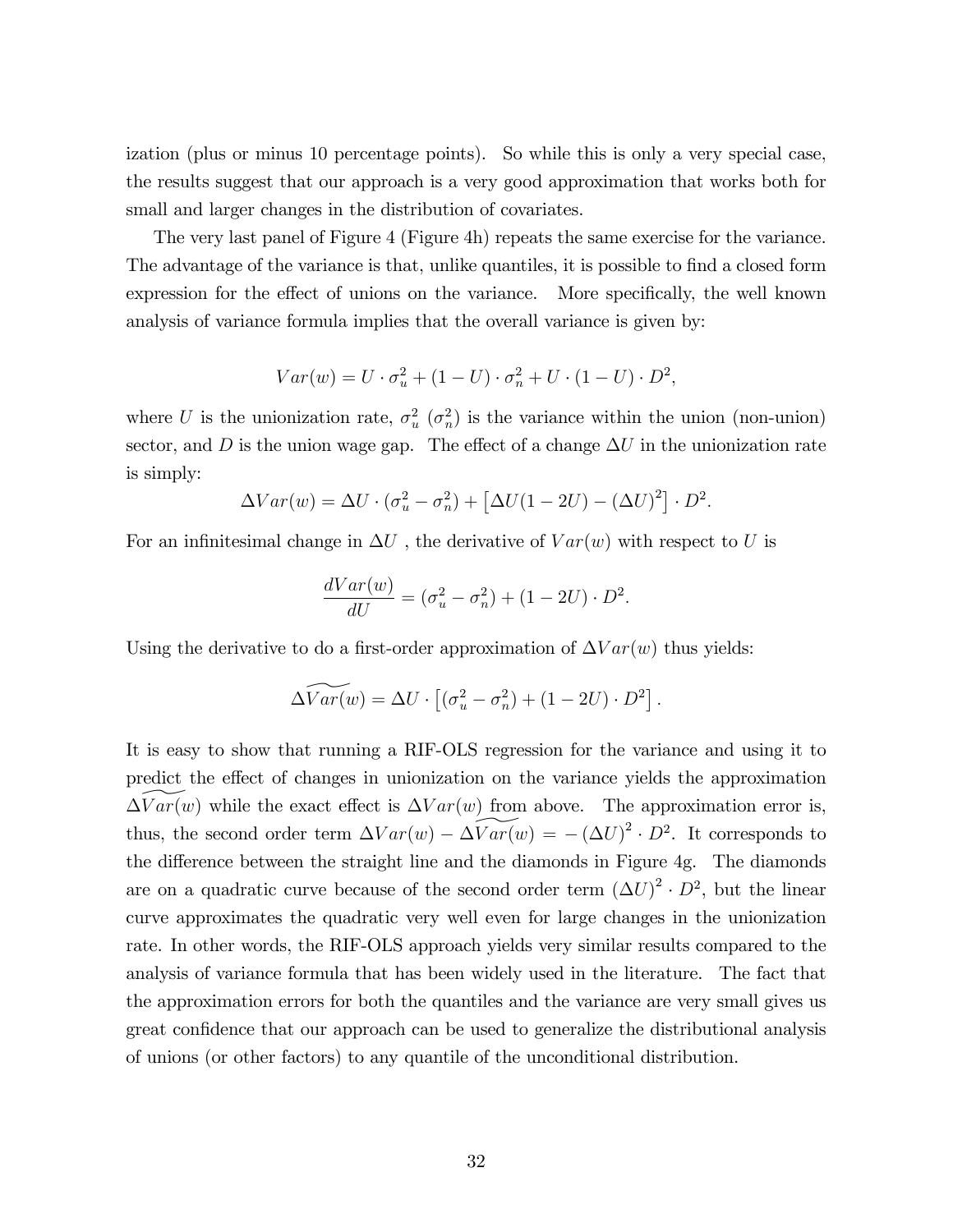## 7 Conclusion

In this paper, we propose a new regression method to estimate the effect of explanatory variables on the unconditional quantiles of an outcome variable. The proposed unconditional quantile regression method consists of running a regression of the (recentered) influence function of the unconditional quantile of the outcome variable on the explanatory variables. The influence function is a widely used tool in robust estimation that can easily be computed for each quantile of interest. We show how standard partial effects, that we call unconditional quantile partial effects  $(\text{UQPE})$  for the problem studied here, can be estimated using our regression approach. The regression estimates can also be used to approximate the effect of a more general change in the distribution of covariates (policy effect) on unconditional quantiles of the outcome variable. We propose three different regression estimators based on a standard OLS regression (RIF-OLS, where the recentered influence function is the dependent variable), a logit regression (RIF-logit), and a nonparametric logit regression (RIF-OLS).

We show in the empirical section that our estimators are very easy to use in practice, and that RIF-OLS, RIF-logit, and RIF-NP all yield very similar estimates of the UQPE in the applications considered. We present two applications that illustrate well the differences between conditional and unconditional quantile regressions. In the first application, the analysis of infant birthweight of Koenker and Hallock (2001), conditional and unconditional quantile regression estimates are very close to each other. In the second application, the effect of unions on the wage distribution, the results are more strikingly different. While traditional quantile regressions indicate that unions have a positive effect on wages even at the top quantiles of the wage distribution, we actually find a strong negative effect of unions at the highest quantile of the wage distribution. We also show that our unconditional quantile regressions approximate very well the effect of larger changes in the rate of unionization on unconditional quantiles of the wage distribution.

Another important advantage of the proposed method is that it can be easily generalized to other distributional statistics such as the Gini or the Theil coefficient. All that is required to do so is to compute the recentered ináuence function for these statistics, and run regression of the resulting RIF on the covariates. We discuss in a companion paper (Firpo, Fortin, and Lemieux, 2005) how our regression method can be used to generalize traditional Oaxaca-Blinder decompositions (for means) to any distributional statistic.

One limitation of the proposed regression method is the assumption that the covari-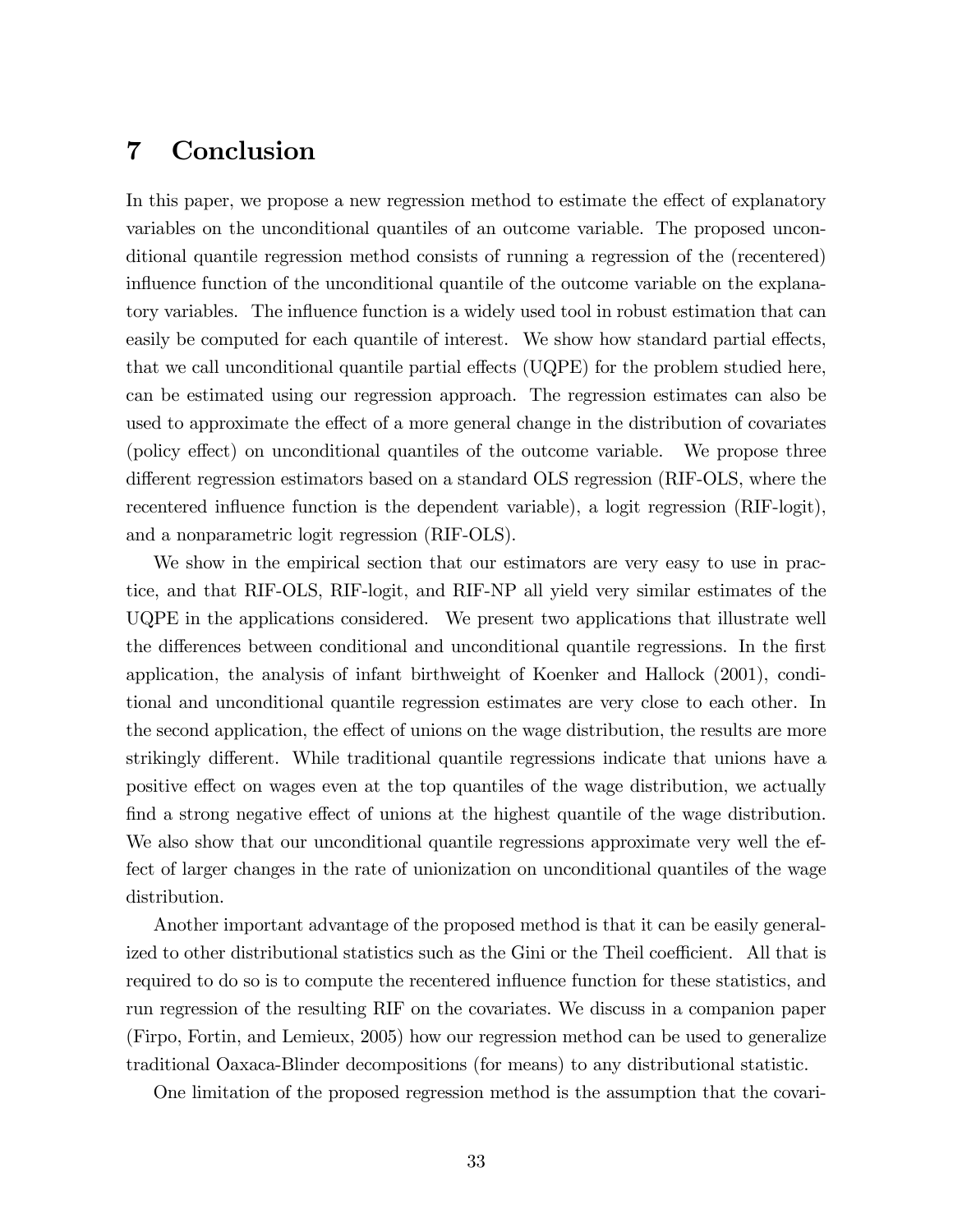ates, X, are independent of unobservables,  $\varepsilon$ , in the general model  $Y = h(X, \varepsilon)$  for the outcome variable,  $Y$ . While the independence assumption combined with a flexible form of  $h(X, \varepsilon)$  still allows for rich distributional effects of X on Y (such as heteroskedasticity in a standard regression model), it is nonetheless highly restrictive in many problems of economic interest, such as the effect of schooling on the distribution of wages. As is well known, there are good economic reasons why schooling may be correlated with unobservables such as ability (Card, 2001). We plan to show in future work how the independence assumption can be relaxed when instrumental variables are available for the endogenous covariates, and how consistent estimates of the UQPE can be obtained by adding a control function in the unconditional quantile regressions.

## 8 Appendix

#### Proof of Theorem 1: Let us begin with

LEMMA 1 Since, by definition,  $G_Y$  only changes in response to a change in  $G_X$ , the counterfactual mixing distribution which represents the distribution of y resulting from a change t away from  $F_X$  in the direction of the alternative probability distribution  $G_X$  is equal to the original mixing distribution  $F_{Y,t,G_Y} = (1-t) \cdot F_Y + t \cdot G_Y$ .

$$
F_{Y,t\cdot G_Y}(y) = \int F_{Y|X}(y|X=x) \cdot dF_{X,t,G_X}(x)
$$

with  $F_{X,t,G_X} = (1-t) \cdot F_X + t \cdot G_X$ .

Proof: We have

$$
F_{Y,t,G_Y}(y) = t \cdot (G_Y - F_Y)(y) + F_Y(y)
$$
  
=  $t \cdot \int F_{Y|X}(y|X = x) \cdot d(G_X - F_X)(x)$   
+  $\int F_{Y|X}(y|X = x) \cdot dF_X(x)$   
=  $\int F_{Y|X}(y|X = x) \cdot d(t \cdot (G_X - F_X) + F_X)(x)$ 

Thus

$$
F_{Y,t,G_Y}(y) = \int F_{Y|X}(y|X=x) \cdot dF_{X,t,G_X}(x)
$$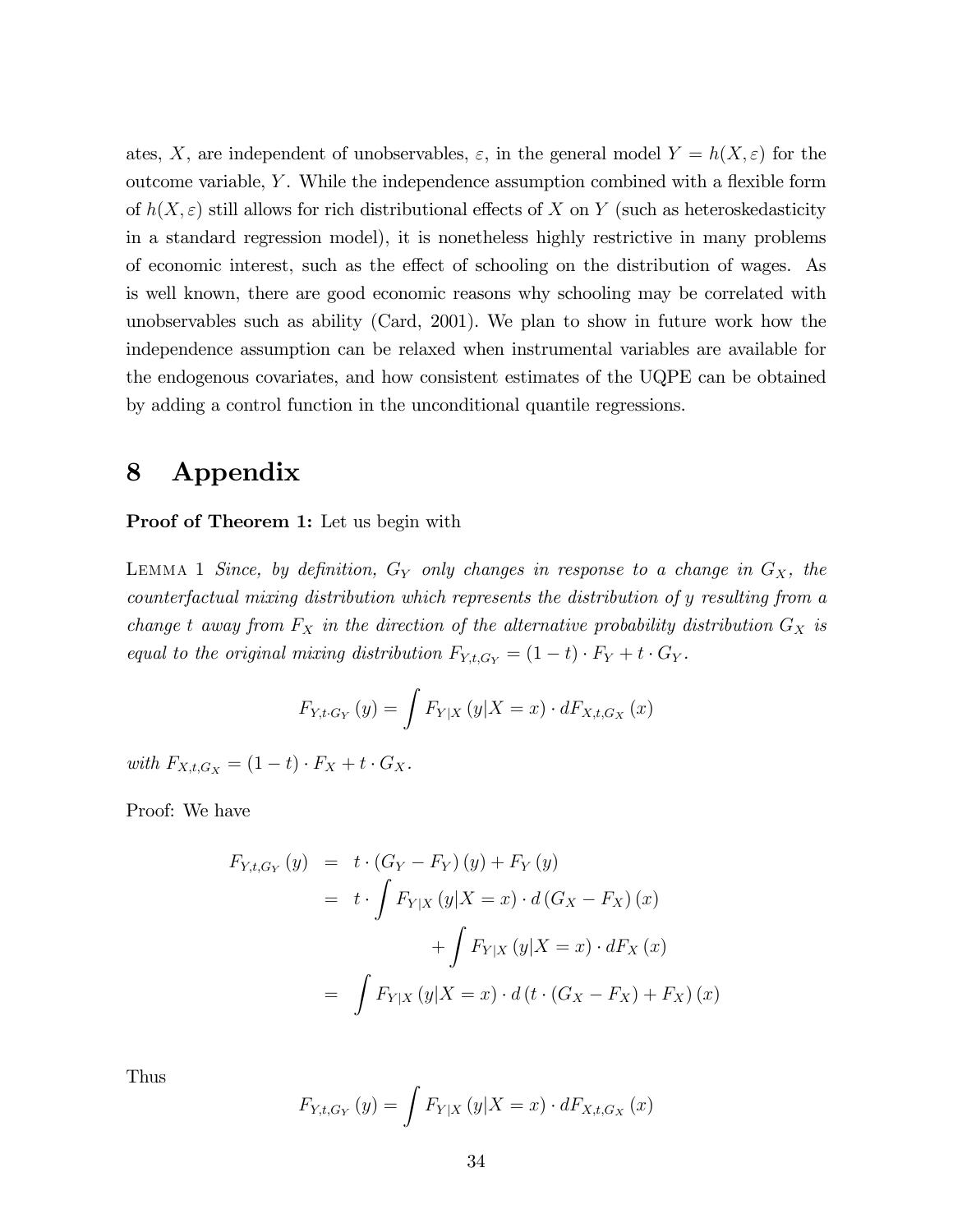Now the effect on the functional  $\nu$  of the marginal distribution of Y of an infinitesimal change in the distribution of  $X$  from  $F_X$  towards  $G_X$  is defined as:

$$
\frac{\partial \nu (F_{Y,t \cdot G_Y})}{\partial t}|_{t=0} = \int \text{IF}(y; \nu, F_Y) \cdot d(G_Y - F_Y) (y)
$$

$$
= \int \text{RIF}(y; \nu) \cdot d(G_Y - F_Y) (y)
$$

$$
= \frac{\partial \nu (F_{Y,t, G_X})}{\partial t}|_{t=0}
$$

Now, note that by lemma 1

$$
\frac{dF_{Y,t,G_Y}(y)}{dy} = d \frac{\int \int^y dF_{Y|X}(z|X=x) \cdot dF_{X,t,G_X}(x)}{dy}
$$

$$
= \int f_{Y|X}(y|X=x) \cdot dF_{X,t,G_X}(x)
$$

thus,

$$
\frac{\partial \nu (F_{Y,t,G_Y})}{\partial t}|_{t=0} = \int \text{RIF}(y;\nu) \cdot d(G_Y - F_Y)(y)
$$
  
\n
$$
= \frac{1}{t} \cdot \int \text{RIF}(y;\nu) \cdot dF_{Y,t,G_X}(y)
$$
  
\n
$$
= \frac{1}{t} \cdot \int_y \text{RIF}(y;\nu) \cdot \int_x f_{Y|X}(y|X=x) \cdot dF_{X,t,G_X}(x) \cdot dy
$$
  
\n
$$
= \int_x \left( \int_y \text{RIF}(y;\nu) \cdot f_{Y|X}(y|X=x) \cdot dy \right) \cdot \frac{dF_{X,t,G_X}(x)}{t}
$$
  
\n
$$
= \int E[\text{RIF}(Y;\nu)|X=x] \cdot d(G_X - F_X)(x)
$$

## Proof of Corollary 1:

Consider the leading term of equation (6) as an approximation for  $\nu(G_Y)$ , that is, for  $t=1\mathrm{:}$ 

$$
\nu(G_Y) \approx \nu(F_Y) + \int \text{IF}(y; \nu, F_Y) \cdot dG_Y(y).
$$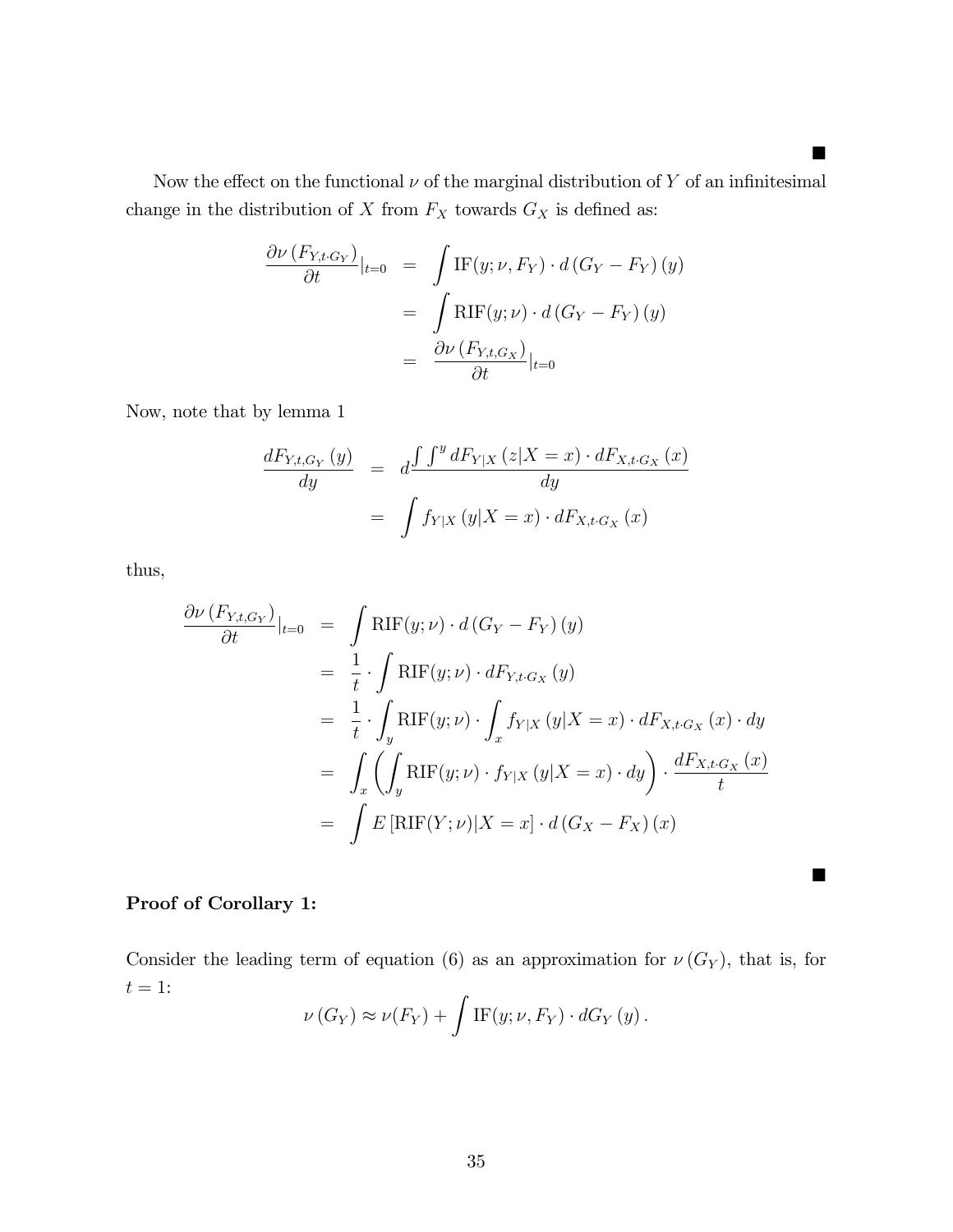Because by property i) the RIF $(y; \nu, F)$  integrates up to the functional  $\nu(F)$ , we have

$$
\nu(F_{t,G_Y}) = \int \text{RIF}(y; \nu, F_{t,G_Y}) \cdot dF_{t,G_Y}(y)
$$

$$
\nu(G_Y) = \int \text{RIF}(y; \nu, G_Y) \cdot dG_Y(y)
$$

and

$$
\nu(F_{t,G_Y}) = \nu(F_Y) + t \cdot \int \text{IF}(y; \nu, F_Y) \cdot d(G_Y - F_Y)(y) + r(t; \nu; G_Y, F_Y)
$$
  
\n
$$
= \nu(F_Y) + t \cdot \int \text{RIF}(y; \nu, F_Y) \cdot d(G_Y - F_Y)(y) + r(t; \nu; G_Y, F_Y)
$$
  
\n
$$
= \nu(F_Y) + t \cdot (\nu(G_Y) - \nu(F_Y))
$$
  
\n
$$
+ t \cdot \int (\text{RIF}(y; \nu, F_Y) - \text{RIF}(y; \nu, G_Y)) \cdot dG_Y(y) + r(t; \nu; G_Y, F_Y)
$$

Rearranging terms and taking the limit  $t\downarrow 0$ 

$$
\lim_{t \downarrow 0} \frac{\nu(F_{t,G_Y}) - \nu(F_Y)}{t} = \nu(G_Y) - \nu(F_Y)
$$
  
+ 
$$
\int (\text{RIF}(y; \nu, F_Y) - \text{RIF}(y; \nu, G_Y)) \cdot dG(y) + \frac{r(t; \nu; G_Y, F_Y)}{t}
$$
  
= 
$$
\int \text{RIF}(y; \nu, F) \cdot d(G - F)(y)
$$
  
= 
$$
\nu(G_Y) - \nu(F_Y) + \int (\text{RIF}(y; \nu, F) - \text{RIF}(y; \nu, G_Y)) \cdot dG_Y(y)
$$

then by Theorem 1 and Lemma 1

$$
\nu(G_Y) - \nu(F_Y) = \pi(\nu, G_X) + \int (\mathrm{RIF}(y; \nu, G_Y) - \mathrm{RIF}(y; \nu, F_Y)) \cdot dG_Y(y)
$$
  
=  $\pi(\nu, \ell(X)) + \int (E[\mathrm{RIF}(Y; \nu, G_Y)|X = x] - E[\mathrm{RIF}(Y; \nu, F_Y)|X = x]) \cdot dg_X(x)$ 

## Proof of Corollary 2:

Consider an increase t in the variable X. This yields the variable  $Z = X + t$ , where the

П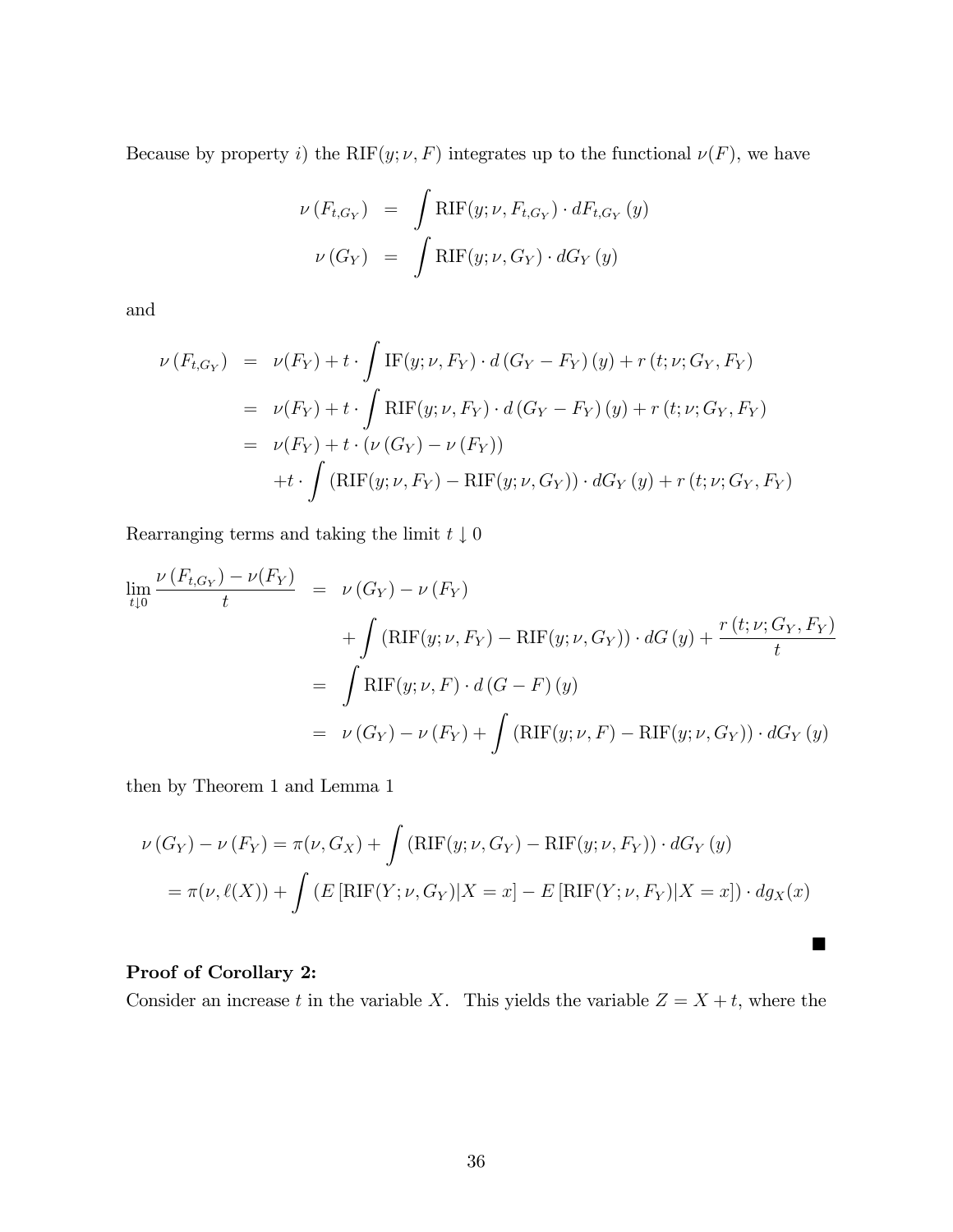density of Z is  $f_X(z-t)$ . Consider the resulting counterfactual distribution  $F_{Y,t}^*$  of Y:

$$
F_{Y,t}^{*}(y) = \int F_{Y|X}(y|x) \cdot f_{X}(x-t) \cdot dx
$$
  
= 
$$
\int F_{Y|X}(y|x) \cdot f_{X}(x) \cdot dx - t \cdot \left( \int F_{Y|X}(y|x) \cdot \frac{f'_{X}(x)}{f_{X}(x)} \cdot f_{X}(x) \cdot dx + o(|t|) \right)
$$
  
= 
$$
F_{Y}(y) + t \cdot \left( \int F_{Y|X}(y|x) \cdot l_{X}(x) \cdot f_{X}(x) \cdot dx + o(|t|) \right)
$$

where the second line is obtained using a first order expansion, and where

$$
l_X(x) = -\frac{d \ln(f(x))}{dx} = -\frac{f'_X(x)}{f_X(x)}.
$$

DeÖne

$$
g_X(x) = f_X(x) + l_X(x) \cdot f_X(x).
$$

Since

$$
G_Y(y) = \int F_{Y|X}(y|x) \cdot g_X(x) \cdot dx,
$$

it follows that

$$
G_Y(y) = F_Y(y) + \int F_{Y|X}(y|x) \cdot l_X(x) \cdot f_X(x) \cdot dx.
$$

Since we can write

$$
F_{Y,t}^{*}(y) = F_{Y}(y) + t \cdot ((G_{Y}(y) - F_{Y}(y)) + o(|t|)) = F_{Y,t \cdot G_{Y}}(y) + t \cdot o(|t|),
$$

if follows that

$$
\alpha(\nu) \equiv \lim_{t \downarrow 0} \frac{\nu(F_{Y,t}^*) - \nu(F_Y)}{t}
$$
  
= 
$$
\lim_{t \downarrow 0} \left( \frac{\nu(F_{Y,t \cdot G_Y} + t \cdot o(|t|)) - \nu(F_Y)}{t} \right)
$$
  
= 
$$
\lim_{t \downarrow 0} \left( \frac{\nu(F_{Y,t \cdot G_Y}) - \nu(F_Y)}{t} \right)
$$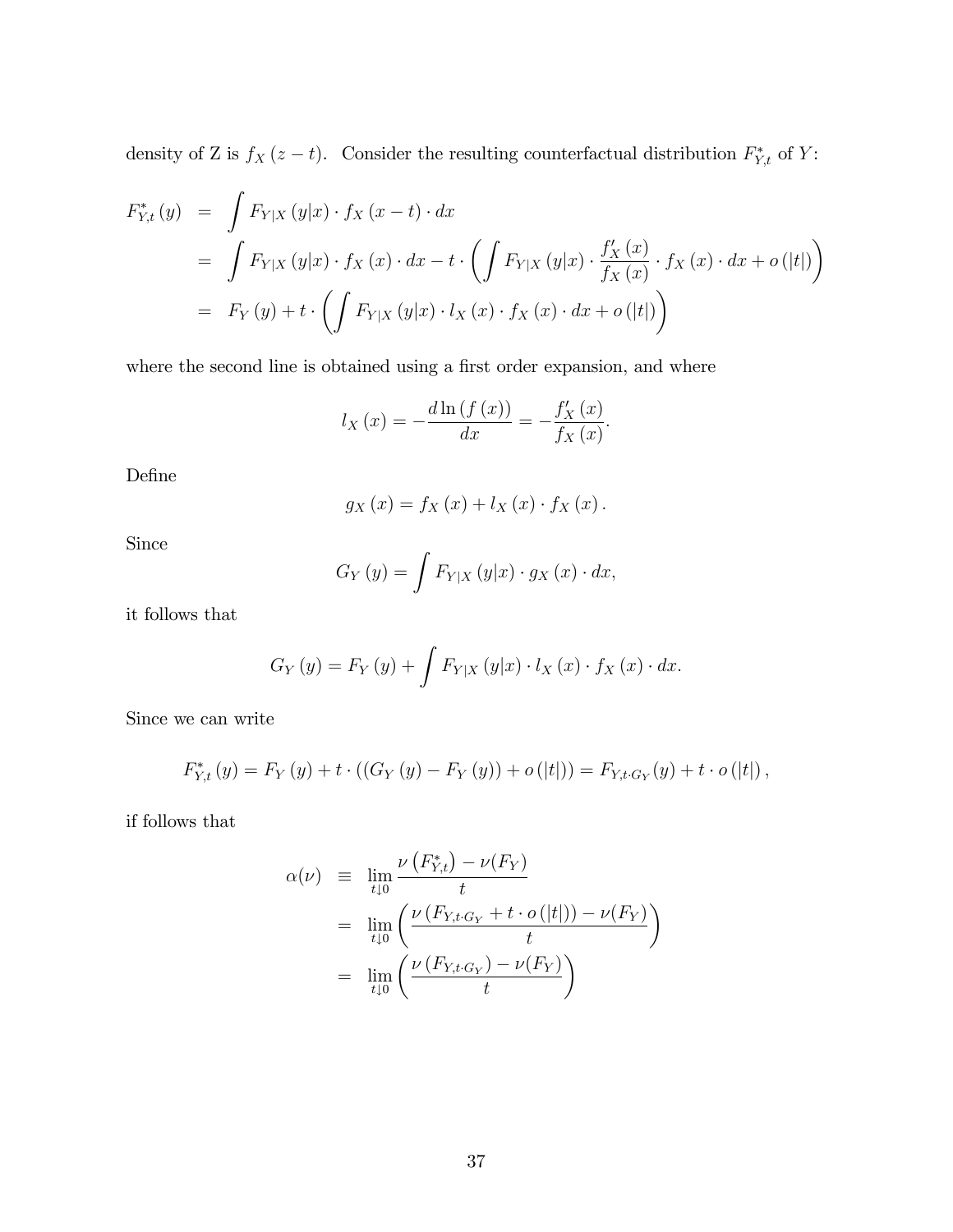Using Theorem 1, it follows that

$$
\beta(\nu) = \pi(\nu, G_X) = \int E[\text{RIF}(Y; \nu, F)|X = x] \cdot d(G_X - F_X)(x)
$$

$$
= \int E[\text{RIF}(Y; \nu, F)|X = x] \cdot l_X(x) \cdot f_X(x) \cdot dx
$$

By partial integration

$$
\int E\left[\text{RIF}(Y;\nu,F)|X=x\right]\cdot l_X(x)\cdot f_X(x)\cdot dx
$$

$$
= -\int E\left[\text{RIF}(Y;\nu,F)|X=x\right]\cdot f'_X(x)\cdot dx
$$

$$
= \int \frac{dE\left[\text{RIF}(Y;\nu,F)|X=x\right]}{dx}\cdot f_X(x)\cdot dx
$$

$$
= \int \frac{dE\left[\text{RIF}(Y;\nu,F)|X=x\right]}{dx}\cdot f_X(x)\cdot dx
$$

hence

$$
\alpha(\nu) = \int \frac{dE\left[\mathrm{RIF}(Y;\nu,F)|X=x\right]}{dx} \cdot f_X\left(x\right) \cdot dx
$$

П

### Proof of Corollary 3:

Consider an increase t in the probability  $P_X$  that  $X = 1$ . The resulting distribution of X,  $F_{X,t}^*$ , is given by  $dF_{X,t}^*(X=0) = dF_X(X=0) - t$  and  $dF_{X,t}^*(X=1) = dF_X(X=1) + t$ , where  $dF_X(X = 0) = (1 - P_X)$  and  $dF_X(X = 1) = P_X$ . Since X is a dummy variable, we have

$$
F_Y(y) = \int F_{Y|X}(y|x) \cdot dF_X(x) = (1 - P_X) \cdot F_{Y|X}(y|X = 0) + P_X \cdot F_{Y|X}(y|X = 1)
$$

while the counterfactual distribution  $F_{Y,t}^*$  of Y is

$$
F_{Y,t}^*(y) = (1 - P_X - t) \cdot F_{Y|X}(y|x=0) + (P_X + t) \cdot F_{Y|X}(y|x=1)
$$
  
=  $F_Y(y) + t \cdot [F_{Y|X}(y|X=1) - F_{Y|X}(y|X=0)]$   
=  $F_Y(y) + t \cdot [G_Y(y) - F_Y(y)]$   
=  $F_{Y,t \cdot G_Y}(y)$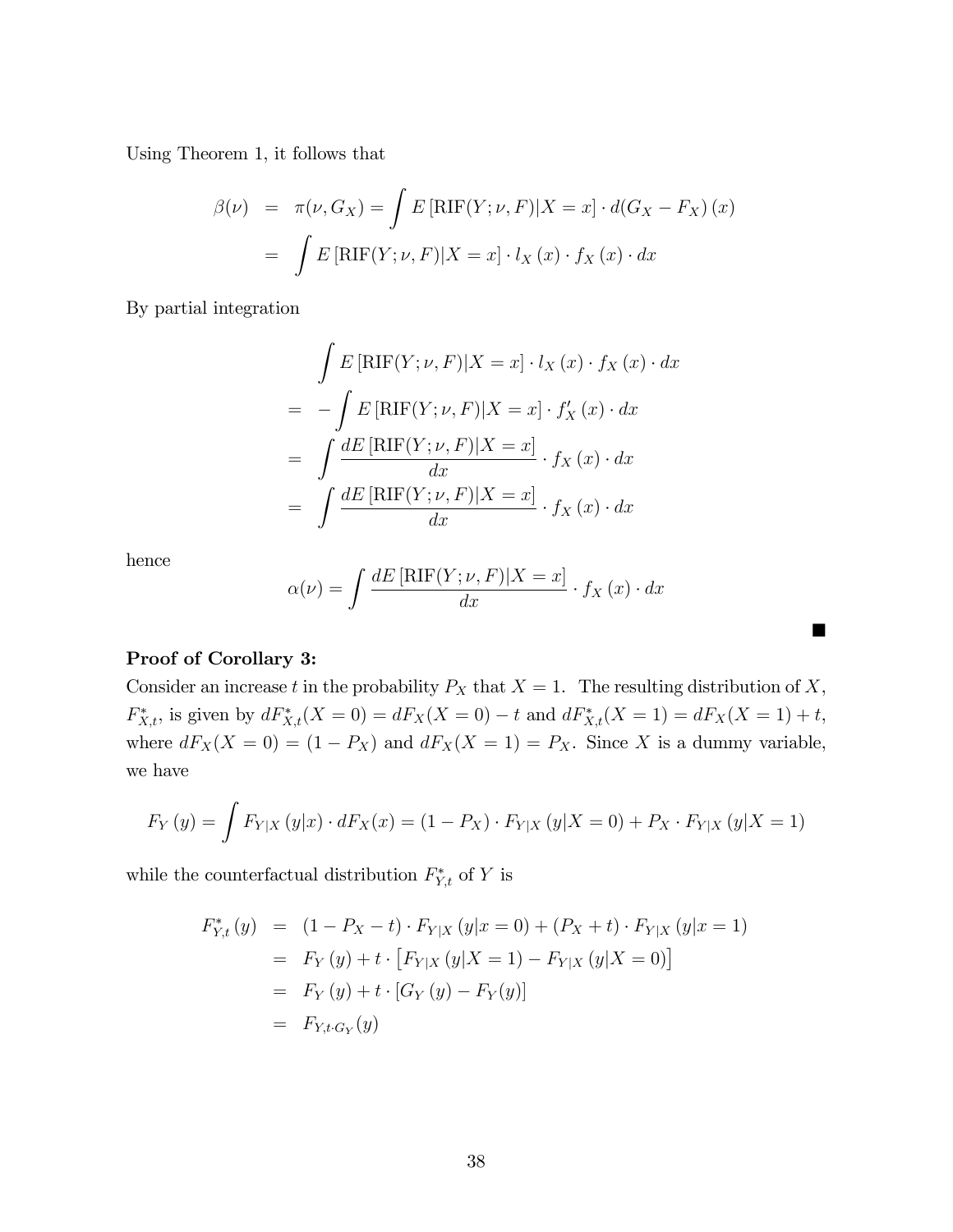where

$$
G_Y(y) \equiv F_{Y|X}(y|X=1) - F_{Y|X}(y|X=0) + F_Y(y)
$$
  
=  $F_{Y|X}(y|X=1) - F_{Y|X}(y|X=0) + (1 - P_X) \cdot F_{Y|X}(y|X=0) + P_X \cdot F_{Y|X}(y|X=1)$   
=  $(1 + P_X) \cdot F_{Y|X}(y|X=1) - P_X \cdot F_{Y|X}(y|X=0)$   
=  $\int F_{Y|X}(y|x) \cdot dG_X(x)$ 

and where  $dG_X(X = 0) = -P_X$  and  $dG_X(X = 1) = 1 + P_X$ . The definition of the marginal effect is

$$
\alpha_D(\nu) \equiv \lim_{t \downarrow 0} \frac{\nu(F_{Y,t}^*) - \nu(F_Y)}{t}
$$

$$
= \lim_{t \downarrow 0} \frac{\nu(F_{Y,t \cdot G_Y}) - \nu(F_Y)}{t}
$$

Using Theorem 1, it follows that

$$
\alpha_D(\nu) = \pi(\nu, G_X) = \int E[\text{RIF}(Y; \nu, F)|X = x] \cdot d(G_X - F_X)(x)
$$
  
\n
$$
= E[\text{RIF}(Y; \nu, F)|X = 0] \cdot d(G_X - F_X)(x = 0) + E[\text{RIF}(Y; \nu, F)|X = 1] \cdot d(G_X - F_X)(x = 1)
$$
  
\n
$$
= E[\text{RIF}(Y; \nu, F)|X = 0] \cdot (-P_X - (1 - P_X)) + E[\text{RIF}(Y; \nu, F)|X = 1] \cdot ((1 - P_X) - P_X)
$$
  
\n
$$
= E[\text{RIF}(Y; \nu, F)|X = 1] - E[\text{RIF}(Y; \nu, F)|X = 0]
$$

, where  $P_X = dF_X(X = 1)$ . Consider an increase in the probability that  $X = 1$  from  $P_X$ to  $P_X+t$ . This results in the counterfactual distribution  $F_{Y,t}^*(y) = \int F_{Y|X}(y|x) \cdot dF_{X,t}^*(x)$ , where  $dF_{X,t}^*(0) = dF_X(0) - t$  and  $dF_{X,t}^*(1) = dF_X(1) + t$ .

### Derivation of the Influence Function of the Mean:

IF(y; 
$$
\mu
$$
, F) =  $\frac{\partial \nu (F_{t,\Delta_y})}{\partial t}|_{t=0} = \frac{\partial \int y \cdot ((1-t) \cdot dF(y) + t \cdot d\Delta_y(y))}{\partial t}|_{t=0}$   
\n=  $\frac{\partial (t \cdot \int y \cdot d(\Delta_y - F)(y) + \int y \cdot dF(y))}{\partial t}|_{t=0}$   
\n=  $\int y \cdot d(\Delta_y - F)(y) = y - \int y \cdot dF(y)$   
\n=  $y - \mu$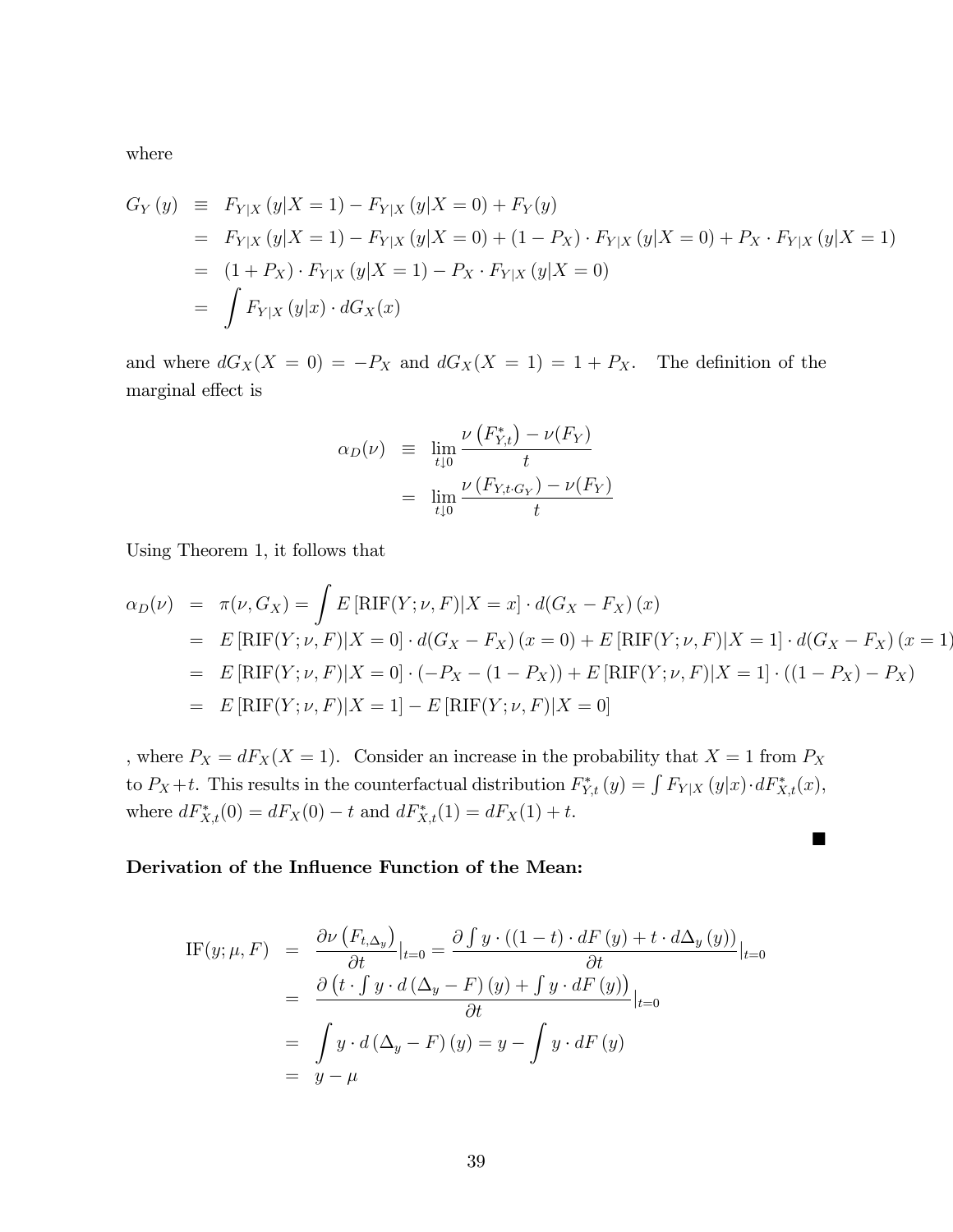### Derivation of the Influence Function of a Quantile:

Let the  $\tau^{\text{th}}$  quantile be defined implicitly as

$$
\tau = \int_{-\infty}^{q_{\tau}} dF(y) = \int_{-\infty}^{\nu(F)} dF(y) = \int_{-\infty}^{\nu(F_{t,y})} dF_{t,y}(y)
$$

 $\blacksquare$ 

П

Then by taking the derivative of the last expression with respect to  $t$  we obtain:

$$
0 = \frac{\partial \int_{-\infty}^{\nu(F_{t,y})} dF_{t,y}(y)}{\partial t}
$$
  
\n
$$
= \frac{\partial \nu (F_{t,y})}{\partial t} \cdot \frac{dF_{t,y}(y)}{dy}|_{y=\nu(F_{t,y})} + \int_{-\infty}^{\nu(F_{t,y})} d(\Delta_y - F)(y)
$$
  
\n
$$
= \frac{\partial \nu (F_{t,y})}{\partial t} \cdot \frac{dF_{t,y}(y)}{dy}|_{y=\nu(F_{t,y})} + \mathbb{I}\left\{y \le \nu(F_{t,y})\right\} - \int \mathbb{I}\left\{y \le \nu(F_{t,y})\right\} dF(y)
$$

Thus:

$$
\frac{\partial \nu\left(F_{t,y}\right)}{\partial t} = \frac{\int \mathbb{I}\left\{y \le \nu\!\left(F_{t,y}\right)\right\} dF\left(y\right) - \mathbb{I}\left\{y \le \nu\!\left(F_{t,y}\right)\right\}}{\frac{dF_{t,y}\left(y\right)}{dy}|_{y=\nu\left(F_{t,y}\right)}}
$$

#### Proof of Proposition 1:

i) Starting from equation (16)

$$
UQPE(\tau) = -\frac{1}{f_Y(q_\tau)} \cdot \int \frac{d\Pr[Y \le q_\tau | X = x]}{dx} \cdot dF_X(x),
$$

and assuming that the structural form  $Y = h(X, \varepsilon)$  is monotonic in  $\varepsilon$ , so that  $\varepsilon_{\tau}(x) =$  $h^{-1}(x, q_{\tau})$ , we can write

$$
\Pr[Y \le q_{\tau} | X = x] = \Pr[\varepsilon \le \varepsilon_{\tau}(x) | X = x] = F_{\varepsilon | X}(\varepsilon_{\tau}; x).
$$

Taking the derivative with respect to  $x$ , we get

$$
d\frac{F_{Y|X}(q_{\tau}|X=x)}{dx}=f_{\varepsilon|X}(\varepsilon_{\tau};x)\cdot\frac{\partial h^{-1}(x,q_{\tau})}{\partial x}+\frac{\partial F_{\varepsilon|X}(\cdot;x)}{\partial x}.
$$

Defining

$$
H(x, \varepsilon_{\tau}, q_{\tau}) = h(x, \varepsilon_{\tau}) - q_{\tau}
$$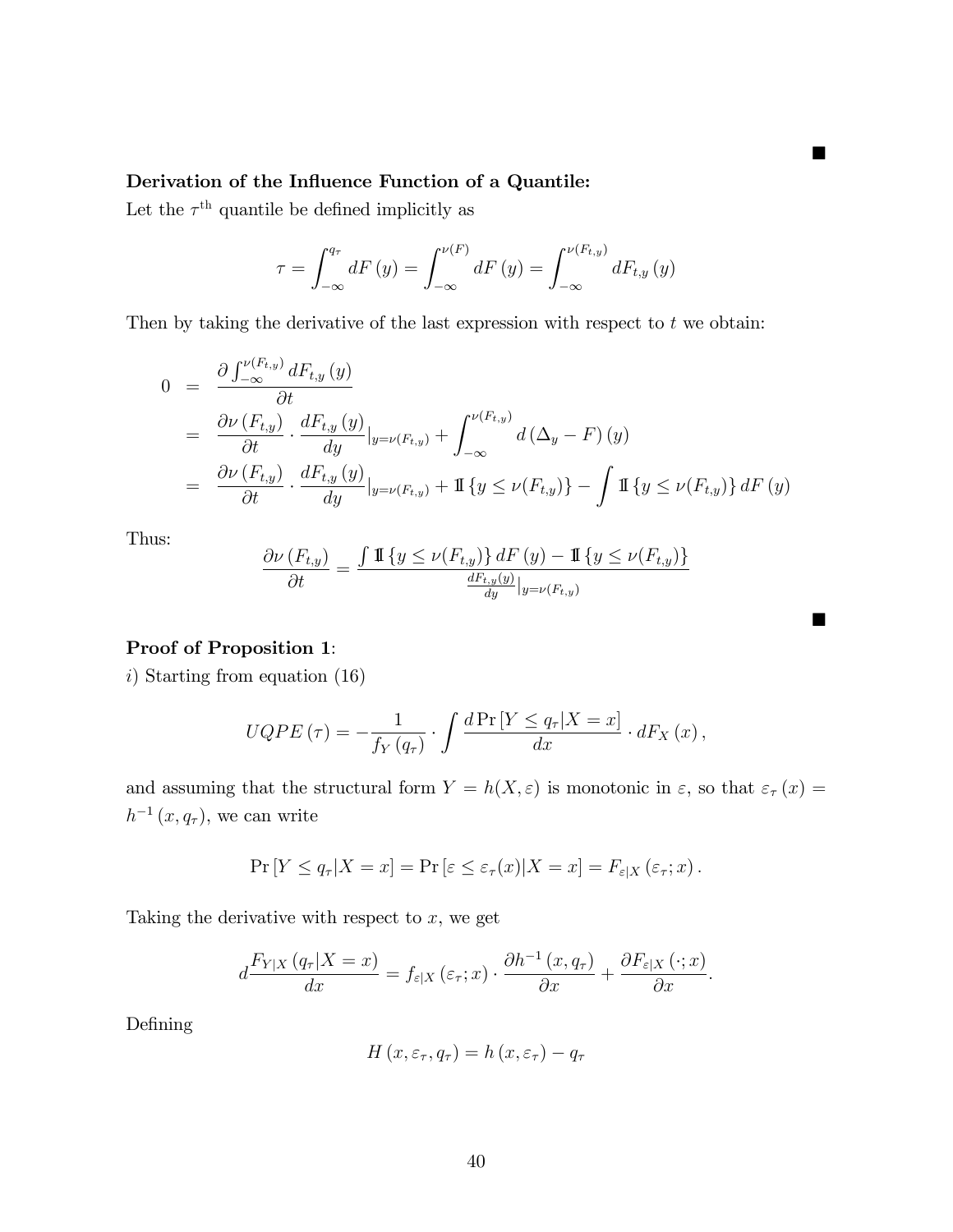then:

$$
\frac{\partial h^{-1}(x, q_{\tau})}{\partial x} = -\frac{\frac{\partial H(x, \varepsilon_{\tau}, q_{\tau})}{\partial x}}{\frac{\partial H(x, \varepsilon_{\tau}, q_{\tau})}{\partial \varepsilon_{\tau}}} = -\frac{\frac{\partial h(x, \varepsilon_{\tau})}{\partial x}}{\frac{\partial h(x, \varepsilon_{\tau})}{\partial \varepsilon_{\tau}}} = -\frac{\partial h(x, \varepsilon_{\tau})}{\partial x} \cdot \left(\frac{\partial h(x, \varepsilon)}{\partial \varepsilon}\Big|_{\varepsilon = \varepsilon_{\tau}}\right)^{-1}
$$

$$
\frac{\partial h^{-1}(x, q_{\tau})}{\partial q_{\tau}} = -\frac{\frac{\partial H(x, \varepsilon_{\tau}, q_{\tau})}{\partial q_{\tau}}}{\frac{\partial H(x, \varepsilon_{\tau}, q_{\tau})}{\partial \varepsilon_{\tau}}} = \left(\frac{\partial h(x, \varepsilon)}{\partial \varepsilon}\Big|_{\varepsilon = \varepsilon_{\tau}}\right)^{-1}
$$

so that:

$$
f_Y(q_\tau) = d \frac{\Pr[Y \le q_\tau]}{dq_\tau} = \int d \frac{F_{\varepsilon|X}(\varepsilon_\tau; x)}{dq_\tau} \cdot dF_X(x)
$$
  

$$
= \int f_{\varepsilon|X}(\varepsilon_\tau; x) \cdot \frac{\partial \varepsilon_\tau}{\partial q_\tau} \cdot dF_X(x)
$$
  

$$
= \int \left(\frac{\partial h(x, \varepsilon)}{\partial \varepsilon}\big|_{\varepsilon = \varepsilon_\tau}\right)^{-1} \cdot f_{\varepsilon|X}(\varepsilon_\tau; x) \cdot dF_X(x)
$$
  

$$
= \int f_{Y|X}(q_\tau|x) \cdot dF_X(x)
$$

Substituting in

$$
UQPE(\tau) = -(f_Y(q_\tau))^{-1} \cdot \int d\frac{F_{Y|X}(q_\tau|X=x)}{dx} \cdot dF_X(x)
$$
  
= 
$$
-(f_Y(q_\tau))^{-1} \cdot \int \left(f_{\varepsilon|X}(\varepsilon_\tau;x) \cdot \frac{\partial h(x,\varepsilon_\tau)}{\partial x} \cdot \left(\frac{\partial h(x,\varepsilon)}{\partial \varepsilon}|_{\varepsilon=\varepsilon_\tau}\right)^{-1} - \frac{\partial F_{\varepsilon|X}(\cdot;x)}{\partial x}\right) \cdot dF_X(x)
$$
  
= 
$$
-(f_Y(q_\tau))^{-1} \cdot E\left[\frac{\partial h(X,\varepsilon_\tau)}{\partial x} \cdot f_{Y|X}(q_\tau|X) - \frac{\partial F_{\varepsilon|X}(\cdot;X)}{\partial x}\right]
$$

Given that  $\varepsilon$  and X are assumed independent, then  $\partial F_{\varepsilon|X} (\cdot|x) / \partial x_j = 0$  and  $f_{\varepsilon|X} (\cdot) =$  $f_{\varepsilon}\left(\cdot\right),$  the expression simplifies to

$$
UQPE(\tau) = E\left[\frac{\partial h\left(X, \varepsilon_{\tau}(X)\right)}{\partial x} \cdot \frac{f_{Y|X}\left(q_{\tau}|X\right)}{f_{Y}\left(q_{\tau}\right)}\right]
$$

 $ii)$  Let define the parameter of the conditional quantile regression

$$
CQPE(\tau^{c}, x) = d \frac{Q_{Y|X}(x; \tau^{c})}{dx}
$$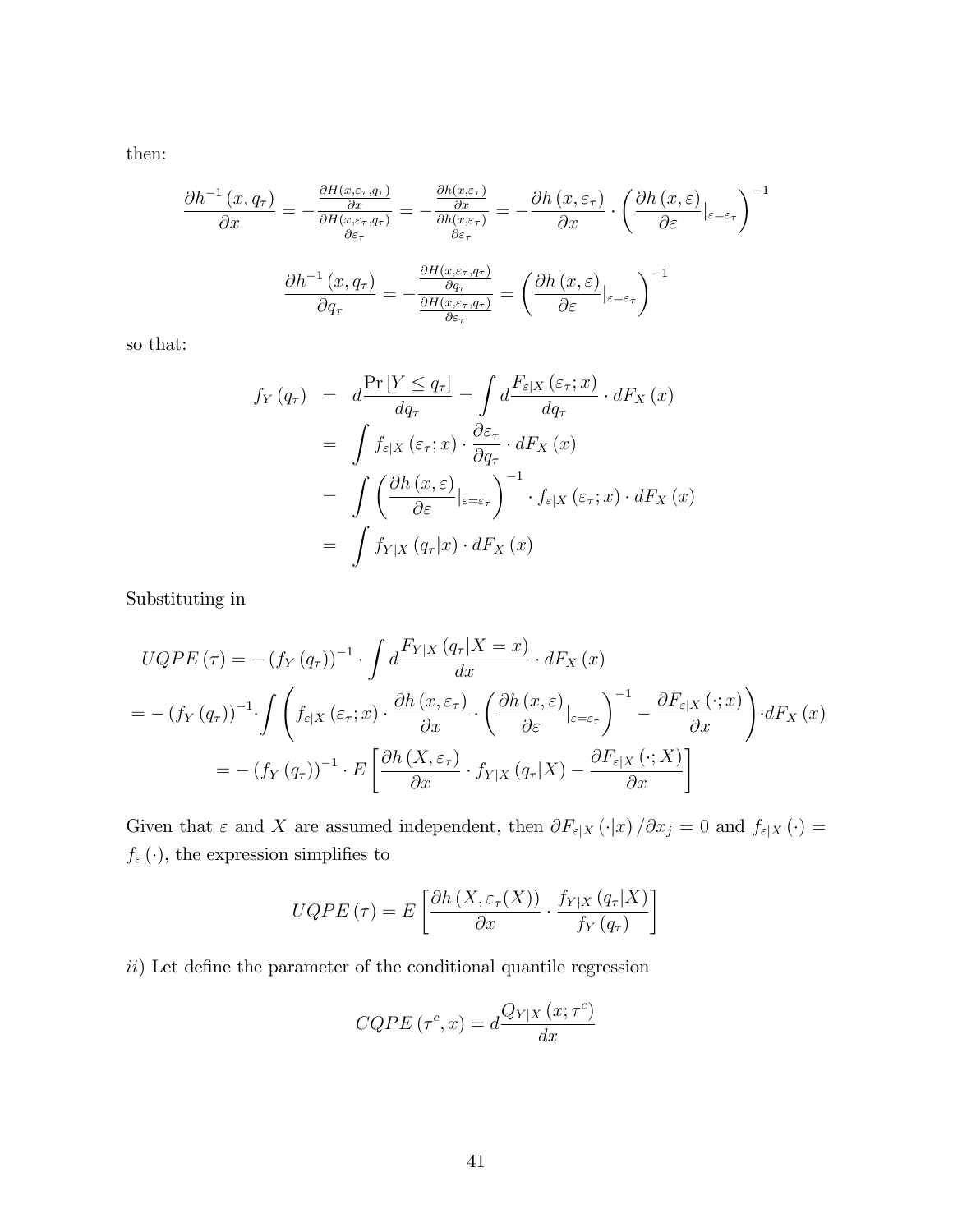where  $\tau^c$  denote the quantile of the conditional distribution:  $\tau^c = F_{Y|X} (Q_{Y|X} (x; \tau^c) | X = x)$ . Since  $Y = h(X, \varepsilon)$  is monotonic is  $\varepsilon$ 

$$
h^{-1}(x, Q_{Y|X}(x; \tau^{c})) = \varepsilon_{\tau^{c}}(x) \quad \text{or} \quad Q_{Y|X}(x; \tau^{c}) = h(x, \varepsilon_{\tau^{c}}(x))
$$

thus

$$
d\frac{Q_{Y|X}(x;\tau^c)}{dx} = \frac{\partial h(x,\varepsilon_{\tau^c})}{\partial x} + \frac{\partial h(x,\varepsilon)}{\partial \varepsilon}|_{\varepsilon = \varepsilon_{\tau^c}} \cdot d\frac{\varepsilon_{\tau^c}(x)}{dx}
$$

but if independence between X and  $\varepsilon$  is assumed, the last term vanishes and

$$
CQPE(\tau^{c}, x) = d \frac{Q_{Y|X}(x; \tau^{c})}{dx} = \frac{\partial h(x, \varepsilon_{\tau^{c}})}{\partial x}
$$

Letting  $s(x, \tau) = \{\tau^c : Q_{Y|X}(x; \tau^c) = q_\tau\}$ , we can write:

$$
UQPE(\tau) = E\left[ CQPE(s(X,\tau), X) \cdot \frac{f_{Y|X}(q_{\tau}|X)}{f_Y(q_{\tau})}\right]
$$

## References

- DAVID H. AUTOR, L.F. KATZ, AND M.S. KEARNEY (2006): The Polarization of the U.S. Labor Market, American Economic Review, 96, 189–194.
- Buchinsky, M. (1994): Changes in the U.S. Wage Structure 1963-1987: Application of Quantile Regression, *Econometrica*, 62, 405–58.
- CARD, D. (1996): The Effect of Unions on the Structure of Wages: A Longitudinal Analysis, *Econometrica*, 64, 957–79.
- CARD, D. (2001): Estimating the Return to Schooling: Progress on Some Persistent Econometric Problems, *Econometrica*, 69, 1127–60.
- CARD, D., T. LEMIEUX, AND W.C. RIDDELL (2004): Unions and Wage Inequality, Journal of Labor Research,  $25, 519-62$ .
- Chamberlain, G. (1994): Quantile Regression Censoring and the Structure of Wages, in Advances in Econometrics ed. by C. Sims. Elsevier: New York.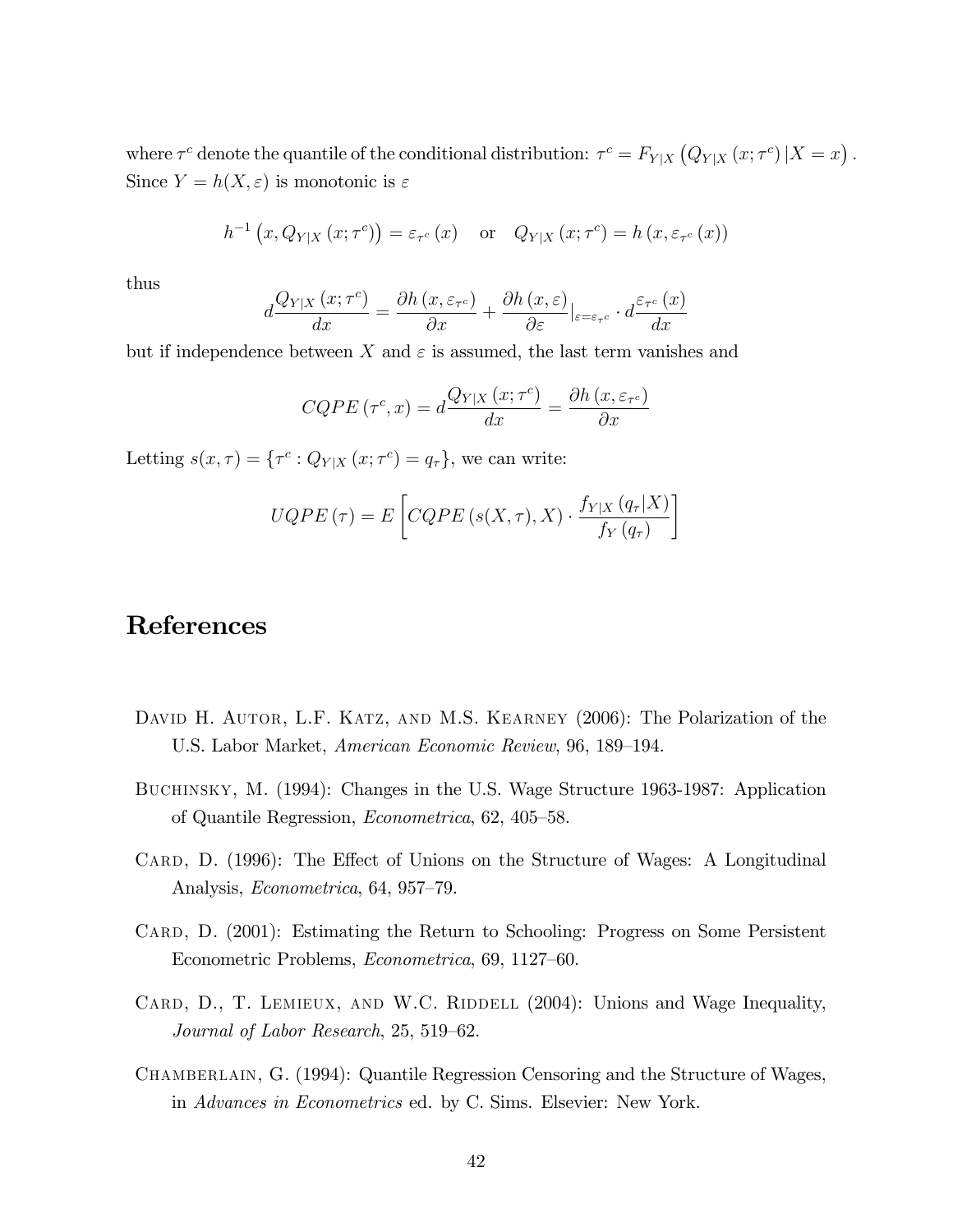- CHESHER, A. (2003): Identification in Nonseparable Models, *Econometrica*, 71, 1401– 1444.
- DEATON, A., AND S. NG (1998): Parametric and Nonparametric Approaches to Price and Tax Reform, *Journal of the American Statistical Association*, 93, 900–909.
- DiNardo, J., and T. Lemieux (1997): Diverging Male Wage Inequality in the United States and Canada, 1981-1988: Do Institutions Explain the Difference?, *Industrial* and Labor Relations Review, 50, 629–651.
- Florens, J.P., J. J. Heckman, C. Meghir, and E. Vytlacil (2003): Instrumental Variables, Local Instrumental Variables and Control Functions, IDEI Working Paper.
- FORTIN, N.M., S. FIRPO, AND T. LEMIEUX (2005): Decomposing Wage Distributions: Estimation and Inference, Unpublished Manuscript, UBC and PUC-Rio.
- Fortin, N.M., and T. Lemieux (1998): Rank Regressions, Wage Distributions, and the Gender Gap, Journal of Human Resources, 33, 610–643.
- HJORT, N.L., AND D. POLLARD (1993): Asymptotics for minimisers of convex processes, Statistical Research Report, Yale University.
- KOENKER, R., AND G. BASSETT (1978): Regression Quantiles, *Econometrica*, 46,  $33 - 50$ .
- KOENKER, R., AND K.F. HALLOCK (2001): "Quantile Regression, *Journal of Eco*nomic Perspectives,  $15, 143-56$ .
- HAMPEL, F.R. (1968): Contribution to the Theory of Robust Estimation, Ph.D. Thesis, University of California at Berkeley.
- HAMPEL, F.R. (1974): The Influence Curve and Its Role in Robust Estimation, *Journal* of the American Statistical Association,  $60, 383-393$ .
- Hampel, F.R., E.M. Ronchetti, P.J. Rousseeuw, and W.A. Stahel (1986): Robust Statistics: The Approach Based on Influence Functions, New York: Wiley.
- HARDLE, W., AND T.M. STOKER (1989): Investigating Smooth Multiple Regression by the Method of Average Derivatives, Journal of the American Statistical Association, 84, 986–95.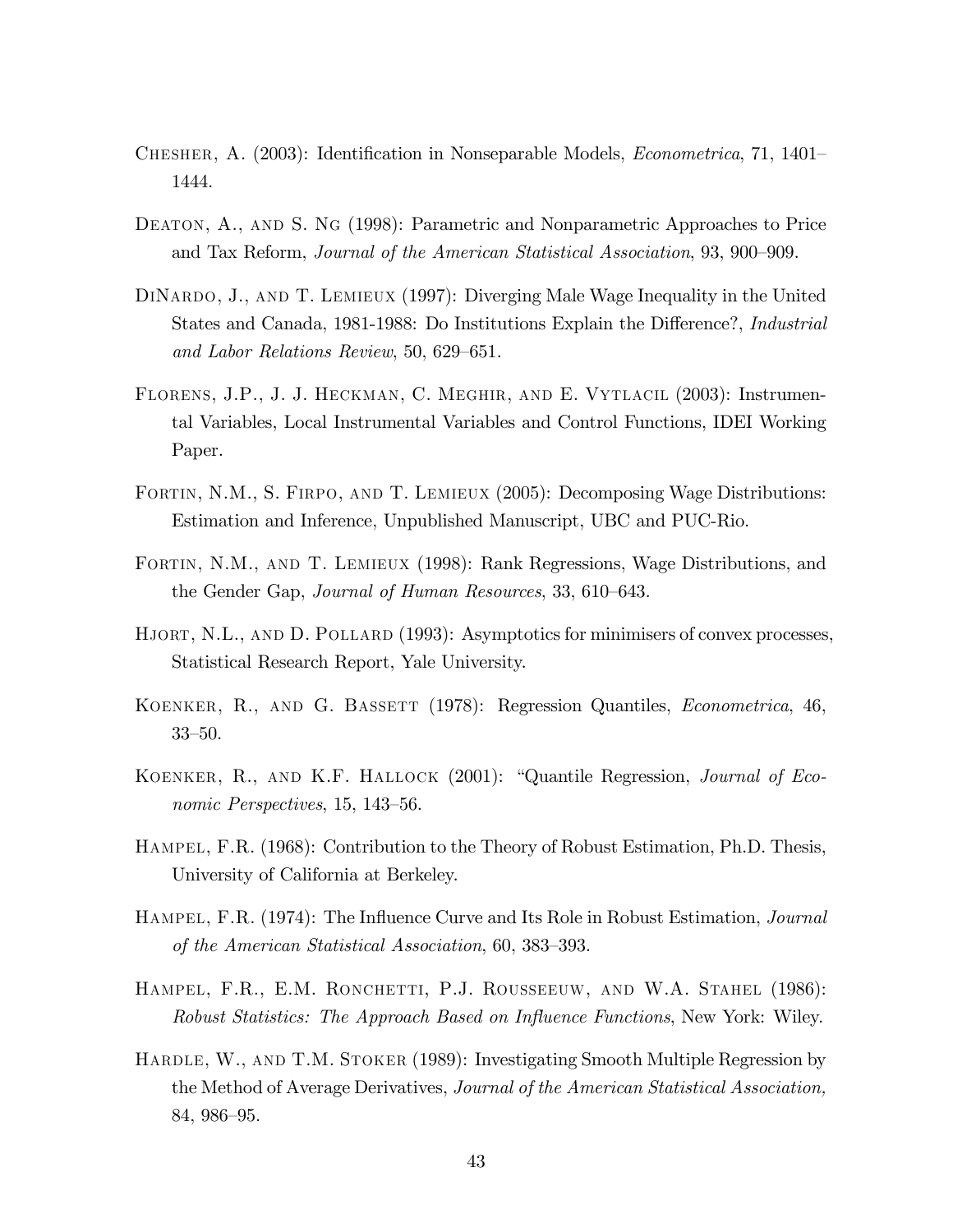- HIRANO, K., G.W. IMBENS, AND G. RIDDER (2003): Efficient Estimation of Average Treatment Effects Using the Estimated Propensity Score, *Econometrica*, 71, 1161– 1189.
- IMBENS, G.W., AND W.K. NEWEY (2005): Identification and Estimation of Triangular Simultaneous Equations Models Without Additivity, Unpublished Manuscript, MIT and Berkeley.
- LEMIEUX, T. (2006a): Postsecondary Education and Increasing Wage Inequality, American Economic Review,  $96, 195-199$ .
- LEMIEUX, T. (2006b): Increasing Residual Wage Inequality: Composition Effects, Noisy Data, or Rising Demand for Skill?, American Economic Review, 96, 461– 98.
- MACHADO, A.F., AND J. MATA. (2005): Counterfactual decomposition of changes in wage distributions using quantile regression, *Journal of Applied Econometrics*, 20,  $445 - 465.$
- Matzkin, R.L. (2003): Nonparametric Estimation of Nonadditive Random Functions,  $Econometrica, 71, 1339-1375.$
- NEWEY, W. K., AND T.M. STOKER (1993): Efficiency of Weighted Average Derivative Estimators and Index Models, *Econometrica*, 61, 1199–1223.
- Newey, W.K. (1994): The Asymptotic Variance of Semiparametric Estimators, Econometrica,  $62, 1349-1382$ .
- Stock, J.H. (1989): Nonparametric Policy Analysis, Journal of the American Statistical Association, 89, 567-575.
- von Mises, R.  $(1947)$ : On the asymptotic distribution of differentiable statistical functions. The Annals of Mathematical Statistics, 18, 309–348.
- WOOLDRIDGE, J.M. (2004). Estimating Average Partial Effects Under Conditional Moment Independence Assumptions, Unpublished Manuscript, Michigan State University.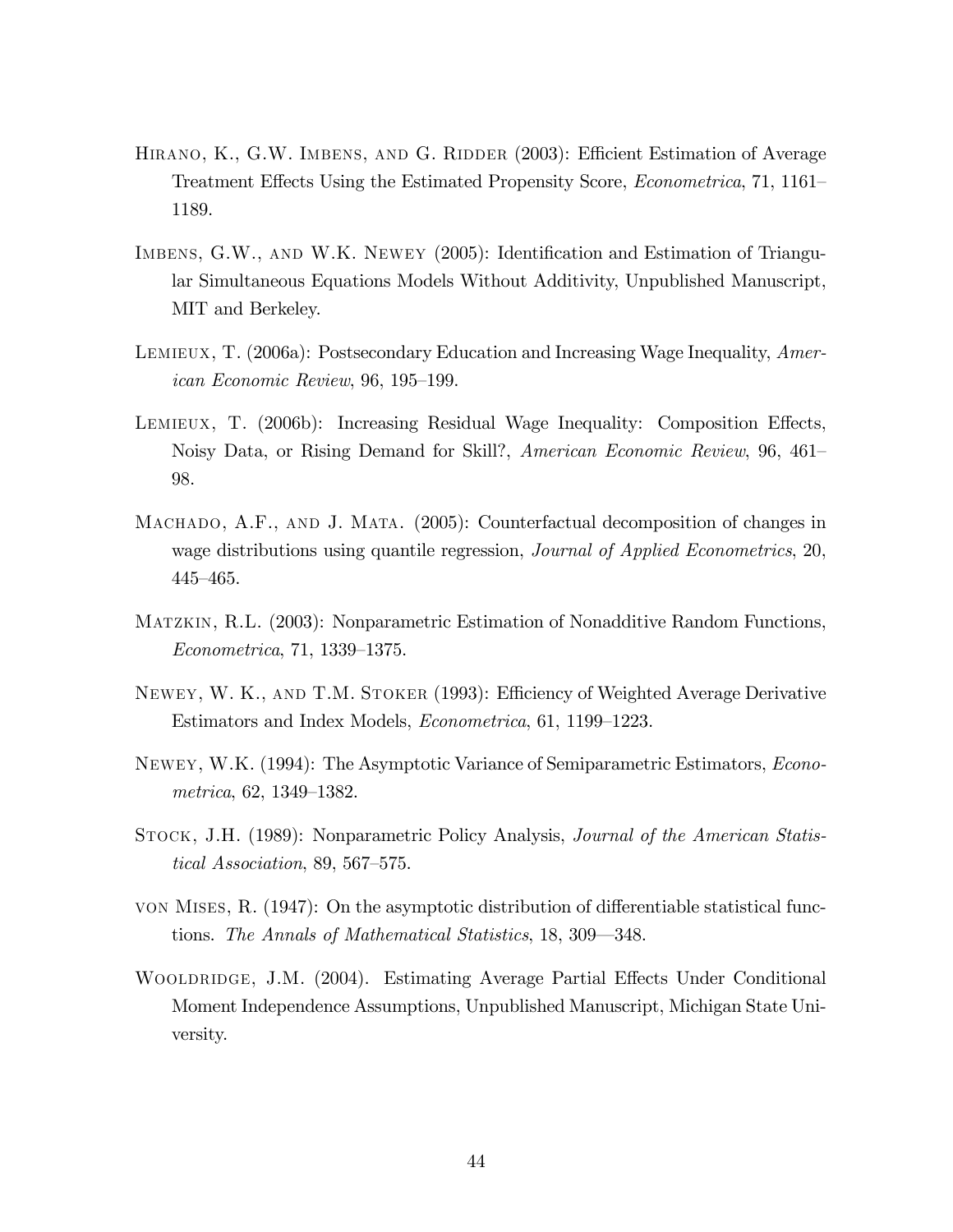|                           | <b>OLS</b>            | 10th centile           |                        |                       | 50th centile          |                       | 90th centile          |  |
|---------------------------|-----------------------|------------------------|------------------------|-----------------------|-----------------------|-----------------------|-----------------------|--|
|                           |                       | <b>UQR</b>             | <b>CQR</b>             | <b>UQR</b>            | <b>CQR</b>            | <b>UQR</b>            | <b>CQR</b>            |  |
| <b>Boy</b>                | 108.867               | 64.126                 | 67.749                 | 120.147               | 118.872               | 143.710               | 134.691               |  |
|                           | (2.418)               | (4.827)                | (4.625)                | (2.688)               | (3.613)               | (3.932)               | (3.613)               |  |
| Married                   | 60.426                | 85.505                 | 75.129                 | 52.064                | 51.584                | 48.923                | 52.510                |  |
|                           | (3.250)               | (7.113)                | (6.345)                | (3.624)               | (3.461)               | (4.850)               | (4.841)               |  |
| <b>Black</b>              | $-198.931$            | $-281.568$             | $-238.387$             | $-173.713$            | $-174.072$            | $-133.556$            | $-164.536$            |  |
|                           | (3.577)               | (8.623)                | (6.852)                | (3.922)               | (3.810)               | (4.828)               | (5.365)               |  |
| Mother's Age              | 36.392                | 50.536                 | 44.713                 | 34.857                | 32.150                | 29.132                | 32.643                |  |
|                           | (1.996)               | (4.300)                | (3.848)                | (2.205)               | (2.125)               | (3.196)               | (3.002)               |  |
| Mother's $Age^2$          | $-0.547$              | $-0.888$               | $-0.762$               | $-0.505$              | $-0.461$              | $-0.350$              | $-0.416$              |  |
| <b>Mother's Education</b> | (0.035)               | (0.074)                | (0.067)                | (0.038)               | (0.037)               | (0.057)               | (0.052)               |  |
| High school               | 15.140                | 24.038                 | 13.805                 | 15.767                | 13.293                | 5.226                 | 15.855                |  |
|                           | (3.757)               | (8.374)                | (7.191)                | (4.135)               | (4.001)               | (5.454)               | (5.617)               |  |
| Some college              | 31.210                | 50.088                 | 33.061                 | 33.268                | 30.690                | 15.396                | 24.522                |  |
|                           | (4.187)               | (8.918)                | (8.034)                | (4.645)               | (4.459)               | (6.426)               | (6.292)               |  |
| College                   | 36.648                | 61.596                 | 53.715                 | 42.736                | 35.970                | 17.153                | 14.290                |  |
|                           | (4.508)               | (9.216)                | (8.695)                | (5.015)               | (4.801)               | (7.284)               | (6.785)               |  |
| No Prenatal               | $-183.742$            | -386.957               | $-309.842$             | $-111.221$            | $-145.072$            | $-10.767$             | $-83.174$             |  |
|                           | (13.585)              | (39.048)               | (25.887)               | (13.439)              | (14.464)              | (17.191)              | (20.274)              |  |
| <b>Prenatal Second</b>    | 12.047                | 20.675                 | 18.339                 | 0.836                 | $-0.062$              | 12.847                | 7.202                 |  |
|                           | (3.772)               | (8.109)                | (7.239)                | (4.167)               | (4.017)               | (5.778)               | (5.657)               |  |
| Prenatal Third            | 30.605                | 60.692                 | 68.382                 | $-5.581$              | $-0.659$              | $-13.023$             | $-9.816$              |  |
|                           | (8.305)               | (18.131)               | (15.928)               | (9.119)               | (8.844)               | (11.433)              | (12.394)              |  |
| Smoker                    | $-167.933$<br>(6.288) | $-205.904$<br>(15.516) | $-164.017$<br>(11.819) | $-166.276$<br>(6.756) | $-167.468$<br>(6.696) | $-136.094$<br>(7.737) | $-169.148$<br>(9.687) |  |
|                           |                       |                        |                        |                       |                       |                       |                       |  |
| Cigarettes<br>per day     | $-3.695$<br>(0.447)   | $-6.742$<br>(1.155)    | $-4.796$<br>(0.829)    | $-3.478$<br>(0.476)   | $-3.581$<br>(0.476)   | $-2.747$<br>(0.513)   | $-3.169$<br>(0.701)   |  |
|                           |                       | 19.044                 | 21.184                 |                       |                       | 0.801                 |                       |  |
| Mother's Weight<br>Gain   | 10.158<br>(0.303)     | (0.666)                | (0.568)                | 5.934<br>(0.345)      | 5.978<br>(0.323)      | (0.530)               | 1.125<br>(0.447)      |  |
| Mother's Weight           | $-0.019$              | $-0.123$               | $-0.146$               | 0.020                 | 0.024                 | 0.102                 | 0.008                 |  |
| Gain <sup>2</sup>         | (0.000)               | (0.008)                | (0.008)                | (0.005)               | (0.005)               | (0.008)               | (0.006)               |  |
| Constant                  | 2447.741              | 1545.573               | 1583.787               | 2574.531              | 2600.281              | 3305.305              | 3216.766              |  |
|                           | (27.808)              | (60.725)               | (53.727)               | (30.620)              | (29.611)              | (43.567)              | (41.686)              |  |
|                           |                       |                        |                        |                       |                       |                       |                       |  |

 Table 1: Comparing OLS, Conditional Quantile Regressions (CQR) and Unconditional Quantile Regressions (UQR), Birthweight Model (Koenker and Hallock, 2001)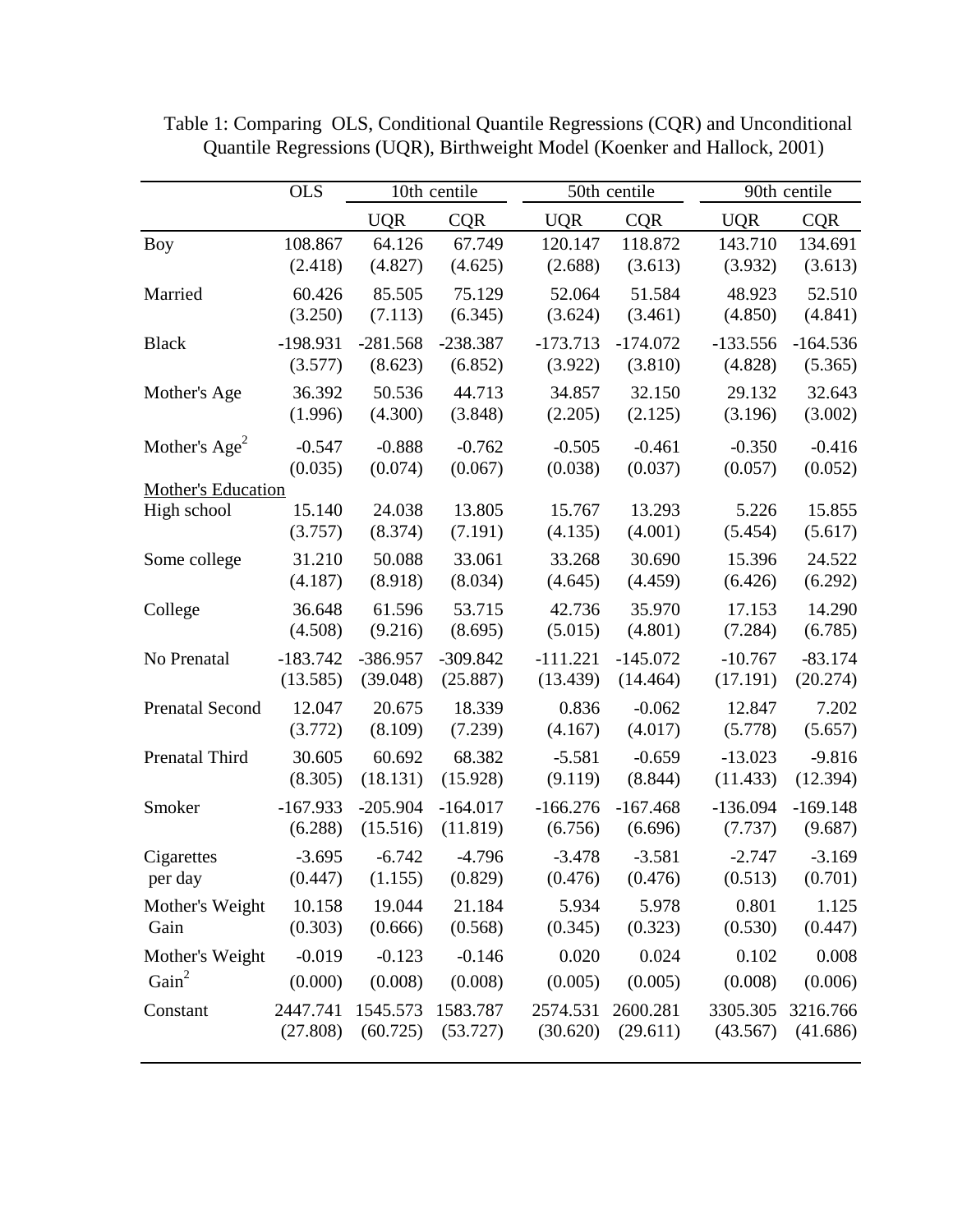|                   | <b>OLS</b> | 10th centile |            | 50th centile |            | 90th centile |            |
|-------------------|------------|--------------|------------|--------------|------------|--------------|------------|
|                   |            | <b>UQR</b>   | <b>CQR</b> | <b>UQR</b>   | <b>CQR</b> | <b>UQR</b>   | <b>CQR</b> |
| Union coverage    | 0.179      | 0.198        | 0.288      | 0.349        | 0.195      | $-0.137$     | 0.088      |
|                   | (0.002)    | (0.002)      | (0.003)    | (0.003)      | (0.002)    | (0.004)      | (0.004)    |
| Non-white         | $-0.134$   | $-0.118$     | $-0.139$   | $-0.169$     | $-0.134$   | $-0.101$     | $-0.120$   |
|                   | (0.003)    | (0.005)      | (0.004)    | (0.004)      | (0.003)    | (0.005)      | (0.005)    |
| Married           | 0.140      | 0.197        | 0.166      | 0.162        | 0.146      | 0.044        | 0.089      |
|                   | (0.002)    | (0.003)      | (0.003)    | (0.004)      | (0.002)    | (0.004)      | (0.004)    |
| Education         |            |              |            |              |            |              |            |
| Elementary        | $-0.351$   | $-0.311$     | $-0.279$   | $-0.469$     | $-0.374$   | $-0.244$     | $-0.357$   |
|                   | (0.004)    | (0.008)      | (0.006)    | (0.006)      | (0.004)    | (0.005)      | (0.007)    |
| <b>HS</b> Dropout | $-0.19$    | $-0.349$     | $-0.127$   | $-0.202$     | $-0.205$   | $-0.069$     | $-0.227$   |
|                   | (0.003)    | (0.006)      | (0.004)    | (0.004)      | (0.003)    | (0.004)      | (0.005)    |
| Some college      | 0.133      | 0.059        | 0.058      | 0.185        | 0.133      | 0.156        | 0.172      |
|                   | (0.002)    | (0.004)      | (0.003)    | (0.004)      | (0.003)    | (0.005)      | (0.004)    |
| College           | 0.406      | 0.199        | 0.252      | 0.481        | 0.414      | 0.592        | 0.548      |
|                   | (0.003)    | (0.004)      | (0.004)    | (0.005)      | (0.003)    | (0.008)      | (0.005)    |
| Post-graduate     | 0.478      | 0.140        | 0.287      | 0.541        | 0.482      | 0.859        | 0.668      |
|                   | (0.004)    | (0.004)      | (0.004)    | (0.005)      | (0.003)    | (0.010)      | (0.005)    |
| <b>Experience</b> |            |              |            |              |            |              |            |
| $0 - 4$           | $-0.545$   | $-0.599$     | $-0.333$   | $-0.641$     | $-0.596$   | $-0.454$     | $-0.650$   |
|                   | (0.004)    | (0.007)      | (0.005)    | (0.006)      | (0.004)    | (0.008)      | (0.007)    |
| $5-9$             | $-0.267$   | $-0.082$     | $-0.191$   | $-0.36$      | $-0.279$   | $-0.377$     | $-0.319$   |
|                   | (0.004)    | (0.005)      | (0.005)    | (0.006)      | (0.004)    | (0.008)      | (0.006)    |
| $10 - 14$         | $-0.149$   | $-0.04$      | $-0.098$   | $-0.185$     | $-0.152$   | $-0.257$     | $-0.188$   |
|                   | (0.004)    | (0.004)      | (0.005)    | (0.006)      | (0.004)    | (0.009)      | (0.006)    |
| 15-19             | $-0.056$   | $-0.024$     | $-0.031$   | $-0.069$     | $-0.06$    | $-0.094$     | $-0.077$   |
|                   | (0.004)    | (0.004)      | (0.005)    | (0.006)      | (0.004)    | (0.009)      | (0.007)    |
| 25-29             | 0.028      | 0.001        | 0.001      | 0.034        | 0.029      | 0.063        | 0.038      |
|                   | (0.004)    | (0.005)      | (0.006)    | (0.007)      | (0.005)    | (0.011)      | (0.007)    |
| 30-34             | 0.034      | 0.004        | $-0.007$   | 0.038        | 0.033      | 0.063        | 0.064      |
|                   | (0.004)    | (0.005)      | (0.006)    | (0.007)      | (0.005)    | (0.011)      | (0.008)    |
| 35-39             | 0.042      | 0.021        | $-0.014$   | 0.041        | 0.043      | 0.073        | 0.095      |
|                   | (0.005)    | (0.005)      | (0.006)    | (0.007)      | (0.005)    | (0.011)      | (0.008)    |
| $40+$             | 0.005      | 0.042        | $-0.066$   | 0.002        | 0.017      | $-0.030$     | 0.061      |
|                   | (0.005)    | (0.006)      | (0.007)    | (0.007)      | (0.005)    | (0.010)      | (0.008)    |
| Constant          | 1.742      | 0.970        | 1.145      | 1.732        | 1.744      | 2.512        | 2.332      |
|                   | (0.004)    | (0.005)      | (0.005)    | (0.006)      | (0.004)    | (0.008)      | (0.006)    |
|                   |            |              |            |              |            |              |            |

 Table 2: Comparing OLS, Conditional Quantile Regressions (CQR) and Unconditional Quantile Regressions (UQR), 1983-85 CPS data men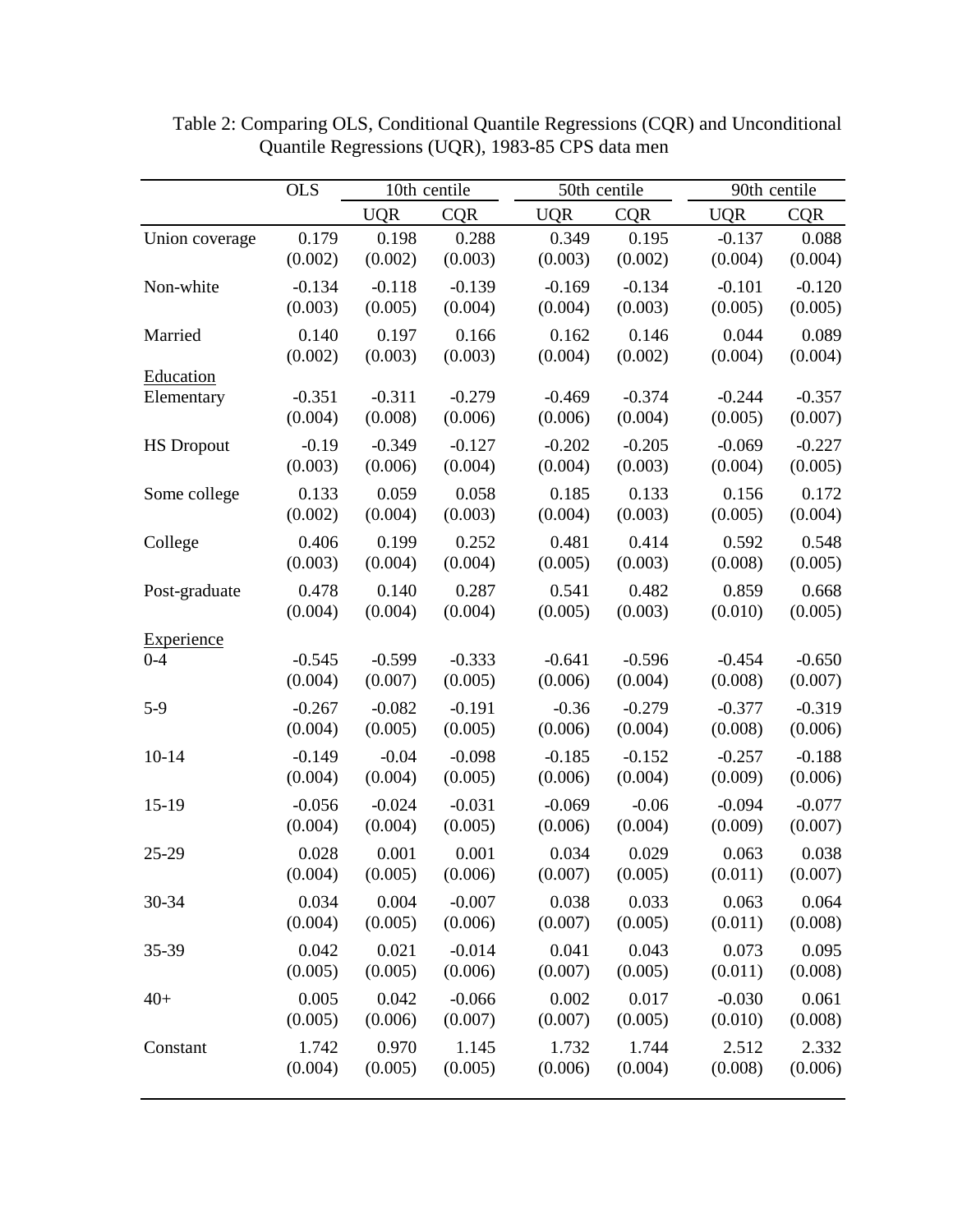

Figure 1. Unconditional and Conditional Quantile Regressions Estimates for the Birthweight Model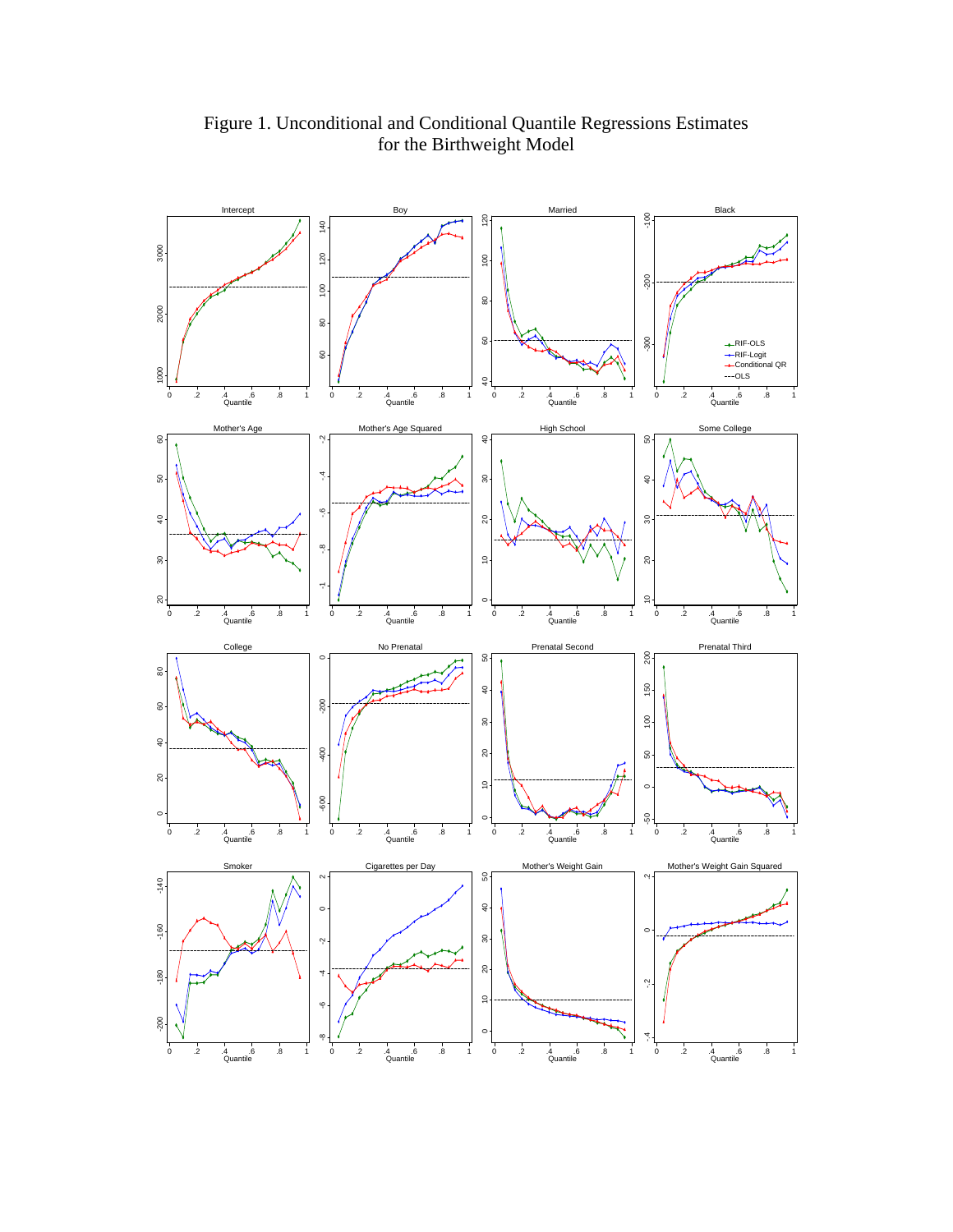

Figure 2. Unconditional and Conditional Quantile Estimates for the Log Wages Model, Men 1983-1985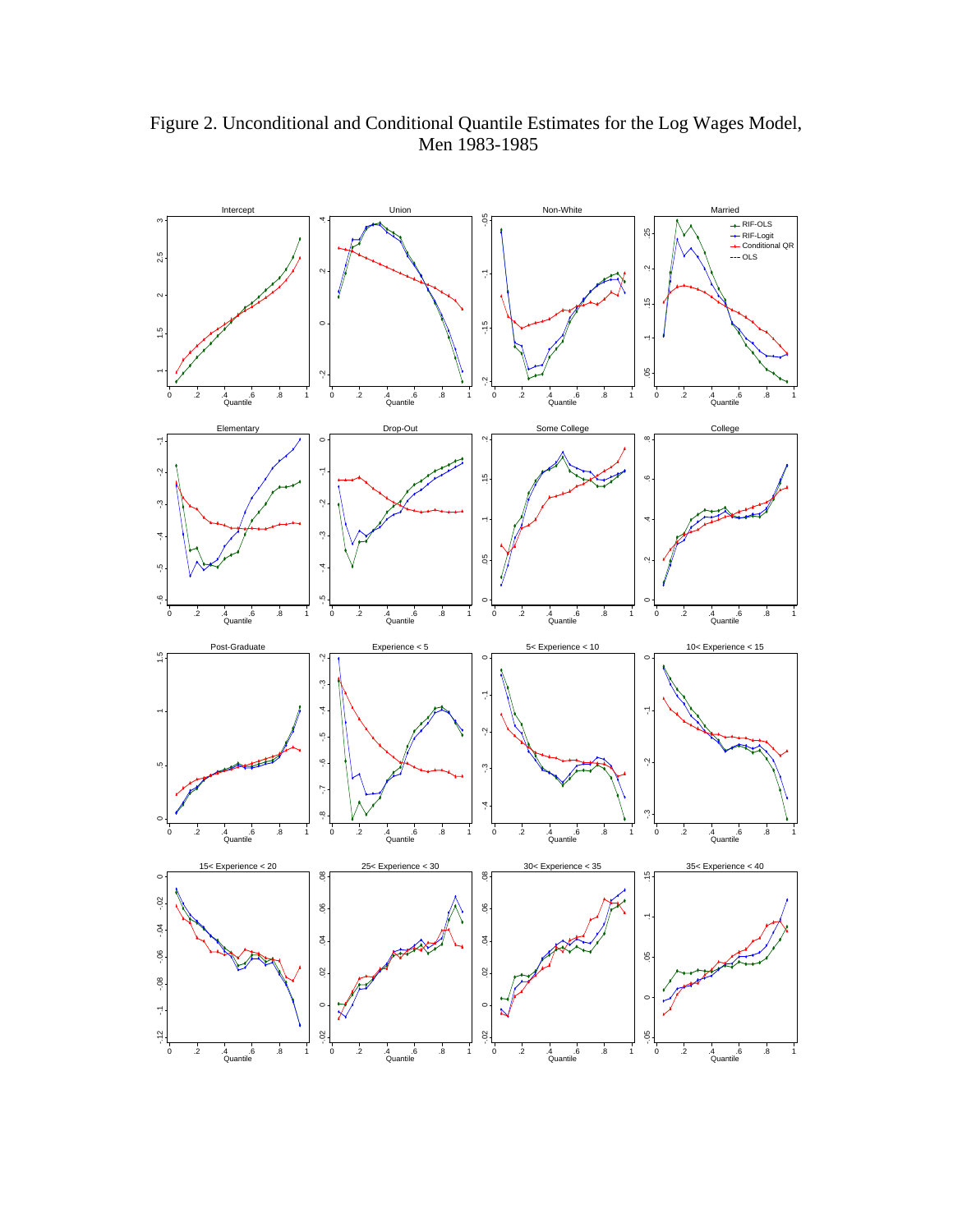Figure 3. Sensitivity of Unconditional Estimates for the Log Wages Model, Men 1983-1985

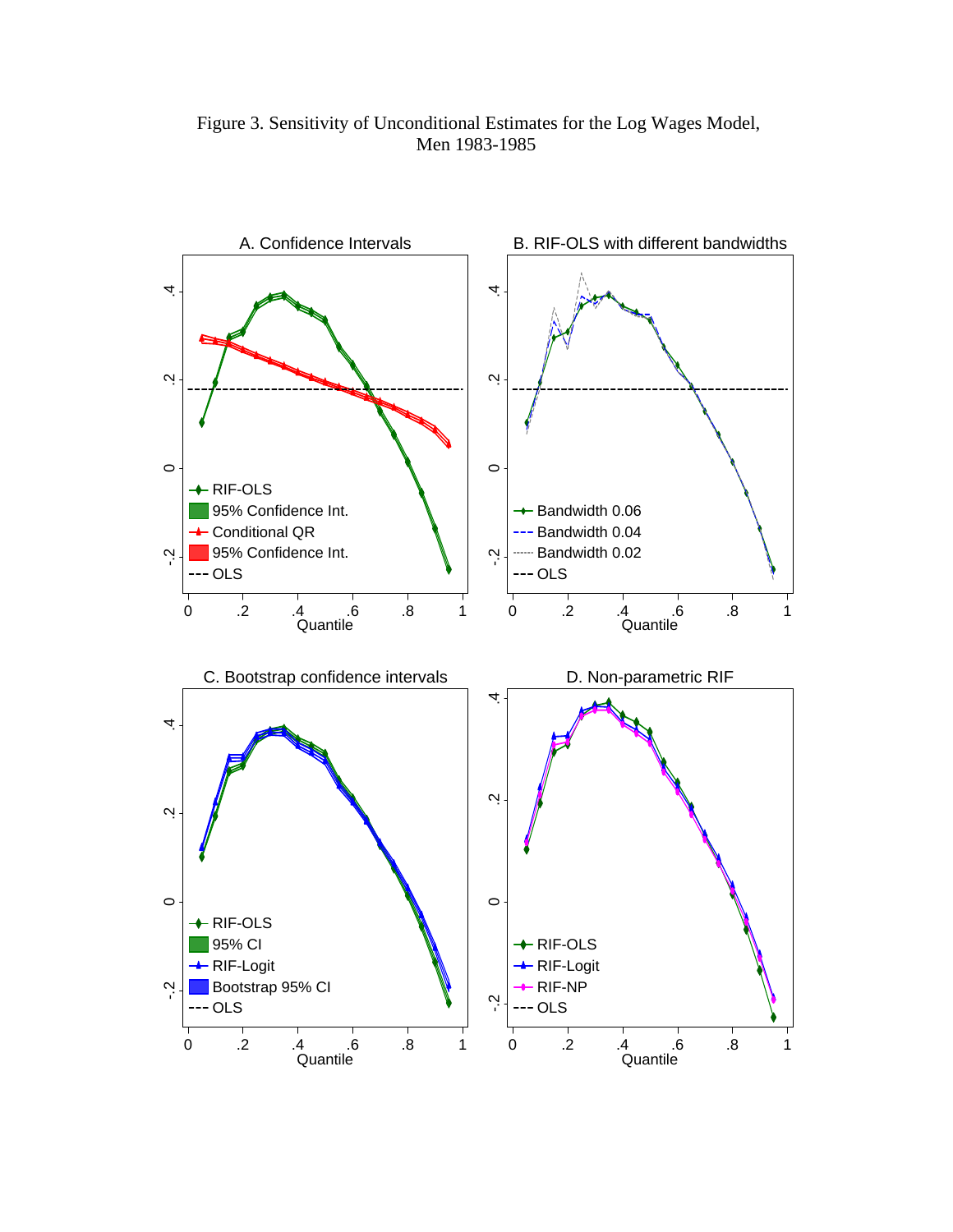

Figure 4: Approximation error (relative to reweighting) when predicting the effect of changes in the unionization rate using the unconditional quantile regression